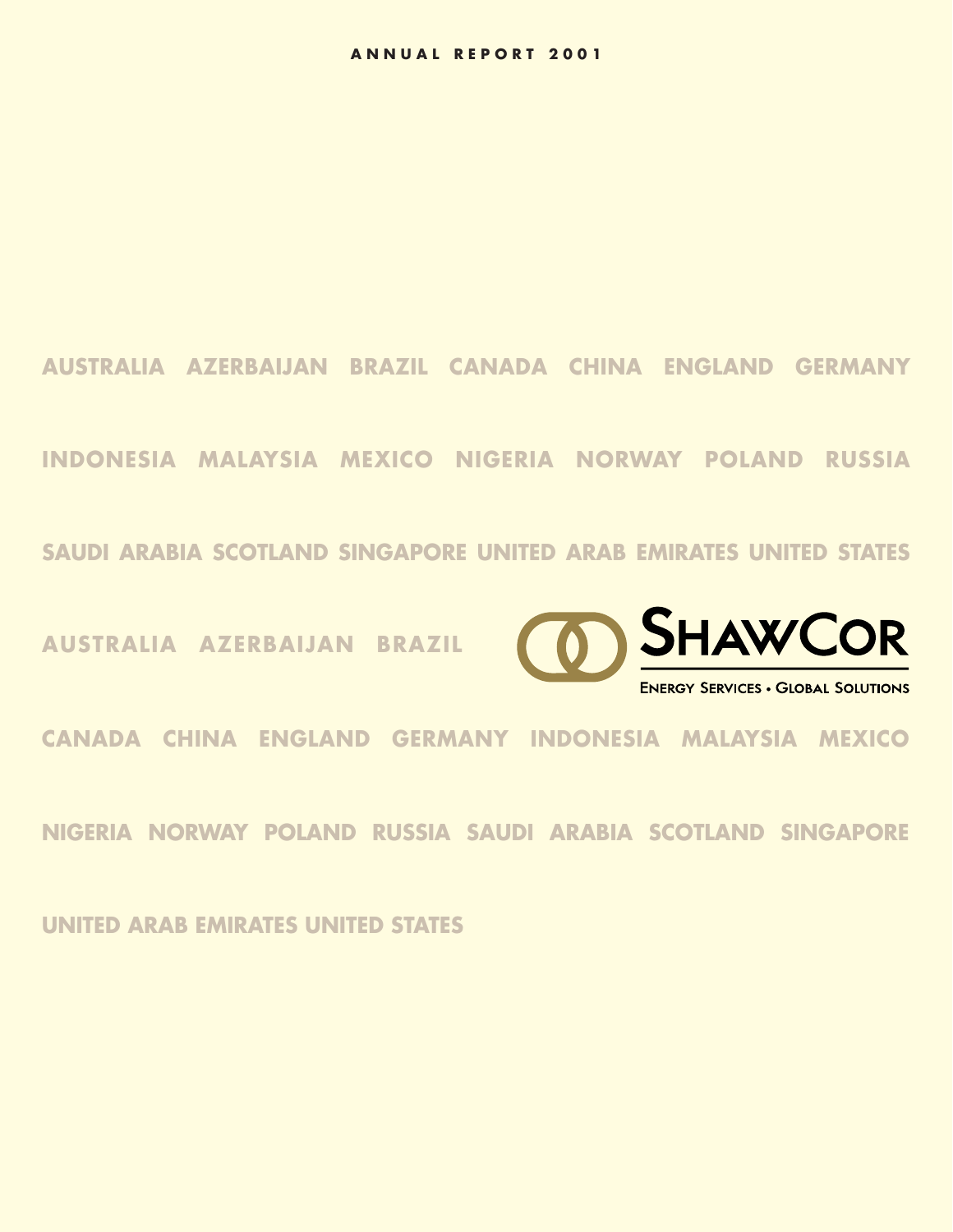# **SHAWCOR LTD.**

**IS A GROWTH ORIENTED ENERGY**

**SERVICES COMPANY SPECIALIZING**

**IN TECHNOLOGY BASED PRODUCTS**

**AND SERVICES FOR EXPLORATION**

**AND PRODUCTION, PIPELINE AND**

**PETROCHEMICAL AND INDUSTRIAL**

**MARKETS WORLDWIDE. THE**

**COMPANY OPERATES THROUGH**

**SIX BUSINESS UNITS AND ITS**

**50% INTEREST IN BREDERO –**

**SHAW WITH MANUFACTURING**

**AND SERVICE FACILITIES LOCATED**

**AROUND THE WORLD.** 

## **FINANCIAL SUMMARY**

| (IN THOUSANDS OF CANADIAN DOLLARS EXCEPT PER SHARE AMOUNTS) |    | 2001    | 2000 |           |  |
|-------------------------------------------------------------|----|---------|------|-----------|--|
| OPERATING RESULTS                                           |    |         |      |           |  |
| Revenue                                                     | s. | 688,682 |      | \$467,208 |  |
| EBITDA *                                                    | \$ | 87,728  | \$   | 59,880    |  |
| Net income for the year                                     | \$ | 33,376  | \$   | 23,860    |  |
| Net income per share, Class A and Class B – Basic           |    |         |      |           |  |
| Continuing operations                                       | \$ | 0.55    | \$   | 0.32      |  |
| Discontinued operations                                     | \$ |         | \$   | 0.07      |  |
|                                                             | \$ | 0.55    | \$   | 0.39      |  |
| Net income per share, Class A and Class B - Diluted         |    |         |      |           |  |
| Continuing operations                                       | \$ | 0.54    | \$   | 0.32      |  |
| Discontinued operations                                     | \$ |         | \$   | 0.07      |  |
|                                                             | \$ | 0.54    | \$   | 0.39      |  |
| <b>CASH FLOW</b>                                            |    |         |      |           |  |
| Cash provided by operating activities                       | \$ | 30,346  | \$   | 31,995    |  |
| Additions to capital assets                                 | \$ | 86,458  | \$   | 24,394    |  |
| <b>FINANCIAL POSITION</b>                                   |    |         |      |           |  |
| Working capital                                             | \$ | 80,363  |      | \$119,135 |  |
| <b>Total</b> assets                                         | \$ | 620,625 |      | \$468,523 |  |
| Shareholders' equity per share (Class A and Class B)        | \$ | 6.16    | \$   | 5.60      |  |
|                                                             |    |         |      |           |  |

\*Refer to Six Year Review following the notes to the consolidated financial statements.









**374.5**

**SHAREHOLDERS' EQUITY** (\$ MILLIONS)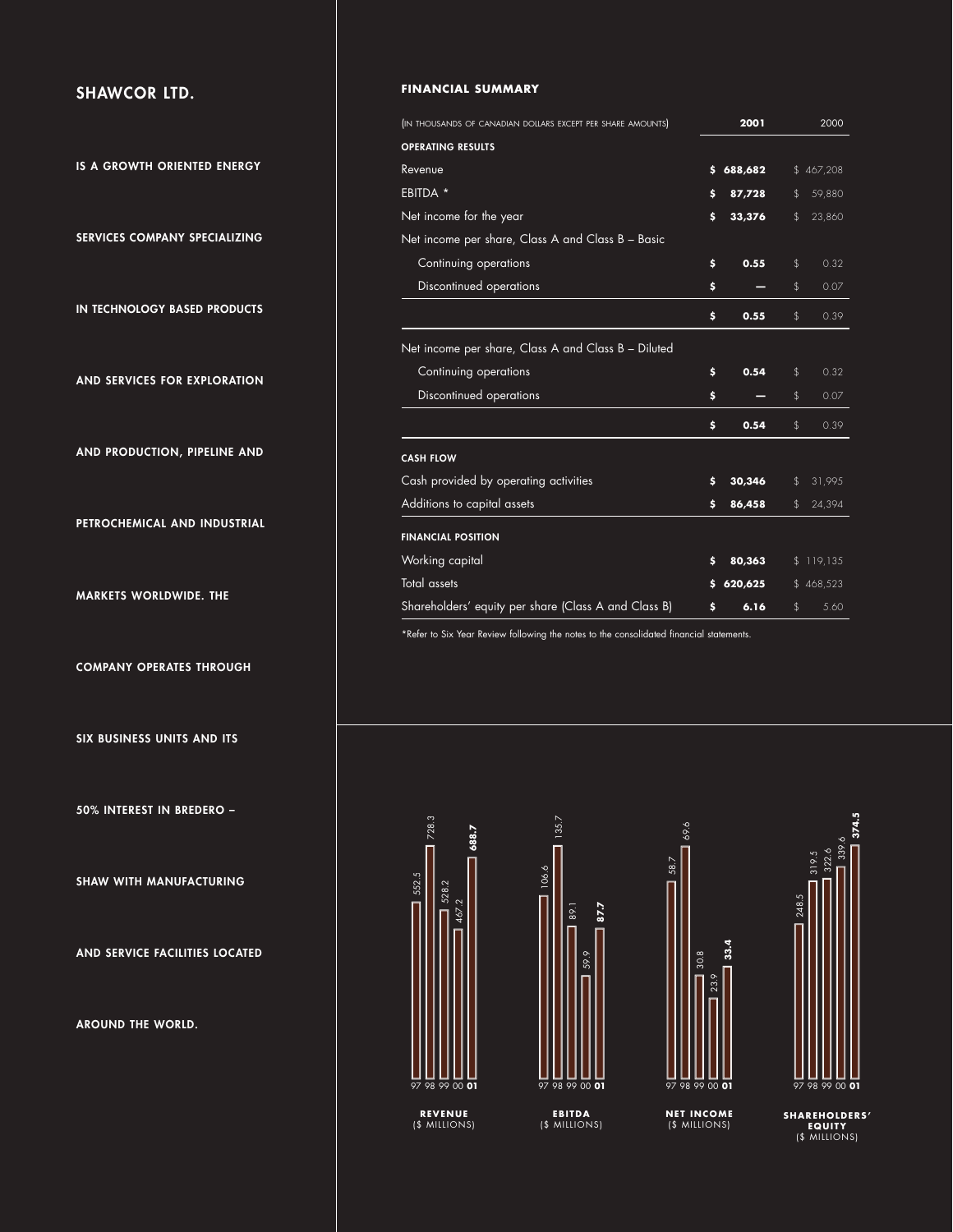

## **2001 RESULTS**

ShawCor Ltd. became the name of the company on May 4, 2001 following the receipt of shareholder approval to change from Shaw Industries Ltd. The new name provided the company with an opportunity to introduce a more readily identifiable image based upon the theme "Energy Services • Global Solutions". This new look is being applied consistently in all global markets where ShawCor conducts business. By the end of 2001, customers, suppliers and employees had accepted the ShawCor name to such an extent that it already feels as though it has been in place for a long time.

The year 2001 demonstrated the cyclical nature of the energy industry with natural gas prices dropping from record highs during the 2000-2001 winter heating

season to near record lows during the third quarter of the year. This cycle was triggered by reduced economic activity and rapidly increasing supplies resulting from increased gas drilling, lower gas consumption by industrial users during the price peak and the perception that the commodity was no longer in short supply. Gas prices have remained low during the current winter due to mild weather and high levels of gas in storage. As the reduction in economic activity spread to international markets, the demand for oil declined and world oil prices dropped by approximately 30 percent by the end of the third quarter of 2001.

This rapid decline in commodity prices, during the second half of the year, began almost immediately

to impact activity levels in the North American exploration and production sector. This in turn translated into a reduction in drilling activity, rig utilization rates and capital spending by sector participants, initially in North America and, to a lesser extent, in international markets. During the third quarter, order input for new drill pipe at OMSCO declined and the division worked through the backlog of orders that were in the system at mid-year. In the fourth quarter, OMSCO reduced the output of drill pipe in order to more closely align production rates to market demand. The decline in exploration activity in western Canada occurred to a greater extent in the drilling of shallow gas wells. At Guardian, which obtains the majority of its revenue from the inspection and mainte-

nance of tubulars utilized in deeper gas and oil wells. service levels continued at a steady pace through the year as the impact of reduced drilling during the second half did not impact maintenance activities in the same way as drill pipe sales.

It is anticipated that the lower levels of capital spending will result in a reduction of 20 to 30 percent in the number of oil and gas wells drilled in Canada and the United States in 2002 versus 2001, while conversely, international activity levels will remain relatively steady on a year-over-year basis. With the high level of production decline rates experienced in North American gas wells, there has been no material increase in gas supply, notwithstanding the large number of wells drilled during 2000 and 2001. As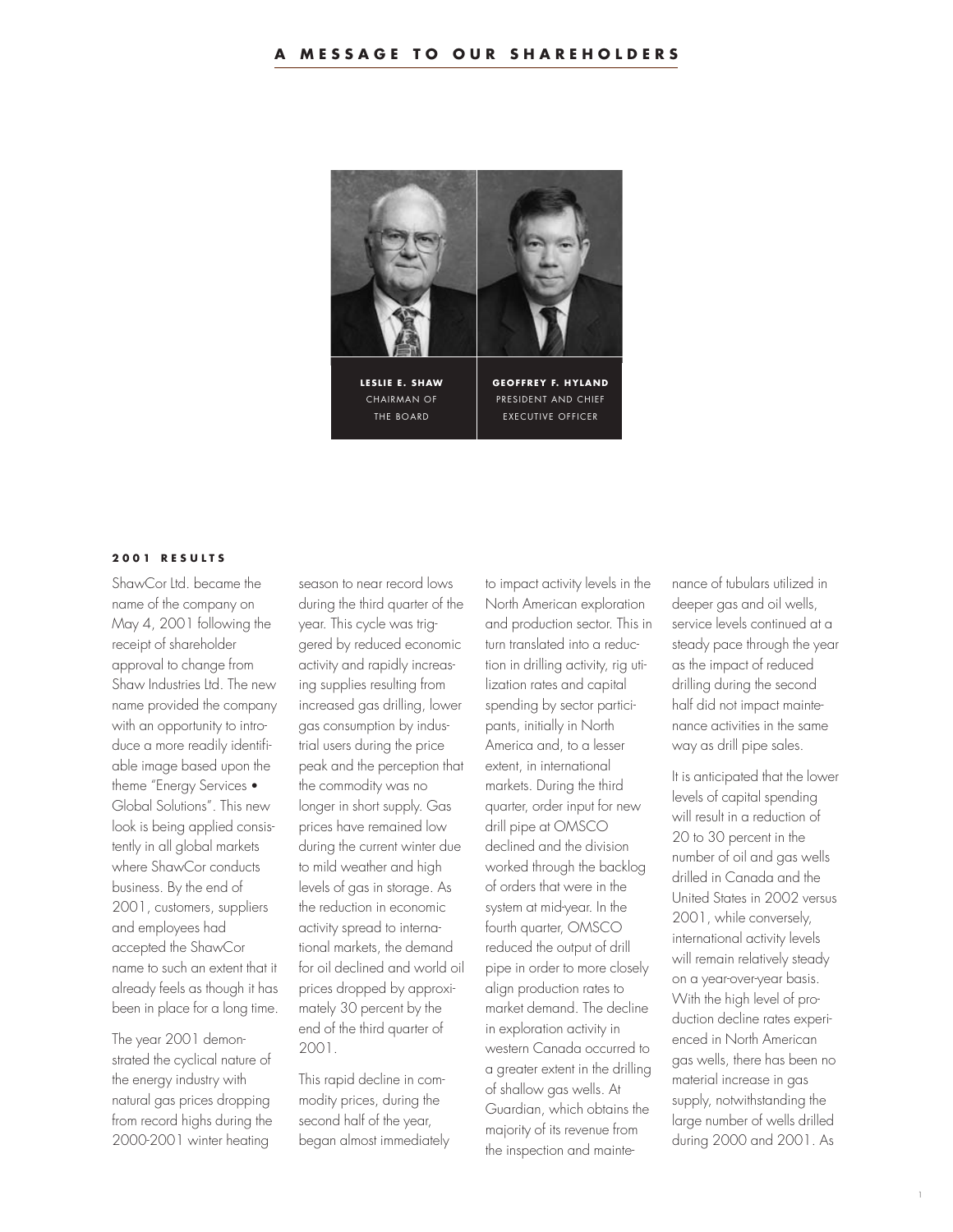

the recovery in economic growth begins to support increased energy demand, supply pressures will lead to higher prices followed by a recovery in exploration and production expenditures as the year progresses.

In the pipeline sector, global project activity was depressed throughout 2000. In 2001, activity levels began to recover, initially in the Middle East and Far East and new opportunities emerged as major projects were implemented to expand oil and gas production in the deepwater markets of the Gulf of Mexico and West Africa. As the significance of the deepwater markets began to evolve, Bredero – Shaw implemented a two-part strategy to secure a leading position in this sector, the first element of which was the commitment of resources to establish a full-service coating facility near Mobile, Alabama, dedicated to serving this market. This

facility, located on Mobile Bay, provides direct access for all types of vessels including ocean-going ships and barges serving the shallow and deepwater sectors of the Gulf of Mexico. Construction operations continued at this facility throughout 2001 and will not be completed until early in 2002. This state-of-the-art facility will provide multiple joint pipe welding capabilities as well as insulation, corrosion and weight coating systems designed to meet demanding performance requirements at water depths exceeding 5,000 feet. The range of products for deepwater applications available at the Mobile facility, including syntactic foam and pipe-inpipe insulation systems, position the company to serve this important market.

A second element of Bredero – Shaw's deepwater strategy focused on securing a leading position in the provision of new, sophisticated

pipeline coatings, insulation products and related services for demanding deepwater installations. One key element of this program included the acquisition of Thermotite A.S., a Norwegian company specializing in custom designed flow assurance insulation systems for deepwater pipeline applications. Thermotite's technologies and capabilities will enhance the range of new deepwater products being offered worldwide by Bredero – Shaw and are among the products offered at the Mobile facility. Bredero – Shaw also completed a second acquisition with the purchase of Commercial Resins de Mexico, S.A. de C.V., the largest pipe coater in Mexico. This company, renamed Bredero – Shaw de Mexico has pipe coating facilities adjacent to the Tubacero pipe mill at Monterrey and the Tenaris pipe mill at Veracruz. Bredero – Shaw de Mexico is able to offer a significantly enhanced

product range to serve the domestic Mexican market, the Gulf of Mexico and export markets worldwide.

While the North American and European pipeline transmission markets continued to exhibit relatively low activity levels in 2001, Canusa – CPS was able to achieve sales growth through the introduction of new products and by securing several major international projects during the year. Sales at Shaw Pipeline Services were enhanced with the successful integration of Edwards Pipeline Services, the Tulsa, Oklahoma-based pipeline girth weld inspection business acquired in December 2000.

The petrochemical and industrial sector achieved mixed results during 2001. Infrastructure investment in the communications market ceased as overbuilding and financial weakness exhibited by many participants brought equipment purchases almost to a standstill.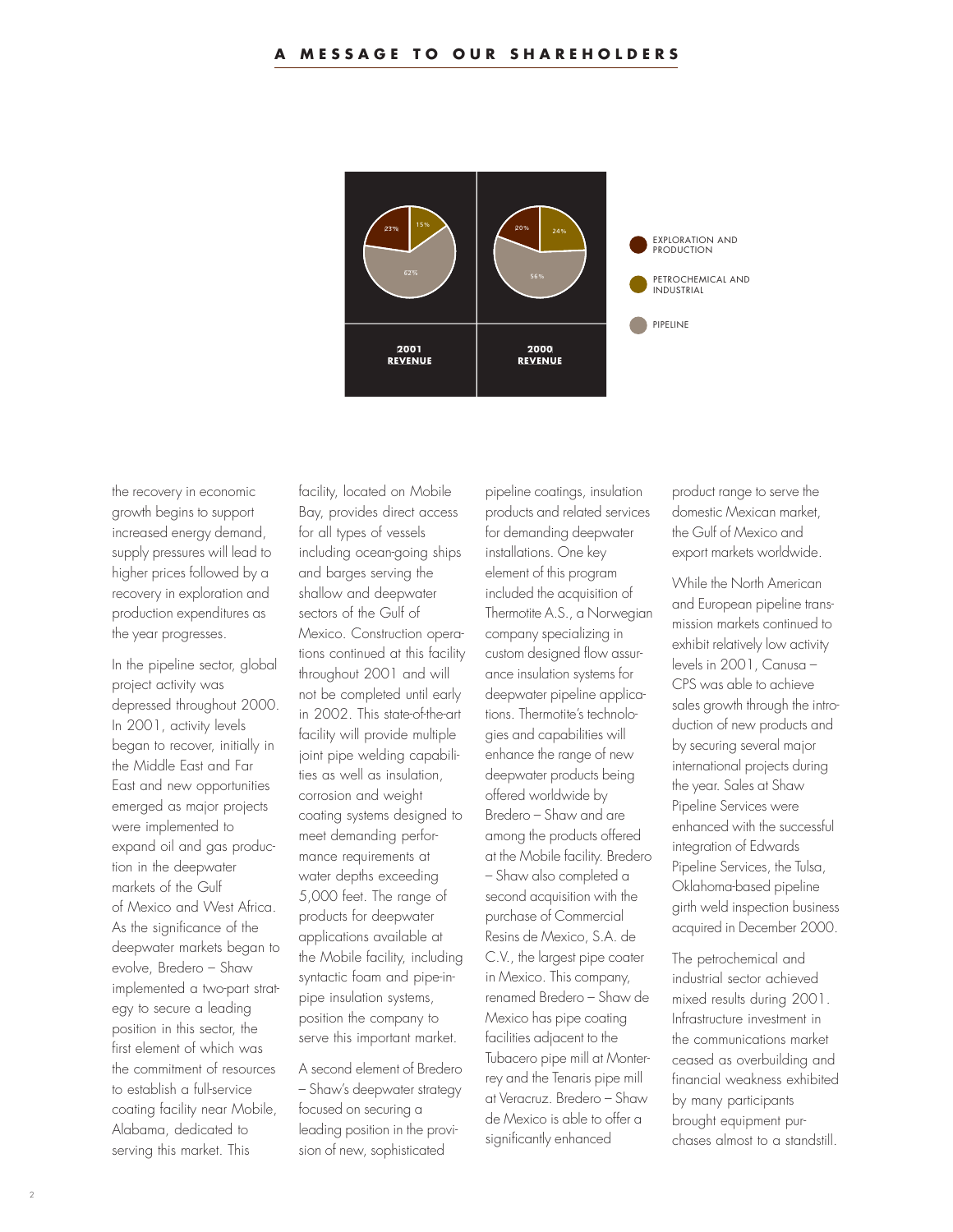

Although affected by the downturn in the broadband sector of the communications market, DSG – Canusa continued to focus on growth plans in other markets including the electrical, utility, electronic and automotive industries. At ShawFlex, an increase in infrastructure investment for new electrical generation capacity in the United States and increased expenditures at several major oil-sands projects in Alberta supported both volume and margin gains for wire and cable throughout the year.

In 2001, ShawCor implemented several important capital programs to prepare the company's business units to fully participate in the longterm growth in demand for their products and services. These programs committed expenditures, including ShawCor's share of investments made by Bredero – Shaw, of over \$100 million beginning in 2000 and continuing through

2001 and into 2002. A significant portion of this investment was focused on achieving or maintaining a leadership role for each of the ShawCor businesses in its specific operating sector.

Profitability at Bredero – Shaw was impacted by onetime costs associated with the start-up of the Mobile deepwater facility. These costs were incurred in order to meet customer commitments as the facility was required to weld, coat or insulate significantly higher volumes of pipe than initially expected during a time when much of the operation was still under construction. Additional resources have been committed to address these issues to ensure that the facility will be capable of achieving higher profitability levels in 2002. Profitability at Shaw Pipeline Services was also impacted by industry over-capacity, which put pressure on pipeline girth weld inspection margins. Cost reduction efforts,

coupled with an expected increase in pipeline construction activity beginning in the second half of 2002, are expected to reverse this trend.

## **PREPARING FOR THE FUTURE**

Priorities for 2002 include consolidating and strengthening ShawCor's position in all key market segments. Stable energy prices and renewed economic growth will allow increased utilization of new facilities and other capacity additions completed in 2001 and early 2002. A continuing emphasis on cost control and improved working capital utilization, at both the wholly-owned divisions and Bredero – Shaw, will contribute to increased earnings growth and the achievement of higher returns in all ShawCor businesses. Although it is not clear just when the energy industry will begin to benefit from a return to renewed economic growth and

investor confidence, we have positioned ShawCor to be in a stronger position to take advantage of the inevitable recovery.

ShawCor also strengthened its Board of Directors during the past year with the addition of Bill Sheridan, Managing Partner of Lang Michener, Paul Robinson C.A., President and General Manager at Litens Automotive Group and Donald Vaughn, Consultant and former Vice Chairman of Halliburton Company.

Geoffney Hipond

**GEOFFREY F. HYLAND** PRESIDENT AND CHIEF EXECUTIVE OFFICER

estilla

**LESLIE E. SHAW** CHAIRMAN OF THE BOARD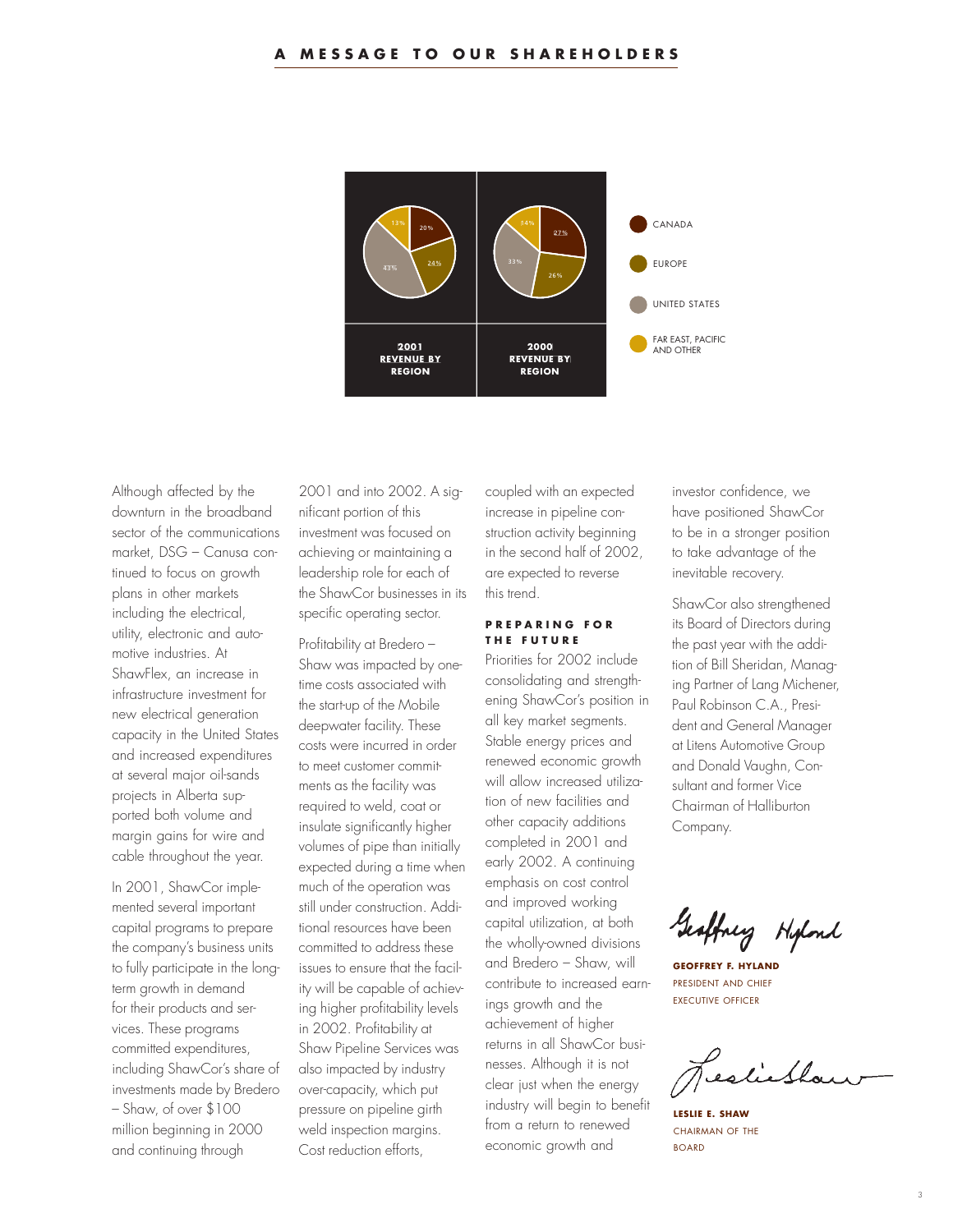

**GLOBAL ENERGY SERVICES,**



## **CO** OMSCO

4

OMSCO is one of the world's leading manufacturers of premium drill string components including drill pipe, heavyweight drill pipe, drill collars and accessories for oil and gas drilling.

## **CO** GUARDIAN

Guardian is a leading provider of a complete range of tubular management services including mobile and in-plant inspection and repair of drill pipe and oil country tubular goods.

## BREDERO – SHAW

Bredero – Shaw provides specialized coating systems and related services for insulation, corrosion pro-

tection and weight coating applications for land and marine pipelines.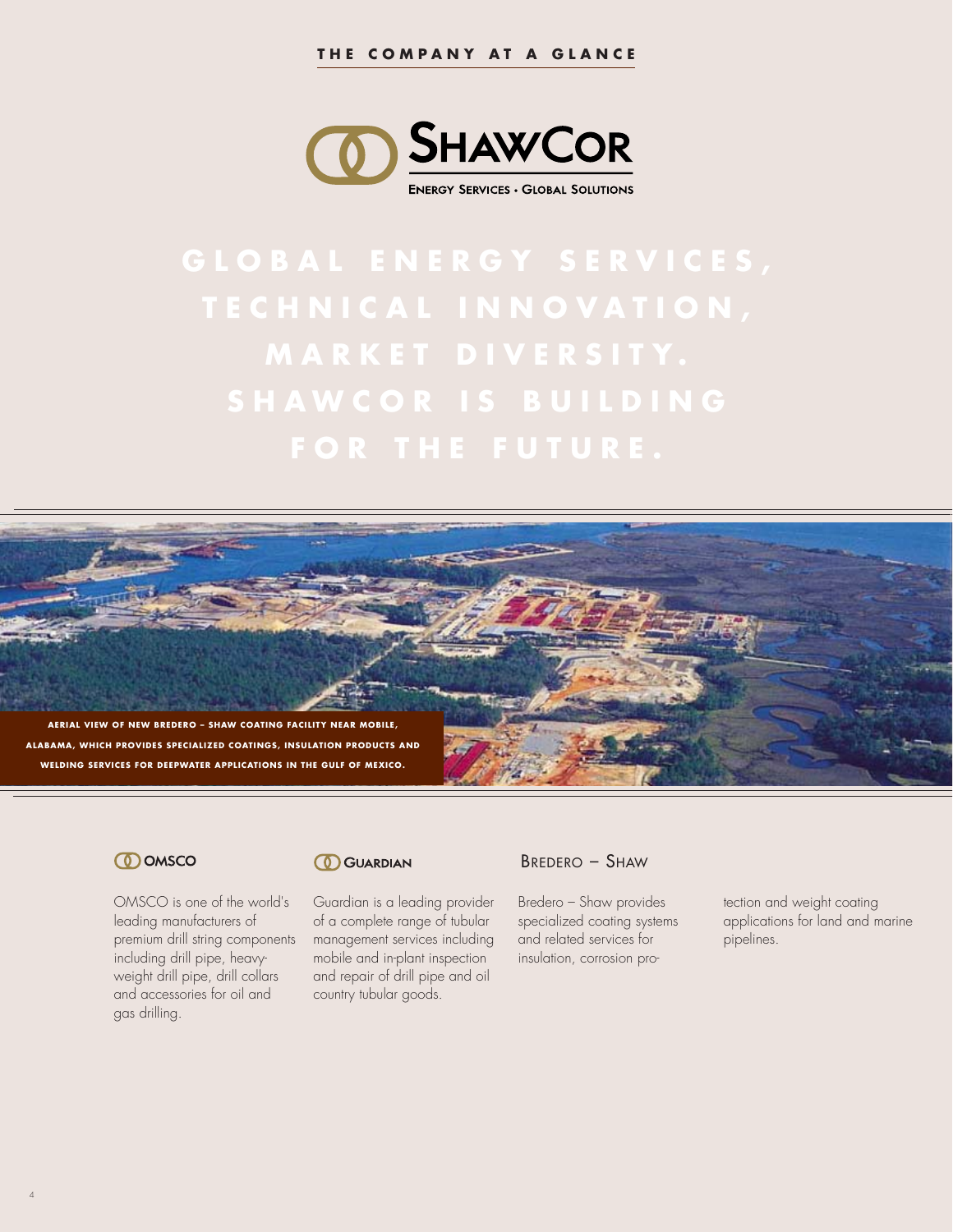#### **HIGHLIGHTS**

- **• NAME CHANGES TO SHAWCOR AND NEW CORPORATE AND DIVISIONAL IMAGE PROGRAM IMPLEMENTED.**
- **• REVENUE INCREASES BY 47.4% TO \$688.7 MILLION AND EBITDA INCREASES BY 46.5% TO \$87.7 MILLION IN 2001.**
- **• NET INCOME INCREASES BY 39.9% TO \$33.4 MILLION AND DILUTED EARNINGS PER SHARE GROWS FROM \$0.39 TO \$0.54 IN 2001.**
- **• SHAWCOR COMMITS OVER \$100 MILLION FOR NEW EQUIPMENT AND PROCESSES TO MAIN-TAIN TECHNOLOGY LEADERSHIP POSITION IN EACH BUSINESS UNIT.**
- **• SHAWCOR ADDS NEW CAPACITY REQUIRED TO MEET ANTICIPATED LONG-TERM GROWTH IN DEMAND FOR PRODUCTS AND SERVICES.**



## **6 SHAW PIPELINE SERVICES**

Shaw Pipeline Services provides a complete range of ultrasonic and radiographic girth weld inspection services for land and marine pipelines.

## **CANUSA-CPS**

Canusa – CPS develops and manufactures heat-shrinkable joint protection systems, adhesives, sealants and liquids-based coating systems for oil, gas and district heating pipeline applications worldwide.



ShawFlex is a world-class manufacturer of instrumentation and control cable including thermocouple, armoured, tray, traffic signal, robotic, marine/shipboard, nuclear and utility cables.

# **DISG-CANUSA**

DSG – Canusa manufactures heat-shrinkable tubing, sleeves, moulded products and kits for protecting and sealing cable joints and terminations in electrical, electronic, automotive and communications applications.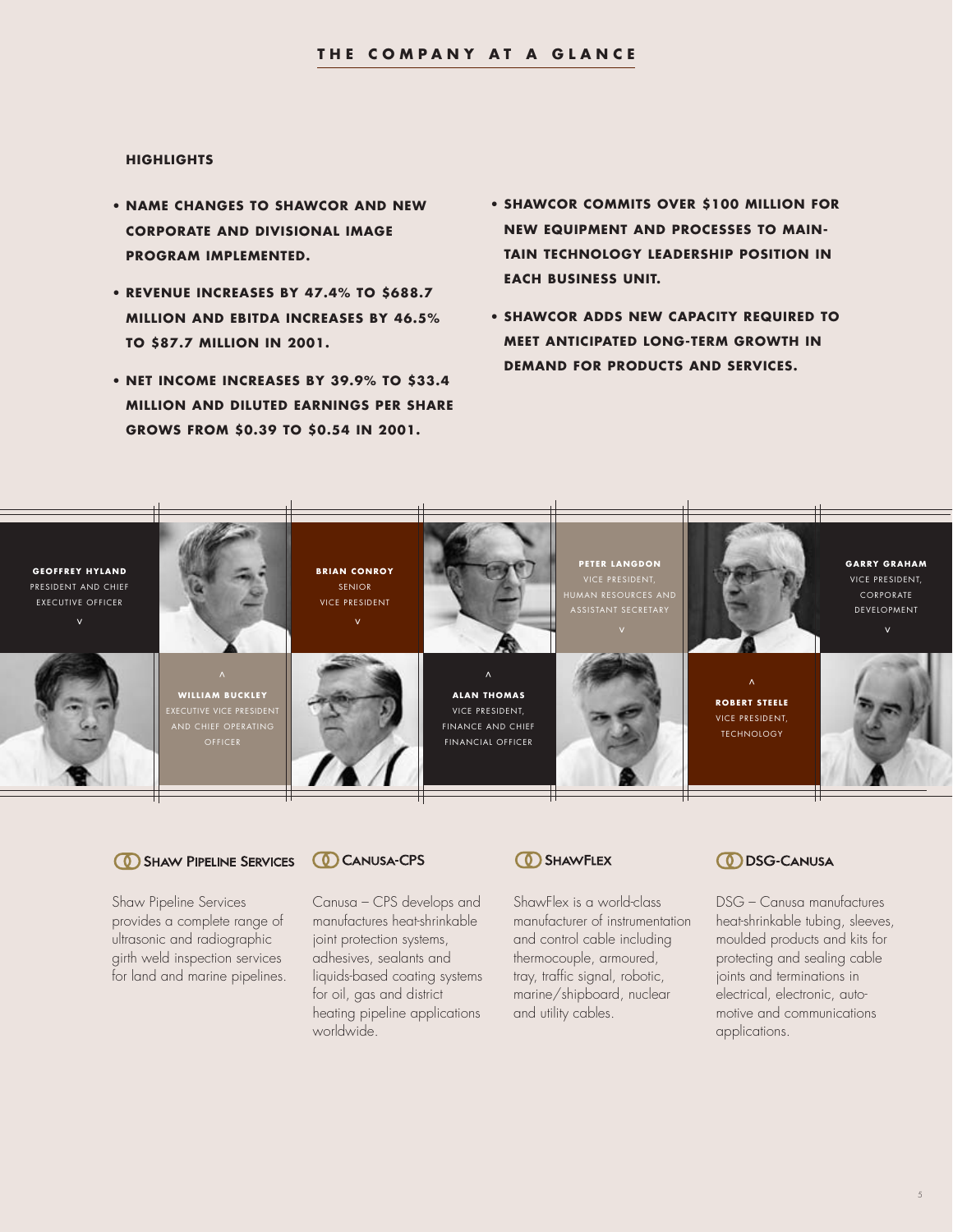To build for the future, OMSCO initiated several major capital programs during 2001. Work was completed on a fully automated pipe handling system to improve plant safety and more efficiently feed pipe to the division's newest upsetter, which flares and thickens the drill pipe ends to provide the strength needed in the area where the tool joints are attached.

Another key addition at OMSCO was the acquisition of tool joint forging equipment from General Dynamics. Following the acquisition, General Dynamics continues to operate the forging line under a toll-manufacturing contract. Control of this equipment ensures the supply of this critical component and allows OMSCO to produce drill pipe of the highest quality while meeting the exacting service levels of the division's key, high volume customers.

Following a strong first half, orders declined along with drilling activity. Capacity added prior to 2001, however, allowed OMSCO to take advantage of an

upswing in orders during the first half of the year that was partly due to surging drilling activity associated with last winter's spike in natural gas prices. When order input softened during the second half of the year, OMSCO was able to complete several key capital projects, strengthening its competitive position for the future.



**"OMSCO IS NOW WELL POSITIONED TO RESPOND TO RISING DEMAND FOR DRILL PIPE AS DRILLING ACTIVITY INCREASES LATER IN 2002." DOUG GOODRIDGE** 



VICE PRESIDENT & GENERAL MANAGER OMSCO



**OMSCO'S NEW, ROBOTIC PIPE HANDLING SYSTEM FEEDS SEAMLESS STEEL TUBES INTO THE DIVISION'S NEWEST UPSETTER.**

## **HIGHLIGHTS**

6

- **• PROJECTS TO INCREASE CAPACITY AND REDUCE MANUFACTURING COSTS, INITIATED IN 2000, PAY DIVIDENDS AS VOLUME RISES EARLY IN 2001.**
- **• OMSCO COMPLETES SEVERAL CAPITAL PRO-GRAMS DESIGNED TO IMPROVE OPERATING EFFICIENCIES IN 2001 AND BEYOND.**
- **• GUARDIAN/OMSCO DISTRIBUTION RELATION-SHIP IN CANADA AND MEXICO ADDS VALUE TO BOTH DIVISIONS.**
- **• INCREASED USE OF DIRECTIONAL AND DEEPER DRILLING WILL LEAD TO MORE RAPID DRILL PIPE WEAR AND INCREASED CONSUMPTION.**
- **• FOLLOWING A SOFT FIRST HALF, DRILLING ACTIVITY IS EXPECTED TO BEGIN TO RECOVER IN THE SECOND HALF OF 2002.**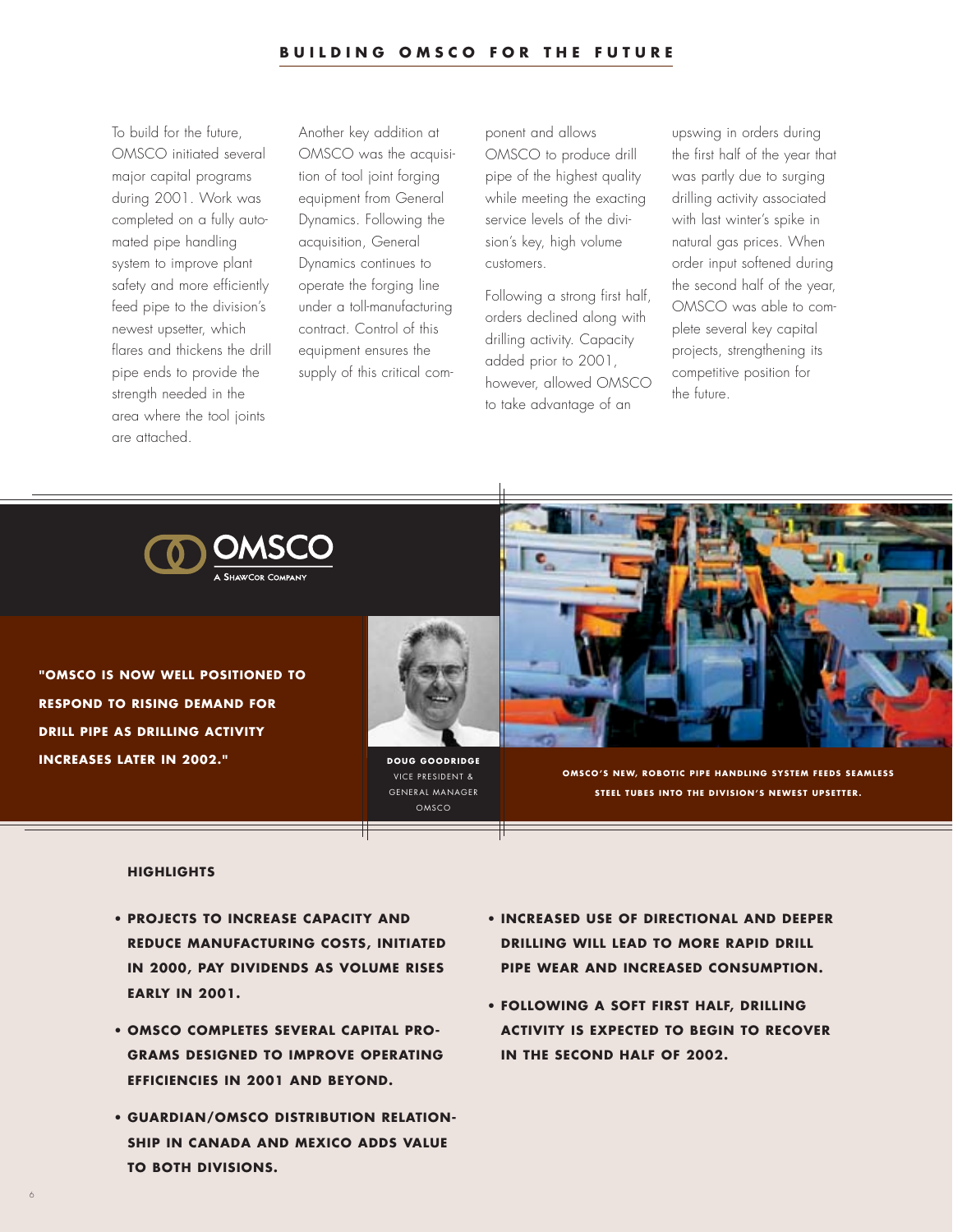In 2001, Guardian continued to build for the future by making significant investments in both new equipment and facilities. Construction began on a new pipe inspection facility in Fort St. John, to service the increased drilling activity in northeastern British Columbia. In addition, mobile inspection equipment was based even further north at

Fort Nelson in order to provide better service to drilling contractors working in northern B.C., the Yukon and the Northwest Territories. Machine shop capacity was increased in Edmonton and yard storage capacity at the Red Deer inspection facility was expanded to meet customer requirements in central Alberta. In Mexico, a new inspection base was opened at

Reynosa while additional portable equipment was utilized to serve customer needs at several additional new locations.

Through the use of computerized pipe inspection and pipe data management systems, Guardian leads the tubular inspection industry in the provision of customeroriented service solutions. For example, the division

introduced a new, internally developed, mobile, combined Ultrasonic and Electromagnetic (EMI) pipe inspection vehicle in 2001. At the end of the year, final trials were completed on a new, internally developed over-the-well inspection unit that will provide state-of-theart inspection of customer production strings as they are pulled from the well.



**"GUARDIAN HAS TAKEN THE INITIATIVE TO PROVIDE NEW OR EXPANDED FACILITIES IN THE FAR NORTH AND OTHER LOCATIONS TO BETTER SERVE CUSTOMER NEEDS."** KEN WILLSON



VICE PRESIDENT & GENERAL MANAGER GUARDIAN



**GUARDIAN TECHNICIANS UTILIZE PORTABLE, COMPUTERIZED DRILL PIPE INSPECTION EQUIPMENT UNDER DEMANDING CONDITIONS AT REMOTE RIG SITES.**

- **• NEW FACILITY IN FORT ST. JOHN AND OPER-ATING BASE IN FORT NELSON POSITION GUARDIAN TO SERVE FUTURE GROWTH IN THE NORTH.**
- **• GUARDIAN ADDS A NEW OPERATING BASE IN REYNOSA AND INCREASES MOBILE SERVICE CAPACITY IN THE GROWING MEXICAN MARKET.**
- **• IMPACT OF DECLINE IN DRILLING ACTIVITY TEMPERED BY MOVE TO DIRECTIONAL AND DEEPER DRILLING WHICH REQUIRE INCREASED DRILL PIPE MAINTENANCE.**
- **• NEW SERVICES AND TECHNOLOGIES ADDED IN 2001 WILL CONTINUE TO GENERATE INCREASED REVENUE/PROFITABILITY.**
- **• GUARDIAN WILL CONTINUE TO USE TECH-NOLOGICAL LEADERSHIP TO DIFFERENTIATE SERVICE OFFERINGS IN ALL MARKETS.**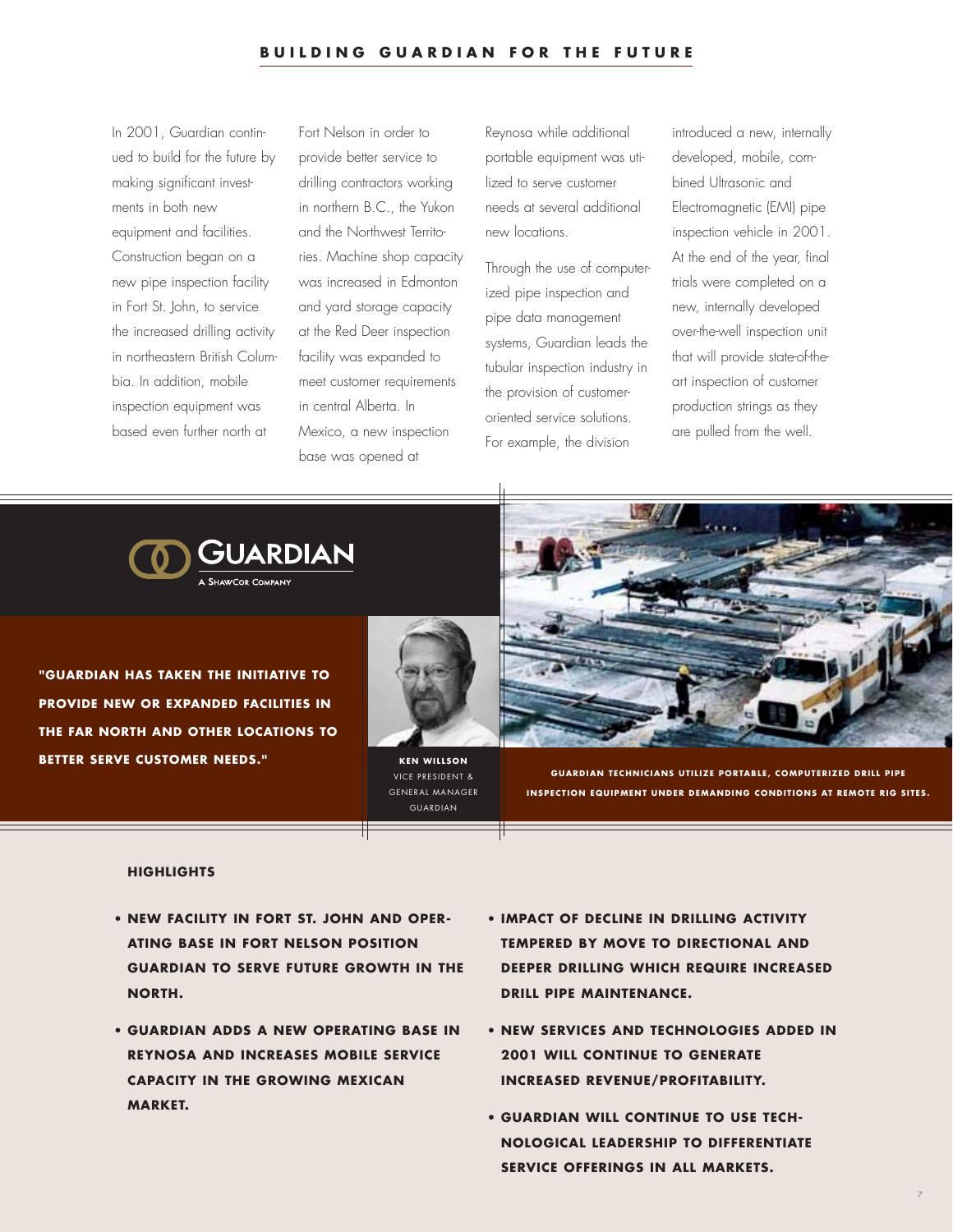Bredero – Shaw is a global pipe coating business, employing over 2,000 people at facilities in 16 countries and is equally owned by ShawCor and Halliburton Company.

During the second quarter of 2001, coating operations for several major

offshore projects began at Bredero – Shaw's new deepwater facility in Mobile, Alabama. This facility, located near the mouth of Mobile Bay, provides direct access for loading barges serving all shallow and deepwater sectors of the Gulf of Mexico. Construction operations continued at

this facility throughout 2001 and will not be completed until the first quarter of 2002. When completed, this facility will provide state-of-the-art pipe welding capable of producing double, triple and quad joints of pipe together with insulation, corrosion and weight coatings designed to meet demanding performance requirements at water depths of over 5,000 feet. The range of unique products for deepwater applications available at the Mobile facility, including syntactic foam, pipe-in-pipe insulation systems and other new, high technology coating

# BREDERO – SHAW

**"BREDERO – SHAW HAS THE CAPABILITY TO PROVIDE HIGH PERFORMANCE COR-ROSION COATING AND INSULATION SYSTEMS FROM PERMANENT OR PROJECT LOCATIONS WORLDWIDE."**



**MIKE REIZER** PRESIDENT BREDERO – SHAW



**STACKS OF BARE PIPE AND PIPE COATED WITH YELLOW JACKET™ CORROSION COATING AT BREDERO – SHAW'S EXPANDED 34TH STREET FACILITY IN EDMONTON, ALBERTA.**

## **HIGHLIGHTS**

8

- **• FIRST REVENUE GENERATED AT MOBILE DEEPWATER FACILITY WHILE PLANT STILL UNDER CONSTRUCTION.**
- **• NEW PIPE INSULATION PRODUCTS INTRO-DUCED FOR DEEPWATER APPLICATIONS.**
- **• GULFSTREAM OFFSHORE PIPELINE PROJECT SUCCESSFULLY COMPLETED WITH COATING PERFORMED AT THE MOBILE, ALABAMA FACIL-ITY AND A PROJECT FACILITY IN FLORIDA.**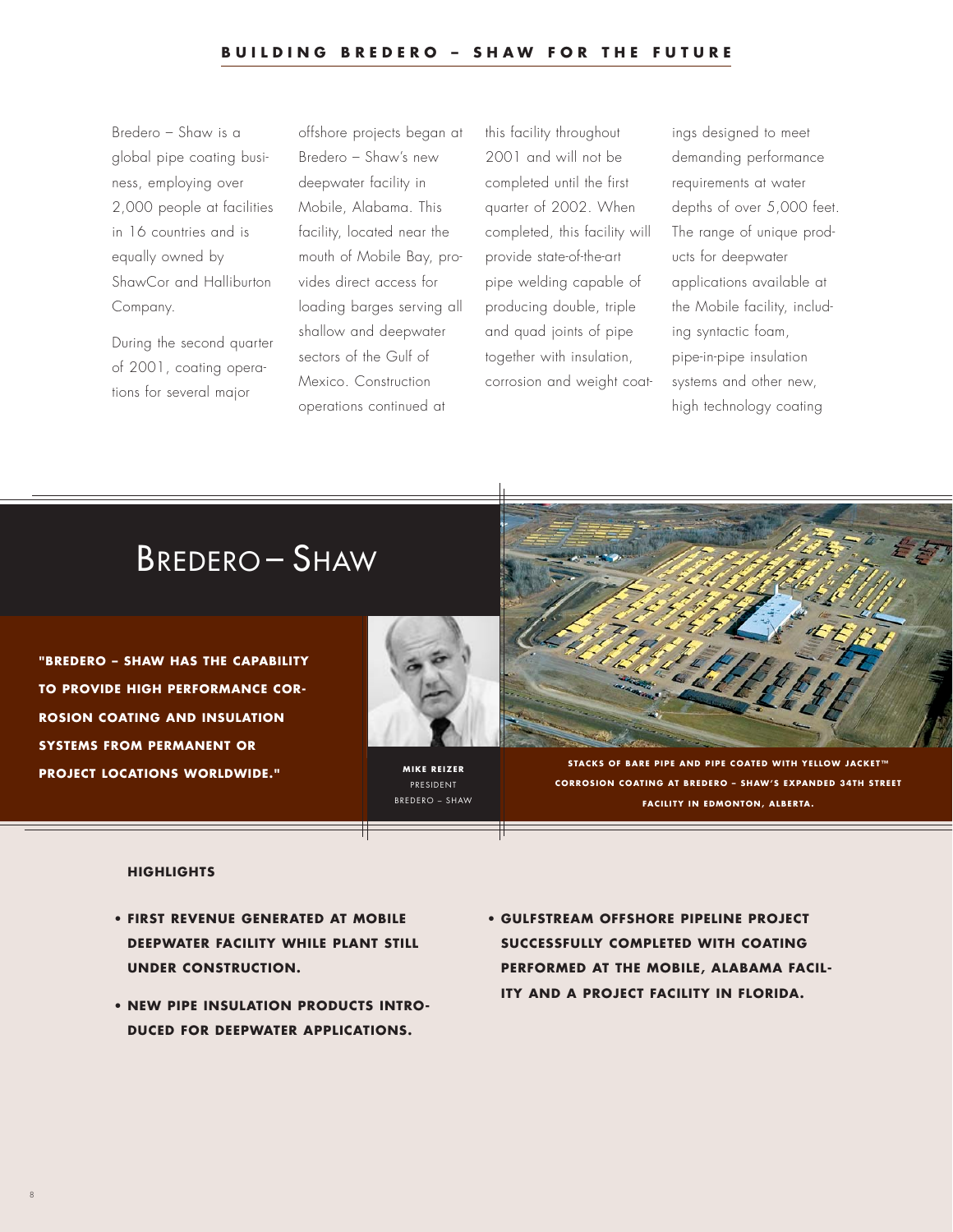and insulation products, will position the company firmly in this important market.

Another substantial program, completed in 2001, was the consolidation of the existing coating facilities in Edmonton into two facilities including an

expanded, 75 acre 34th Street facility with increased capacity to provide Yellow Jacket™ corrosion coatings and polyurethane insulation systems.

Bredero – Shaw also completed two significant acquisitions in 2001;

Thermotite A.S., a Norwegian company specializing in high performance insulation systems suited to deepwater applications and Commercial Resins de Mexico, the largest pipe coater in Mexico. These acquisitions, along with the investment in the

Mobile coating facility, will position Bredero – Shaw as the preeminent pipecoater for the deepwater market, both in the Gulf of Mexico and worldwide.



- **• TWO ACQUISITIONS STRENGTHEN BREDERO – SHAW'S POSITION IN GLOBAL DEEPWATER MARKETS.**
- **• PROJECT ACTIVITY IN THE NORTH SEA BEGINS TO RECOVER AFTER A TWO-YEAR LULL.**
- **• KUANTAN, MALAYSIA PLANT EXPANDED TO MEET GROWING DEMANDS IN THE SOUTH EAST ASIA MARKET.**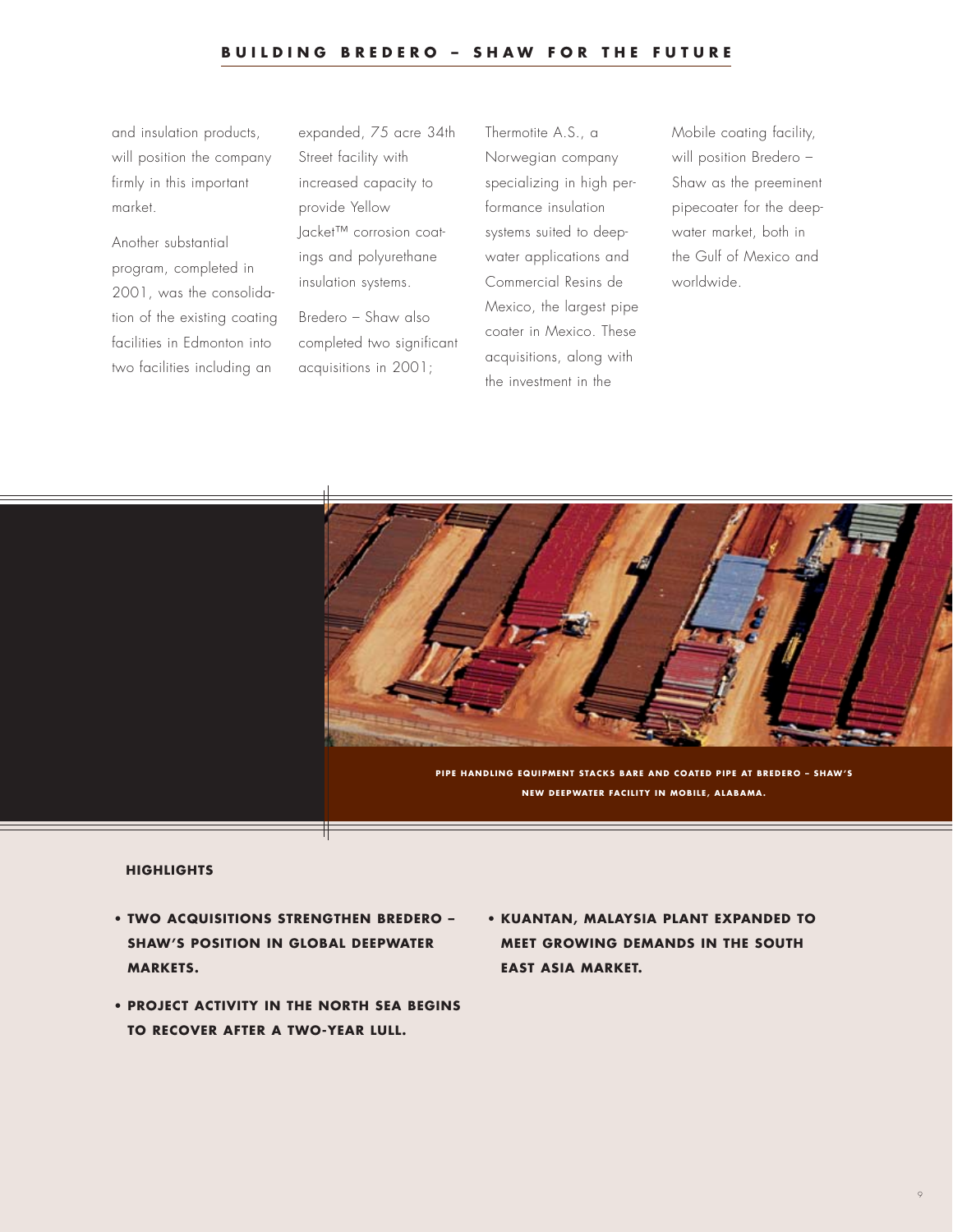Shaw Pipeline Services has positioned itself for growth in the U.S. land and offshore markets through the acquisition and integration of Edwards Pipeline Services into the division and the opening of a new Houston sales and service center in

2001. The division is now focused on major land and offshore ultrasonic pipeline weld inspection markets and is leading the conversion of the U.S. land pipeline market from radiographic to ultrasonic inspection.

Shaw Pipeline Services has continued to improve

its technology leadership position in both ultrasonic weld inspection hardware and software and is well positioned to grow as international project activity increases. The division also offers in-plant weld inspection services wherever multiple pipe joints are welded prior to coating in order to ensure the integrity of these products for severe service deepwater applications.



**"SHAW PIPELINE SERVICES IS DEVELOPING NEW, PROPRIETARY ENHANCEMENTS FOR ITS ULTRASONIC GIRTH WELD INSPECTION SYSTEM TO PROVIDE INCREASED ACCURACY FOR CRITICAL SERVICE APPLICATIONS."**



**LES HUTCHISON** VICE PRESIDENT & GENERAL MANAGER SHAW PIPELINE SERVICES



**COMPLEX TRANSDUCER ARRAY UTILIZED TO TRANSMIT AND RECEIVE ULTRASONIC SIGNALS THROUGH THE PIPELINE GIRTH WELD.**

- **• SUCCESSFULLY INTEGRATED THE EDWARDS PIPELINE SERVICES ACQUISITION IN 2001.**
- **COMPLETED DEVELOPMENT OF ULTRASONIC PHASED ARRAY INSPECTION AND NEW, AUTO DETECTION SOFTWARE TO INCREASE ACCU-RACY AND EFFICIENCY.**
- **• COMPLETED FIRST MAJOR ALL U.S. PIPELINE WITH ULTRASONIC INSPECTION OF PIPE UTILIZING AUTOMATIC WELDING FOR COLORADO INTERSTATE.**
- **• LONG-TERM OUTLOOK IS POSITIVE, WITH MAJOR PIPELINE PROJECTS ANTICIPATED IN SEVERAL REGIONS OF THE WORLD AND ONGOING DEEPWATER WORK.**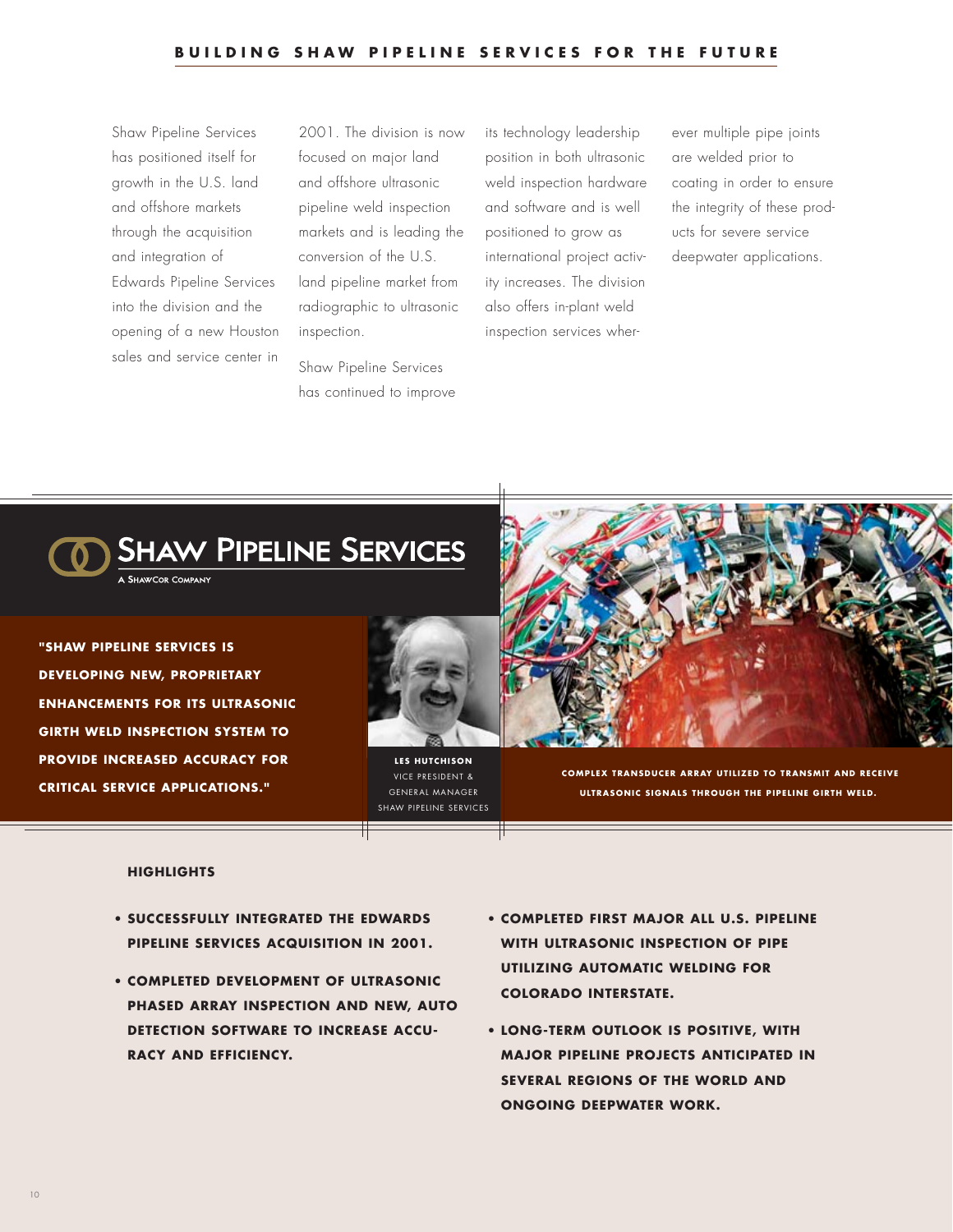To build for the future, Canusa – CPS commenced a plant capacity expansion program at the division's primary manufacturing facility in Huntsville, Ontario. This program included a new adhesive mixer and adhesive coating line, which will

provide greater flexibility to meet current customer needs and allow for anticipated future growth. At the same time, Canusa – CPS has also been able to achieve significant cost reductions that both improve profitability and strengthen the division's ability to compete in domestic and international markets.

The development of new products based upon leading edge material technologies is always a primary focus at Canusa – CPS. In 2001, the division introduced a new, polypropylene sleeve system, the GTS-PP,

designed specifically for deepwater and high temperature applications. In addition, the division also introduced a new, highbuild liquid epoxy coating system for 95°C applications called HBE 95.



**"CANUSA – CPS DEVELOPS AND MANUFAC-TURES JOINT PROTECTION SYSTEMS THAT ARE COMPATIBLE WITH ALL TYPES OF COAT-INGS FOR LAND, OFFSHORE AND DEEPWATER PIPELINES."**



**RON DUNN** VICE PRESIDENT & GENERAL MANAGER CANUSA – CPS



**NEW, HIGH CAPACITY ADHESIVE MIXER PROVIDES INCREASED CAPACITY TO MANUFACTURE PIPELINE SLEEVES AT THE CANUSA – CPS FACILITY IN HUNTSVILLE, ONTARIO.**

- **• INTERNATIONAL ACTIVITY REMAINED STEADY THROUGHOUT 2001.**
- **• FLEXIBLE AND EFFICIENT CAPACITY ADDITIONS SUPPORTED PEAK DEMANDS IN SEVERAL MONTHS.**
- **• SEVERAL NEW PRODUCTS WITH UNIQUE PERFORMANCE CAPABILITIES ACHIEVED IMMEDIATE CUSTOMER ACCEPTANCE.**
- **• CANUSA CPS WILL CONTINUE TO INTRO-DUCE NEW, HIGH PERFORMANCE JOINT PROTECTION SYSTEMS FOR LAND, OFFSHORE AND INSULATED PIPELINES.**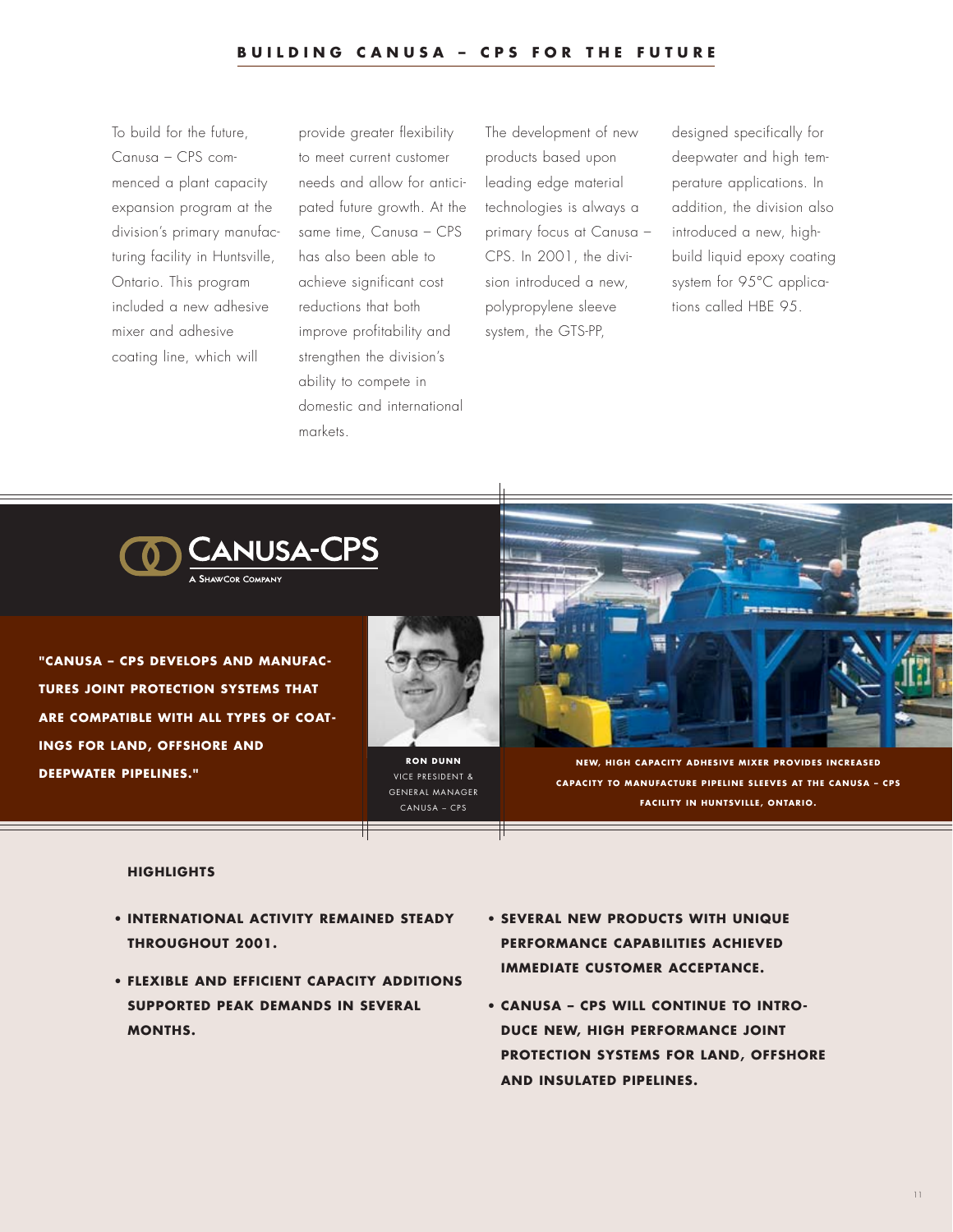ShawFlex is a world-class manufacturer of specialty wire and cable products. The company produces instrumentation, control and composite cables for use in severe service industrial environments. Products include thermocouple, armoured, tray, traffic signal, robotic,

marine/shipboard, nuclear and utility cables.

ShawFlex continued to build for the future with the addition of new extrusion lines at the division's Toronto manufacturing facility in 2001. This additional capacity was a key to securing significant orders destined for the mega-projects underway

to expand the output of heavy oil from the tar sands in northern Alberta.

Increased infrastructure investment to add new power generation capacity in the United States resulted in a record year for shipments to that important market. Similar expenditures in the Canadian nuclear industry

resulted in increased shipments of the division's proprietary SLAR cable. This product forms part of a robotic maintenance system that is able to function in the radioactive environment inside Candu nuclear reactors.



**"SHAWFLEX UTILIZES WORLD-CLASS MANUFACTURING PROGRAMS TO PROVIDE RAPID DELIVERY OF COMPLEX CABLE DESIGNS THAT MEET DEMANDING PERFORMANCE CRITERIA."**



**ERNIE REYNOLDS** VICE PRESIDENT & GENERAL MANAGER SHAWFLEX



**NEW, COMPUTER-CONTROLLED EXTRUSION LINE INSTALLED AT THE SHAWFLEX WIRE AND CABLE FACILITY IN TORONTO, ONTARIO.**

- **• CAPACITY ADDITIONS MADE IN 2001 ALLOWED FOR IMPROVED EFFICIENCY AND INCREASED SHIPMENTS.**
- **• STRENGTH IN THE UTILITY AND PETROCHEMI-CAL MARKETS CONTRASTED WITH DECLINES IN THE BROADER ECONOMIC INDICATORS.**
- **• ECONOMIC GROWTH EXPECTED TO RECOVER BY THE END OF 2002.**
- **• STRENGTH IN BOTH CANADIAN AND U.S. PROJECT MARKETS WILL CONTINUE IN 2002.**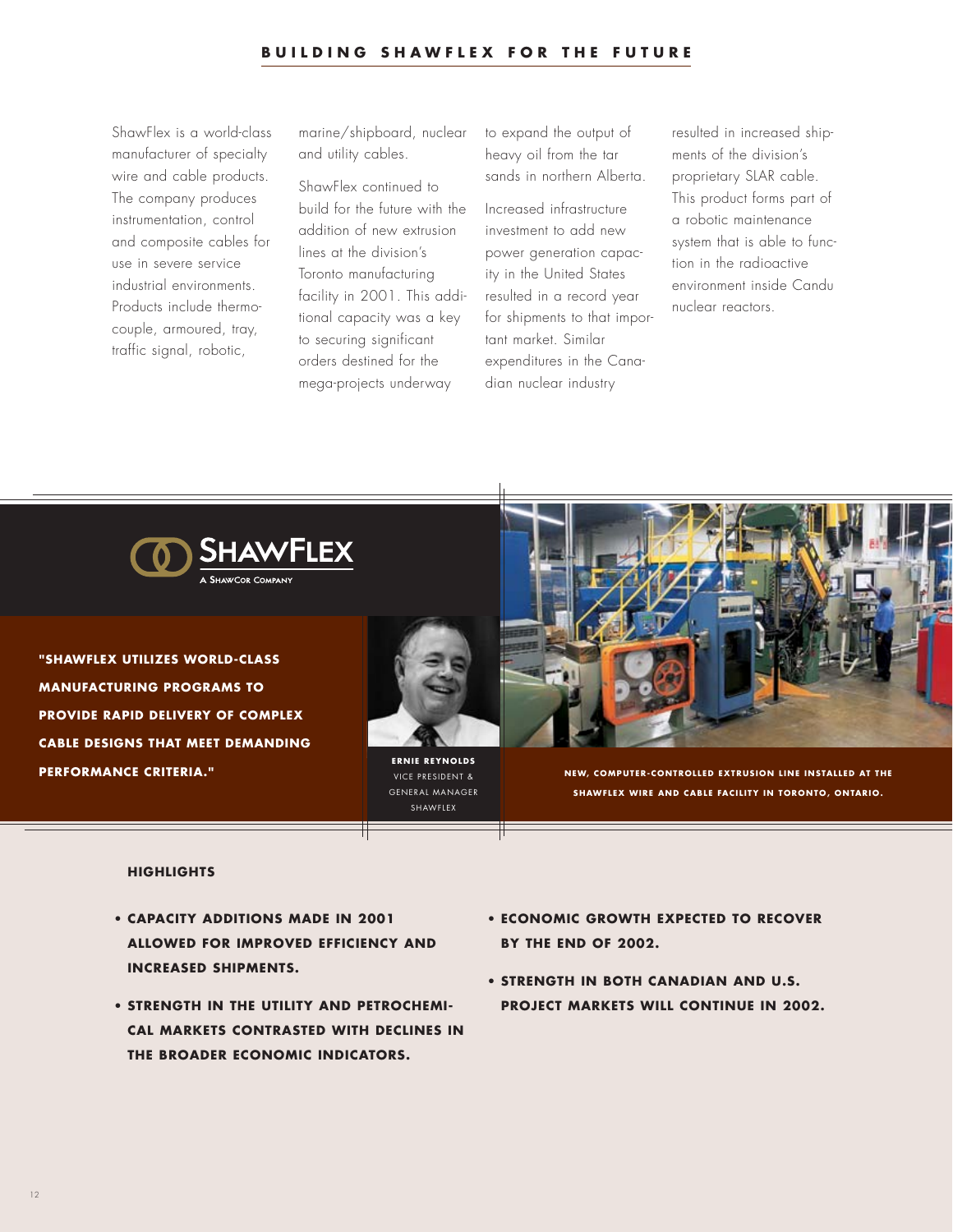Continuing to build on its long-term growth strategy, DSG – Canusa completed significant capacity expansions at the Canadian and German manufacturing facilities in 2001. DSG – Canusa, like many other component suppliers, was negatively affected by the

collapse in infrastructure investment which had dominated the broadband sector of the communications industry for several years. The impact of this downturn was partially offset by programs to build revenue in other markets including the automotive, electrical, utility and elec-

tronics markets. DSG – Canusa also introduced several new products for low and medium voltage electrical applications and a series of gel splice solutions for sealing and protecting both underground and overhead cable.

DSG – Canusa has successfully reduced product costs and diversified its product offering in the utility and automotive sectors to maintain growth.



**"DSG – CANUSA HAS ADDED CAPACITY IN BOTH EUROPE AND NORTH AMERICA TO PROVIDE INCREASED SERVICE LEVELS FOR CUSTOMERS IN THESE KEY MARKETS."**



VICE PRESIDENT & GENERAL MANAGER DSG – CANUSA



**HIGH CAPACITY TAKE-UP REELS ARE UTILIZED TO ALLOW LONGER PRODUCTION RUNS OF CONTINUOUSLY EXPANDED, HEAT SHRINKABLE TUBING.** 

- **• NEW CAPACITY ADDITIONS IN CANADA AND GERMANY PROVIDED GREATER FLEXIBILITY, WIDER PRODUCT RANGE AND REDUCED LEAD TIMES DURING PEAK PERIODS.**
- **• INCREASED SALES IN THE ELECTRICAL, ELEC-TRONIC, UTILITY AND AUTOMOTIVE MARKETS HELPED TO OFFSET THE SHARP DECLINE IN THE COMMUNICATIONS MARKET.**
- **• SECURED FIRST MAJOR AUTOMOTIVE CONTRACTS IN NORTH AMERICA AND SUCCESSFULLY TRANSFERRED PRODUCT AND INSTALLATION MACHINE TECHNOLOGY FROM GERMANY.**
- **• ECONOMIC ACTIVITY EXPECTED TO STRENGTHEN PRODUCT DEMAND LATER IN 2002.**
- **• RECEIPT OF ADDITIONAL APPROVALS WILL LEAD TO GROWTH IN SALES FOR NEW APPLICATIONS.**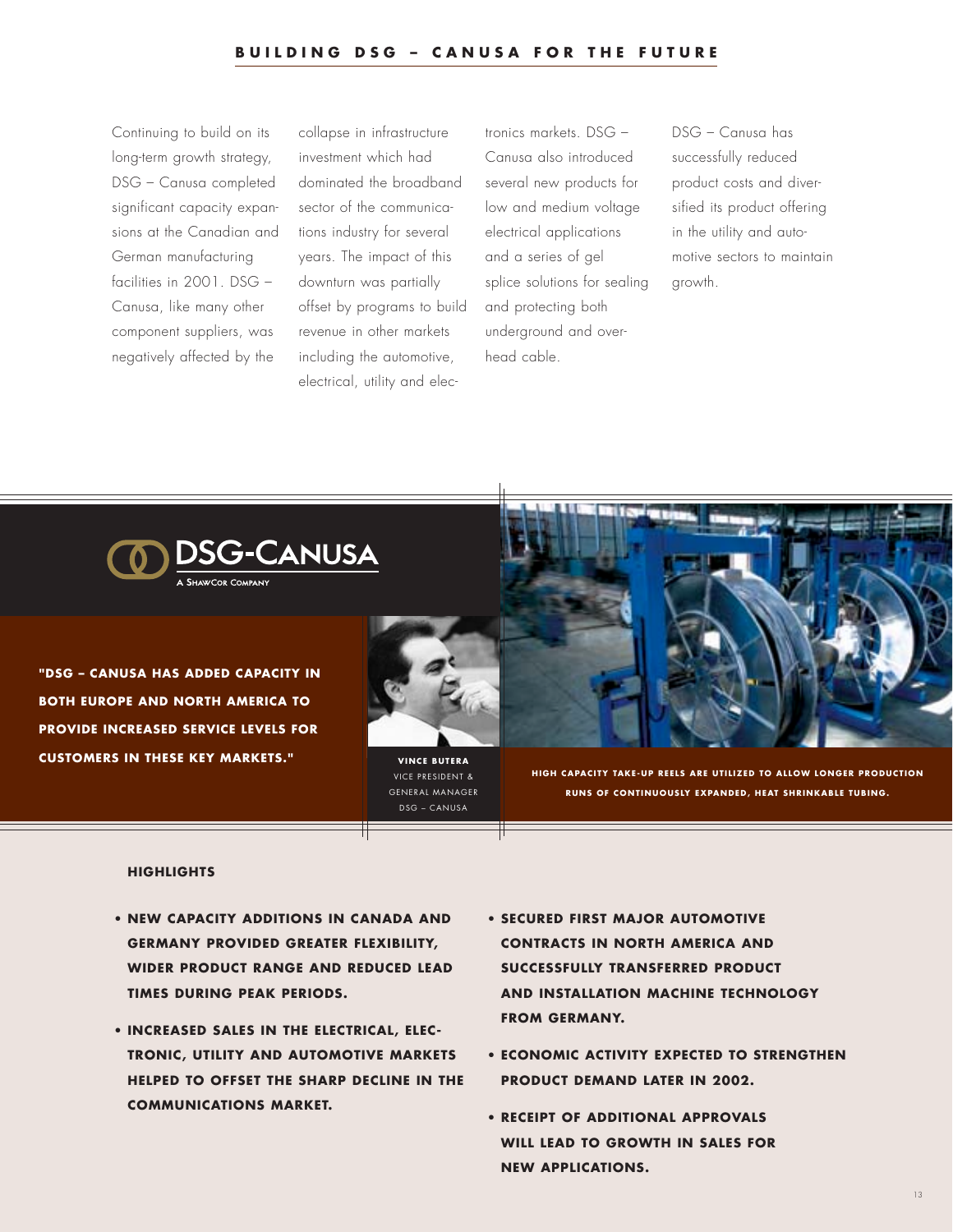#### **CHANGE OF NAME**

At the Annual and Special Meeting of Shareholders, held May 4, 2001, shareholders of Shaw Industries Ltd. approved a change of name to ShawCor Ltd., a name which clearly differentiates the company from the myriad of other "Shaw" companies that operate both within and outside the energy industry, and one that effectively links all of the company's businesses under a common operating designation. The name "ShawCor" was chosen as it properly reflected the history and the commitment of the Shaw family to the Canadian and international energy services industries while allowing the company to strengthen its image and the relationship to and among its business units.

## **REVENUE**

ShawCor classifies its revenue within three segments of the energy services industry; exploration and production, pipeline and petrochemical and industrial. For the twelve months ended December 31, 2001, consolidated revenue increased by 47.4% to \$689 million, compared with \$467 million in 2000, a result of solid energy industry demand for most of the year, particularly for drill pipe, tubular inspection services and pipeline coating products.

The exploration and production segment includes OMSCO, which manufactures drill string components in the United States and Scotland and Guardian, a provider of tubular management services and inspection, testing and refurbishment of oilfield tubulars as well as selling OMSCO products in Canada and Mexico. Robust capital spending during the first half of the year by oil and natural gas producers, which drives demand in this sector, resulted in revenue increasing 73.0% above the prior year. OMSCO and Guardian business units both enjoyed the market upturn, especially in western Canada, where demand for new drill pipe and tubular inspection services was particularly strong. By mid-year, however, the slowing economy and lower energy prices led to reduced client capital spending programs, which negatively impacted order activity during the second half of the year. Notwithstanding, for the full year, exploration and production segment revenue was strong, at \$156 million compared with \$90 million in 2000. Operating profits followed the same trend increasing by over 300%.

The pipeline segment is the largest part of ShawCor and

includes worldwide land and marine markets for corrosion coatings, concrete weight coatings and insulation products supplied by Bredero – Shaw; ultrasonic and radiographic pipeline girth weld inspection services through Shaw Pipeline Services; and heat shrinkable sleeves, adhesives and liquid coatings for pipeline joint protection applications manufactured by Canusa – CPS. ShawCor's share of Bredero – Shaw revenue, at \$348 million for the year (2000 – \$190 million) represented a year-over-year increase of 83.6%, with all major geographic sectors recording revenue gains above the prior year. In Bredero – Shaw's North American market sector, success in securing coating contracts for offshore pipelines in the Gulf of Mexico, including a significant 430 mile, 36 inch diameter pipeline from the Gulf to Florida, and technologically challenging deepwater projects for several major petroleum companies, offset weaker demand for large diameter transmission coatings in Canada. A major undertaking in 2001 was the construction of a new 200 acre fully integrated offshore deepwater coating facility at Mobile, Alabama. This facility, which underpinned growth in 2001, represents the largest single expansion ever undertaken by Bredero – Shaw and positions the company to participate in deepwater oil and gas developments underway in the Gulf of Mexico over the next few years. At mid-year, Bredero – Shaw expanded in the Mexican market with the acquisition of Commercial Resins de Mexico, S.A. de C.V., which has pipe coating plants located near two principal pipe manufacturing mills. In the North Sea market, project activity in the United Kingdom sector increased above the prior year with several large projects, including the Magnus

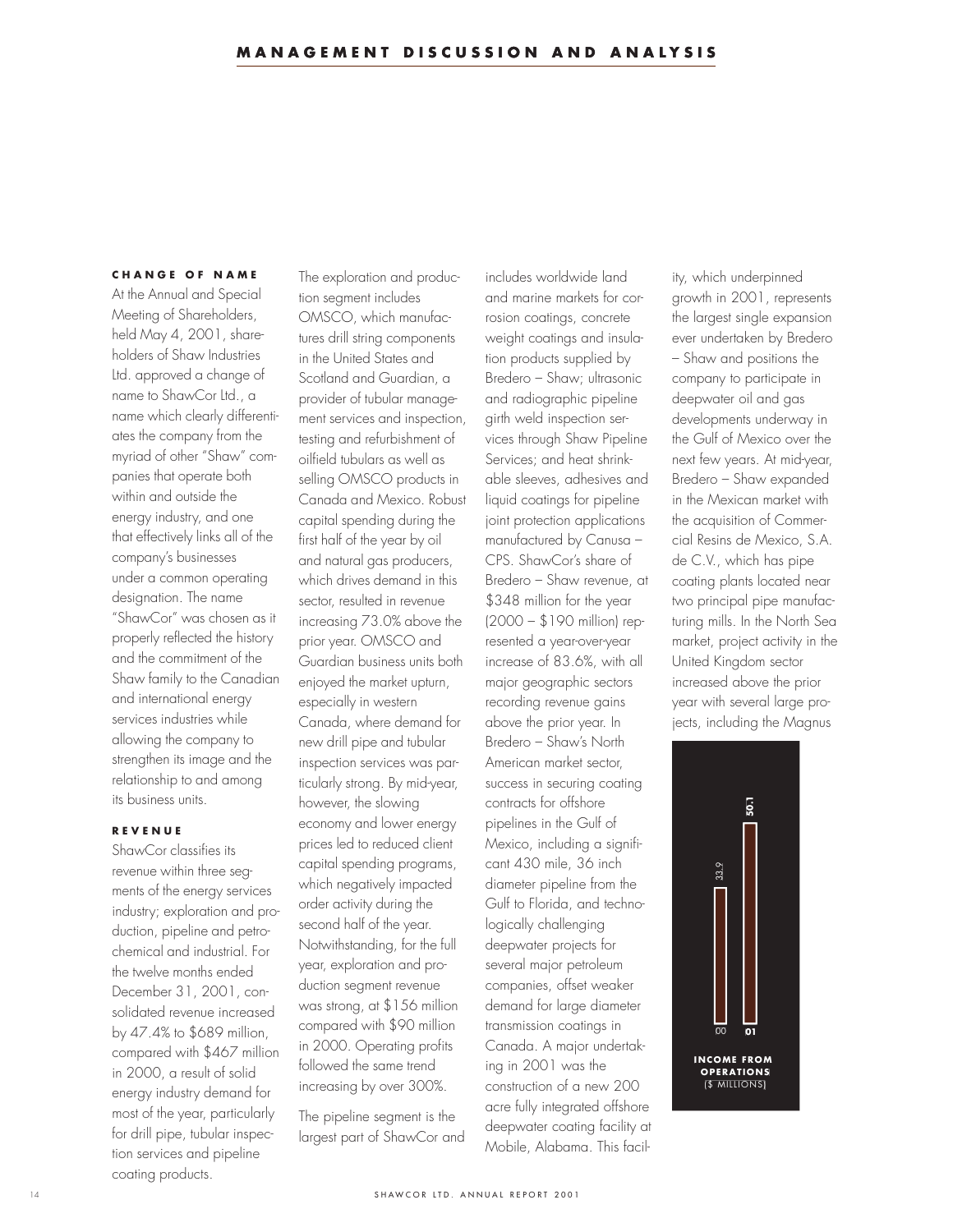project, processed at the Leith, Scotland facility, while the Norwegian sector was mainly idle. The Leith facility also coated a portion of the Russia to Turkey natural gas pipeline known as the Bluestream project. During the second quarter, the closing of the acquisition of Thermotite A.S., based in Norway, was completed; adding specialized thermal insulation and corrosion protection products with a specific expertise in insulation used in deepwater markets. In the Middle and Far East sector, activity levels were strong, at Kuantan, Malaysia and Batam, Indonesia, where pipe was coated for projects in Oman, Australia, Turkey, Vietnam and also for the domestic market. Shaw Pipeline Services' revenue during the year was supported by United States mainline radiographic girth weld inspection activity and by offshore ultrasonic inspection in several global markets. At Canusa – CPS, a record revenue result was achieved through the introduction of new products and continued success in winning international tenders. Several significant pipeline joint protection projects were won by Canusa – CPS against strong competition in international markets. Based upon

healthy market demand for the company's pipeline products, the Bredero – Shaw acquisitions, the introduction of new products and the establishment of new manufacturing facilities, pipeline segment revenue increased 61.9% in 2001, to \$429 million. Operating profit margins, however, were below historical levels at both Bredero – Shaw and Shaw Pipeline Services.

The petrochemical and industrial segment includes ShawFlex, which manufactures wire and cable for process instrumentation and control applications and DSG – Canusa, which manufactures heat shrinkable tubing and related products for electrical, electronic, telecommunications and automotive industries. In 2001, ShawFlex was successful in penetrating utility and petrochemical markets in the United States and Canada resulting in record shipments. At DSG – Canusa, markets in Europe for heat shrinkable products, held firm with the year earlier, while in North America, volumes were down compared with the prior year, due to weakness in the telecommunications market and a slower economy. Segment revenues totaled \$105 million, an 8.4% year-over-year decline

and resulted in operating profits falling by 42.6% to \$7.3 million.

On a geographic basis, year-over-year revenue increased in the United States, Europe, and the Far East, Pacific and Other segments and declined in Canada, mainly because reduced transmission pipeline construction activity offset upstream segment gains. A significant revenue increase was recorded in the United States, where several large offshore pipecoating projects were processed at Bredero – Shaw's facility at Mobile, Alabama. This new facility largely accounted for the increase in capital assets in the United States geographic segment.

## **INCOME FROM OPERATIONS**

Consolidated 2001 income from operations was \$50.1 million, an increase of 47.8% from the level attained in 2000. Healthy oil and gas prices and growth in energy demand, which were in place from the middle of the prior year, held firm until approximately the mid-year point before the favourable market environment eased. Demand for ShawCor's exploration and production and pipeline segment products was, on a



year-over-year basis, significantly stronger than the prior year, largely accounting for the profit improvement.

In the exploration and production segment, OMSCO commenced the year with a healthy backlog level and for most of the year enjoyed the benefits of high volume manufacturing activity. OMSCO recorded substantially improved earnings, underpinned by spending initiated by major producers on oil and gas exploration and development programs. Earnings at Guardian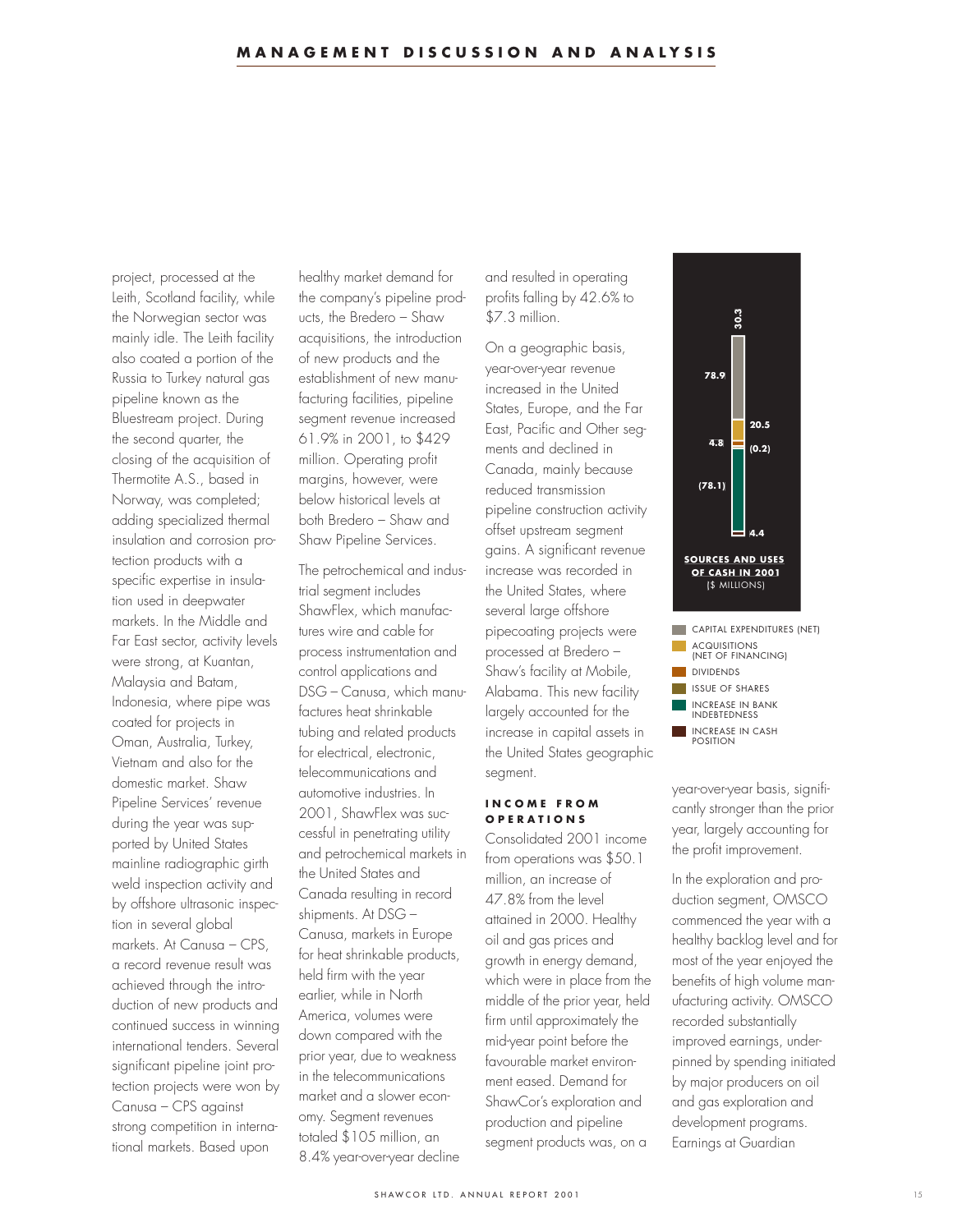increased in unison with drilling industry activity, particularly in western Canada, which recorded over 18,000 well completions in 2001. Exploration and production segment income from operations was \$23.6 million in 2001, compared with \$5.7 million in the prior year.

Pipeline segment income from operations was \$28.5 million in 2001 compared with \$23.2 million in 2000. At Bredero – Shaw, notwithstanding the significant revenue increase generated at the new facility in Mobile, Alabama, plant-commissioning delays and project startups on competitively priced Gulf of Mexico contracts impacted earnings. Additionally, in the Far East, income from operations fell below expectation due to quality issues with customer-supplied bare pipe. These results were partially offset in Bredero – Shaw's European sector, where North Sea coating projects boosted earnings and by the sale in December of pipecoating equipment at the Volzhsky pipe mill in Russia, which Bredero – Shaw will manage on behalf of the mill owners. ShawCor's share of Bredero – Shaw income from operations was \$24.0 million in 2001 compared with \$14.7 million in 2000. In 2001, Shaw Pipeline Services expe-

rienced fewer international pipeline project opportunities and strong competition in all geographic markets for both ultrasonic and radiographic girth weld inspection services. Consequently, margins were negatively impacted, which resulted in year-overyear earnings at Shaw Pipeline Services falling below the prior year. The Edwards Pipeline Services acquisition, in December of 2000, added significantly to sales, but fell short of expectations in operating income. Canusa – CPS, through success in penetrating international markets and new product introductions, enjoyed a strong year with shipments and earnings exceeding the levels attained in 2000.

In the petrochemical and industrial segment, which includes ShawFlex and DSG – Canusa, income from operations totaled \$7.3 million, a 42.6% decline from the year earlier. ShawFlex produced a strong performance in 2001 for shipments and earnings, however the marked decline in the telecommunications market in the United States and a slower economy combined at DSG – Canusa to drag down 2001 petrochemical and industrial segment earnings.

In 2001, depreciation increased 30.2%, to \$31.9 million, which reflected capital improvements and additions to plant and equipment in all business units including the new Bredero – Shaw Mobile, Alabama facility, which accounted for \$6.7 million of the increase. The company's share of Bredero – Shaw depreciation was \$17.2 million (2000 – \$10.7 million) and wholly-owned businesses \$14.7 million (2000 – \$13.8 million). Bredero – Shaw's new Mobile, Alabama site is a projectrelated facility servicing the deepwater Gulf of Mexico market, where a high level of activity is projected through 2005. To recognize the cyclical nature of the market, an accelerated depreciation policy has been adopted at the Mobile facility. Goodwill amortization for 2001 was \$4.3 million consisting of \$1.8 million in relation to the wholly-owned operations and \$2.5 million attributed to Bredero – Shaw. Research and development expenses were \$5.4 million for the year compared with \$5.0 million in 2000.

In 2001, ShawCor's equity in the earnings of a Bredero – Shaw associated company increased to \$1.3 million (2000 – loss of \$360 thou-

sand). Interest on bank indebtedness was \$3.3 million compared with \$1.0 million in the prior year. The company's share of Bredero – Shaw indebtedness accounted for \$3.0 million of the total interest expense, which is primarily in respect to the financing of the new Mobile, Alabama facility and related working capital. Interest on long-term debt was \$412 thousand compared with \$208 thousand in the prior year.

Income taxes in 2001 were 32.6% of income before taxes and minority interest compared with 41.3% in 2000. The reduced income tax percentage was due to

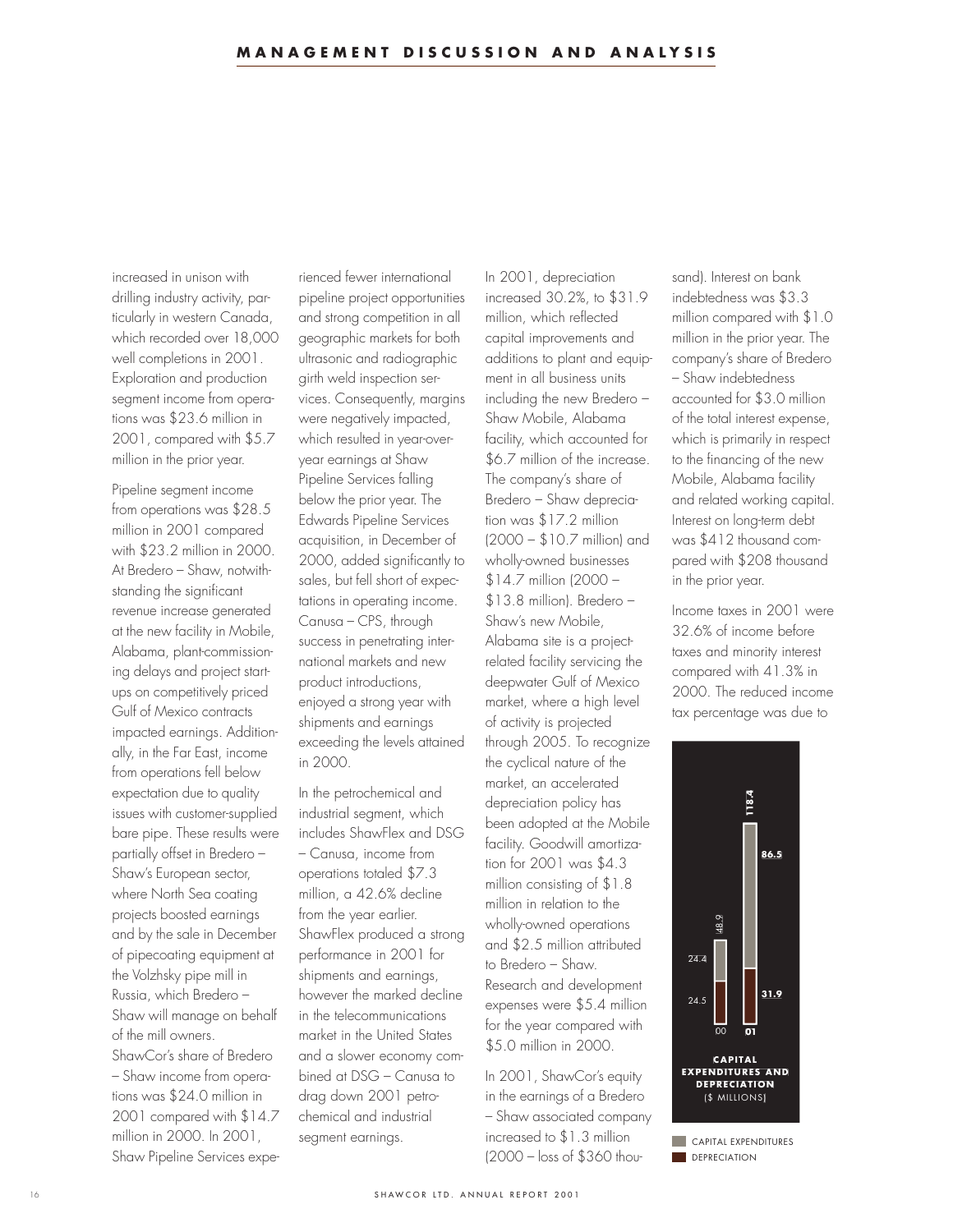lower Canadian income tax rates, year-over-year tax rate differentials applicable in various foreign subsidiaries, and lower unrecognized tax losses at Bredero – Shaw entities compared with the prior year. The minority interest in the loss of subsidiaries of \$88 thousand compares with a prior year profit of \$1.6 million and relates to the non wholly-owned subsidiaries of Bredero – Shaw.

Net income from discontinued operations in the prior year, at \$4.3 million, was in respect to the sale of the operating assets of the Mark Products division to Compagnie Générale de Géophysique, S.A. Note 15 to the consolidated financial statements provide details of the transaction.

## **BREDERO – SHAW**

The company's interest in Bredero – Shaw assets, liabilities, revenue, expenses and net income are consolidated based on its 50% proportionate ownership position. ShawCor Ltd. and Halliburton Company each own 50% of the shares of Bredero – Shaw. The operations of Bredero – Shaw are governed by a shareholder agreement that continues to October 31, 2030. The agreement includes a buysell arrangement whereby either party can provide

notice of termination including a buy-sell price to the other party. The party receiving the notice of termination is obligated to either buy the other party's interest or sell its own interest at the stated price. However, a standstill agreement is in place that prevents either party from activating the buy-sell arrangement before August 1, 2004.

## **DIVIDENDS**

Dividends per share in 2001 were \$0.0808 for Class A Subordinate Voting Shares (2000 – \$0.0808 per share) and \$0.0734 for Class B Multiple Voting Shares (2000 – \$0.0734 per share). The dividend applicable to Class A shares includes a non-cumulative premium of 10% above that applicable to Class B shares. The Board of Directors determines dividend payments based on consideration of net earnings over a period of years and the company's overall financial standing.

## **LIQUIDITY AND CAPITALIZATION**

At December 31, 2001, the company recorded a working capital ratio of 1.38 to 1 (December 31, 2000 – 2.12 to 1). Net working capital decreased from December 31, 2000, largely due to increased bank indebtedness required for capital programs. Consolidated bank indebtedness was \$88.2 million at December 31, 2001, which compared with \$10.0 million at December 31, 2000. Bredero – Shaw operating requirements, acquisition programs and capital expenditures largely accounted for the increase in net bank indebtedness of \$78.1 million. At December 31, 2001, cash and cash equivalents was \$55.6 million compared with \$51.2 million at the same date a year earlier.

Consolidated capital expenditures for the full year ended December 31, 2001 were \$86.5 million (2000 – \$24.4 million) comprised of \$59.0 million as ShawCor's share of Bredero – Shaw expenditures (2000 – \$11.2 million) and \$27.5 million at ShawCor wholly-owned operations (2000 – \$13.2 million). At Bredero – Shaw, the major investment was a new facility, at Mobile, Alabama, to provide anti-corrosion, concrete weight and thermal insulation coatings and welding services for traditional and deepwater markets in the Gulf of Mexico. In the wholly-owned business category, capacity expansions were undertaken at the DSG – Canusa and ShawFlex manufacturing



SHAREHOLDERS' EQUITY

plants in Toronto, Ontario, including a building addition, and at Canusa – CPS in Huntsville, Ontario. Guardian expanded coverage by establishing a tubular management and inspection facility in Fort St. John, British Columbia, expanding facilities at other locations and by making investments in new inspection equipment and vehicles. In the United States, OMSCO added capacity in several areas including pipe heat treatment and tool joint manufacturing capability.

For the twelve months ended December 31, 2001, proceeds on the disposal of capital assets totaled \$7.5 million (2000 – \$3.2 million). During 2001,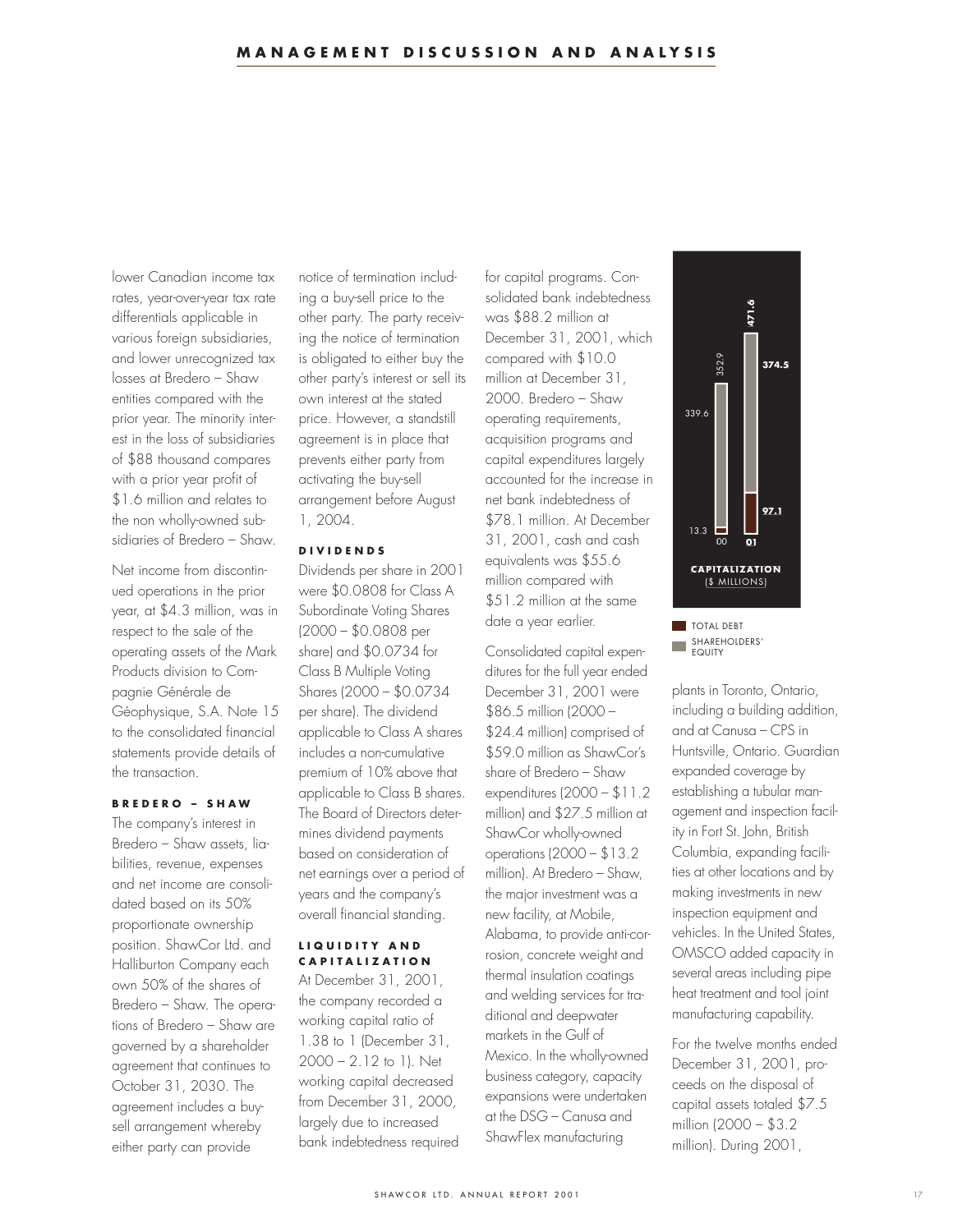Bredero – Shaw acquired Thermotite A.S., based in Norway, and Commercial Resins de Mexico, S.A. de C.V., in Mexico, for a combined total of \$20.5 million. (See note 14 to the consolidated financial statements for details.)

At December 31, 2001, goodwill (net of amortization) of \$81.8 million (2000 – \$68.8 million) included \$16.6 million in respect of the 1998 acquisition of the DSG Group of companies, \$48.3 million in respect of the August 1, 1997 amendment of the joint venture agreement with Halliburton Company and \$16.9 million in respect to the 2001 acquisitions of Thermotite A.S. and Commercial Resins de Mexico, S.A. de C.V. The company to date has been amortizing the goodwill in respect of the DSG Group of companies over a 15-year period and the Halliburton Company transaction, over the term of the joint venture agreement, to the year 2030. Total goodwill amortization in 2001 was \$4.3 million compared with \$3.4 million in 2000. In accordance with new CICA accounting rules, effective in 2002, these goodwill balances will no longer be subject to annual amortization but rather an ongoing valuation for impairment.

In addition to goodwill of \$81.8 million, other assets at December 31, 2001 and 2000, included \$26.1 million in respect of an investment in Compagnie Générale de Géophysique, S.A. ("CGG") of Paris, France. On September 29, 2000, the company sold the operating assets of Mark Products division to CGG in exchange for 352,237 ordinary shares of CGG, which represents 3% of their total outstanding shares. (See note 15 to the consolidated financial statements.)

In 2001, funds of \$4.8 million (2000 – \$4.8 million) were used to pay dividends with the dividend rate remaining equal to the prior year. Bank indebtedness increased to \$88.2 million from \$10.0 million in the prior year. Current year bank indebtedness, related to the company's share of Bredero – Shaw, was \$86.0 million (2000 – \$7.3 million), which primarily relates to financing the working capital and plant and equipment at the new pipecoating facility in Mobile, Alabama. Total longterm debt increased during the year by \$5.6 million to reach \$8.9 million at year end, a result of debt assumed as part of the Thermotite acquisition. Note 7 to the consolidated financial statements describes particulars in respect of the company's long-term indebtedness.

Shareholders' equity increased 10.3% to \$374.5 million, reflecting the net income for the year, partially offset by dividends paid during the year and the increase in the cumulative translation account, which reflected the stronger U.S. dollar.

## **OUTLOOK AND UNCERTAINTIES**

Activity in the energy service sector is expected to be restrained by several factors including the lower oil and gas price environment in which the industry is operating, an uncertain time frame for global economic recovery and political tensions in the Middle East region. Due to these circumstances, capital spending by energy producers, the primary stimulus that drives the industry, has declined since mid-year 2001. However, spending in the deepwater offshore market as well as for international infrastructure projects continues at a steady pace. ShawCor has substantially completed its capital expansion program and is well positioned to capitalize on this activity. ShawCor's moderate level of debt provides the financial flexibility to internally fund working capital

requirements and capital expenditure programs and to respond effectively to new business opportunities as they arise in 2002 and beyond.

Softness in the upstream businesses, completion of several low margin contracts in the Gulf of Mexico and a conservative depreciation policy on Bredero – Shaw's Mobile, Alabama facility will dampen profits particularly in the early part of 2002. Current expectations are for improvement in the second and third quarters of the year.

Uncertainties facing the company include policy changes initiated within the OPEC framework, the level of world oil and gas prices, foreign exchange rates and domestic and foreign government policies and regulations. Other uncertainties include political and/or monetary instability in countries identified as growth markets, including those located in areas such as the Middle East, Asia, West Africa and the Caspian region.

This document contains forward-looking statements, which are subject to certain risks and uncertainties that could cause actual results to differ materially from those reflected in such statements.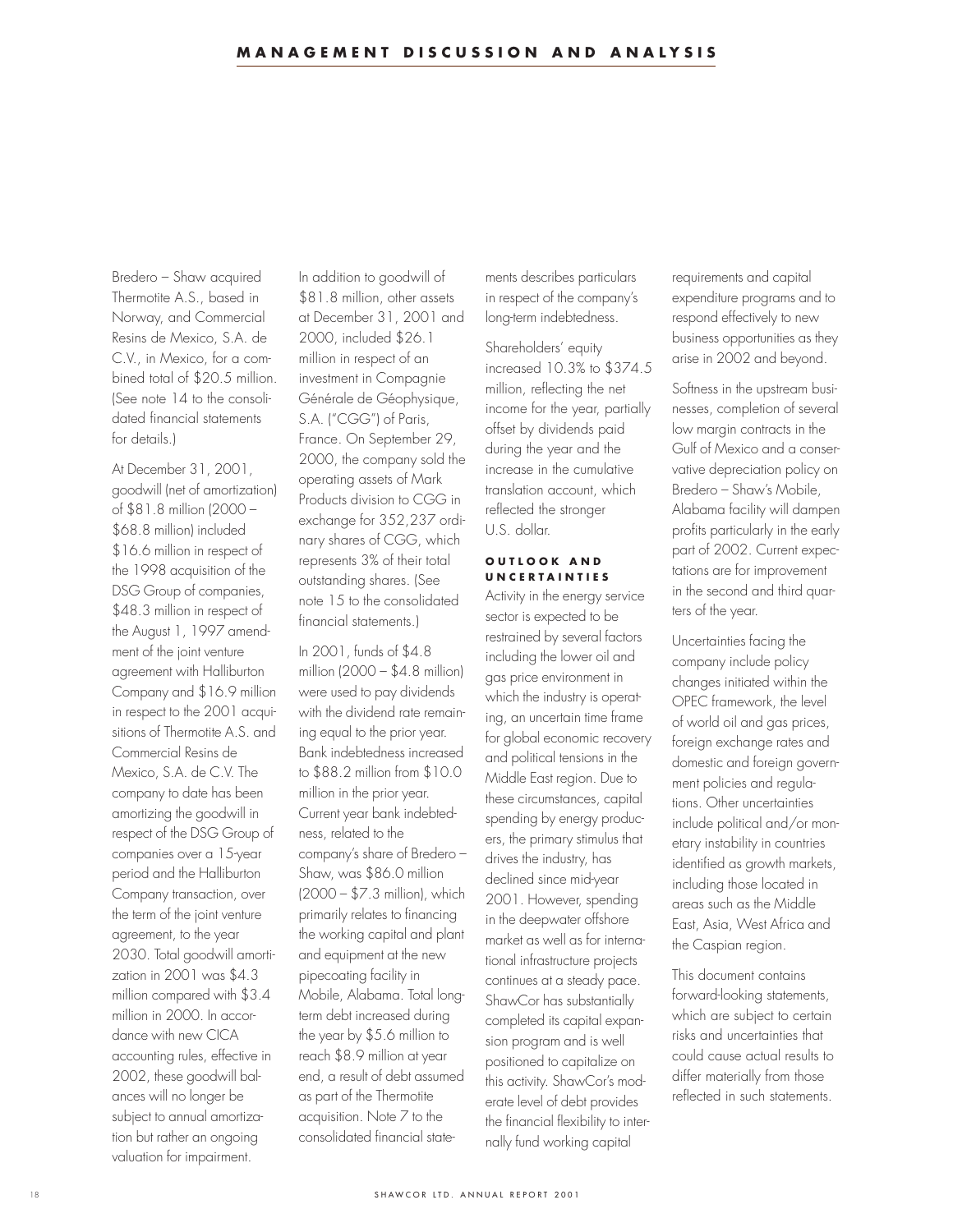The accompanying consolidated financial statements of ShawCor Ltd. included in this Annual Report are the responsibility of management and have been approved by the Board of Directors.

The financial statements have been prepared by management in accordance with Canadian generally accepted accounting principles. When alternative accounting methods exist, management has selected those it deems to be most appropriate in the circumstances. The financial statements include estimates based on the experience and judgment of management in order to ensure that the financial statements are presented fairly, in all material respects. Financial information presented elsewhere in the Annual Report is consistent with that in the financial statements.

The management of the company and its subsidiaries developed and continues to maintain systems of internal accounting controls and management practices designed to provide reasonable assurance that the financial information is relevant, reliable and accurate and that the company's assets are appropriately accounted for and adequately safeguarded.

The Board of Directors exercises its responsibilities for ensuring that management fulfils its responsibilities for financial reporting and internal control with the assistance of its Audit Committee.

The Audit Committee is appointed by the Board and all of its members are Directors who are not officers or employees of ShawCor Ltd. or any of its subsidiaries. The Committee meets periodically to review quarterly financial reports and to discuss internal controls over the financial reporting process, auditing matters and financial reporting issues. The Committee reviews the company's annual consolidated financial statements and recommends their approval to the Board of Directors.

These financial statements have been audited by Ernst & Young LLP, the external auditors, on behalf of the shareholders. Ernst & Young LLP has full and free access to the Audit Committee.

March 5, 2002

Geoffney Hipland

Geoffrey F. Hyland President and Chief Executive Officer

Alan R. Thomas Vice President, Finance and Chief Financial Officer

## **AUDITORS' REPORT**

## **TO THE SHAREHOLDERS OF SHAWCOR LTD.**

We have audited the consolidated balance sheets of ShawCor Ltd. as at December 31, 2001 and 2000 and the consolidated statements of income, retained earnings and cash flow for the years then ended. These financial statements are the responsibility of the company's management. Our responsibility is to express an opinion on these financial statements based on our audits.

We conducted our audits in accordance with Canadian generally accepted auditing standards. These standards require that we plan and perform an audit to obtain reasonable assurance whether the financial statements are free of material misstatement. An audit includes examining, on a test basis, evidence supporting the amounts and disclosures in the financial statements. An audit also includes assessing

the accounting principles used and significant estimates made by management, as well as evaluating the overall financial statement presentation.

In our opinion, these consolidated financial statements present fairly, in all material respects, the financial position of the company as at December 31, 2001 and 2000 and the results of its operations and its cash flow for the years then ended in accordance with Canadian generally accepted accounting principles.

Ernet & Young UP<br>Toronto, Canada (signed) Ernst & Young LLP

February 18, 2002 Chartered Accountants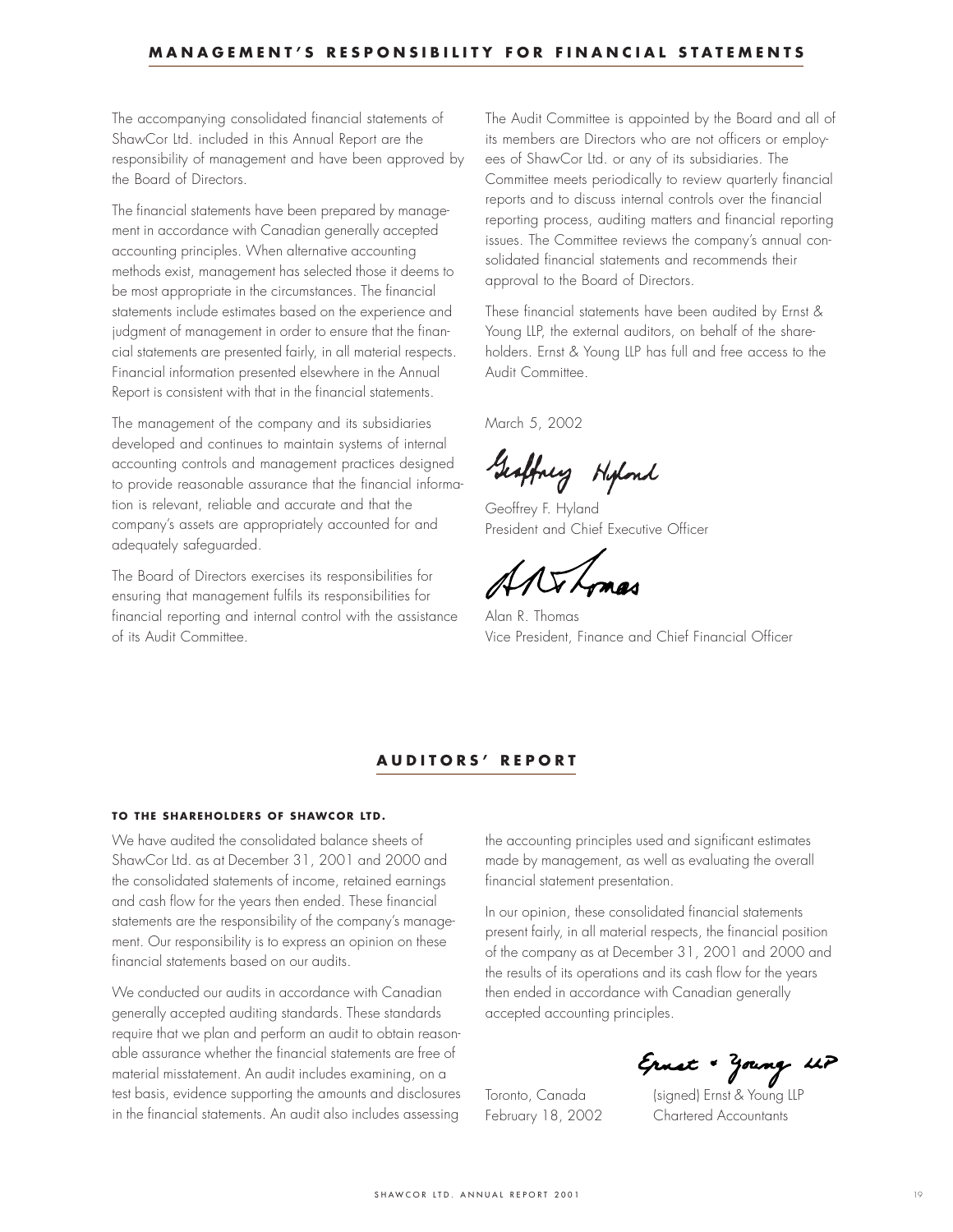| DECEMBER 31 (IN THOUSANDS OF CANADIAN DOLLARS)           | 2001          | 2000          |
|----------------------------------------------------------|---------------|---------------|
| <b>ASSETS</b>                                            |               |               |
| Current assets                                           |               |               |
| Cash and cash equivalents                                | \$<br>55,636  | \$<br>51,218  |
| Accounts receivable                                      | 147,332       | 94,002        |
| Inventories (note 3)                                     | 73,748        | 61,128        |
| Prepaid expenses                                         | 9,012         | 8,032         |
| Future income taxes (note 13)                            | 8,482         | 10,938        |
|                                                          | 294,210       | 225,318       |
| Capital assets, net of accumulated depreciation (note 4) | 213,864       | 146,216       |
| Other assets (note 5)                                    | 112,551       | 96,989        |
|                                                          | \$<br>620,625 | \$<br>468,523 |
| <b>LIABILITIES</b>                                       |               |               |
| Current liabilities                                      |               |               |
| Bank indebtedness (note 7)                               | \$<br>88,159  | \$<br>10,024  |
| Accounts payable and accrued liabilities                 | 123,987       | 93,503        |
| Taxes payable                                            |               | 2,656         |
| Current portion of long-term debt (note 7)               | 1,701         |               |
|                                                          | 213,847       | 106,183       |
| Long-term debt (note 7)                                  | 7,180         | 3,242         |
| Future income taxes (note 13)                            | 23,604        | 18,150        |
| Minority interest in subsidiaries                        | 1,465         | 1,394         |
|                                                          | 246,096       | 128,969       |
| <b>SHAREHOLDERS' EQUITY</b>                              |               |               |
| Capital stock (note 8)                                   | 7,592         | 7,391         |
| Retained earnings                                        | 383,850       | 355,282       |
| Cumulative translation account (note 10)                 | (16, 913)     | (23, 119)     |
|                                                          | 374,529       | 339,554       |
|                                                          | \$<br>620,625 | \$<br>468,523 |

*See accompanying notes.*

On behalf of the Board

Geoffney Hipland

Geoffrey F. Hyland **Leslie E. Shaw** Director **Director** Director

Leslieblan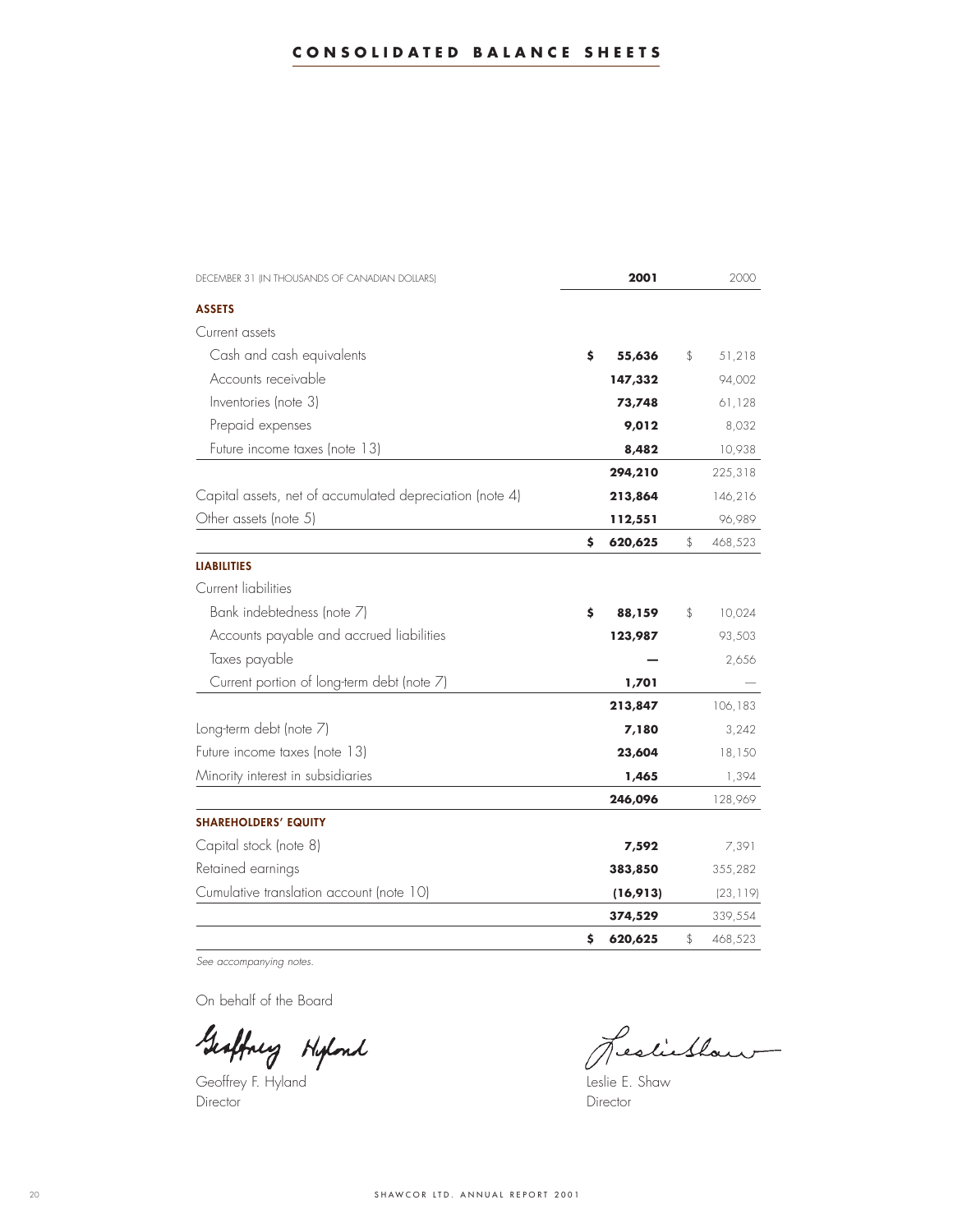| <b>EXCEPT PER SHARE INFORMATION)</b>                 | 2001          | 2000          |
|------------------------------------------------------|---------------|---------------|
| Revenue                                              | \$<br>688,682 | \$<br>467,208 |
| Operating expenses                                   | 596,974       | 400,405       |
| Depreciation and amortization                        | 36,214        | 27,926        |
| Research and development                             | 5,377         | 4,969         |
|                                                      | 638,565       | 433,300       |
| Income from operations                               | 50,117        | 33,908        |
| Other income (expense) (note 12)                     | (721)         | 2,057         |
| Income before income taxes and minority interest     | 49,396        | 35,965        |
| Income taxes (note 13)                               | 16,108        | 14,859        |
| Income before minority interest                      | 33,288        | 21,106        |
| Minority interest in loss (earnings) of subsidiaries | 88            | (1, 594)      |
| Income from continuing operations                    | 33,376        | 19,512        |
| Income from discontinued operations (note 15)        |               | 4,348         |
| Net income for the year                              | \$<br>33,376  | \$<br>23,860  |
| Net income per share, Class A and Class B - Basic    |               |               |
| Continuing operations                                | \$<br>0.55    | \$<br>0.32    |
| Discontinued operations                              |               | 0.07          |
|                                                      | \$<br>0.55    | \$<br>0.39    |
| Net income per share, Class A and Class B - Diluted  |               |               |
| Continuing operations                                | \$<br>0.54    | \$<br>0.32    |
| Discontinued operations                              |               | 0.07          |
|                                                      | \$<br>0.54    | \$<br>0.39    |

YEARS ENDED DECEMBER 31 (IN THOUSANDS OF CANADIAN DOLLARS

# **CONSOLIDATED STATEMENTS OF RETAINED EARNINGS**

| YEARS ENDED DECEMBER 31 (IN THOUSANDS OF CANADIAN DOLLARS) |   | 2001    | 2000    |
|------------------------------------------------------------|---|---------|---------|
| Balance at beginning of year                               | s | 355,282 | 336,448 |
| Net income for the year                                    |   | 33,376  | 23,860  |
|                                                            |   | 388,658 | 360,308 |
| Excess of purchase price paid over stated                  |   |         |         |
| value of shares (note 8)                                   |   |         | 238     |
| Dividends paid                                             |   | 4,808   | 4,788   |
| Balance at end of year                                     |   | 383,850 | 355,282 |
|                                                            |   |         |         |

*See accompanying notes.*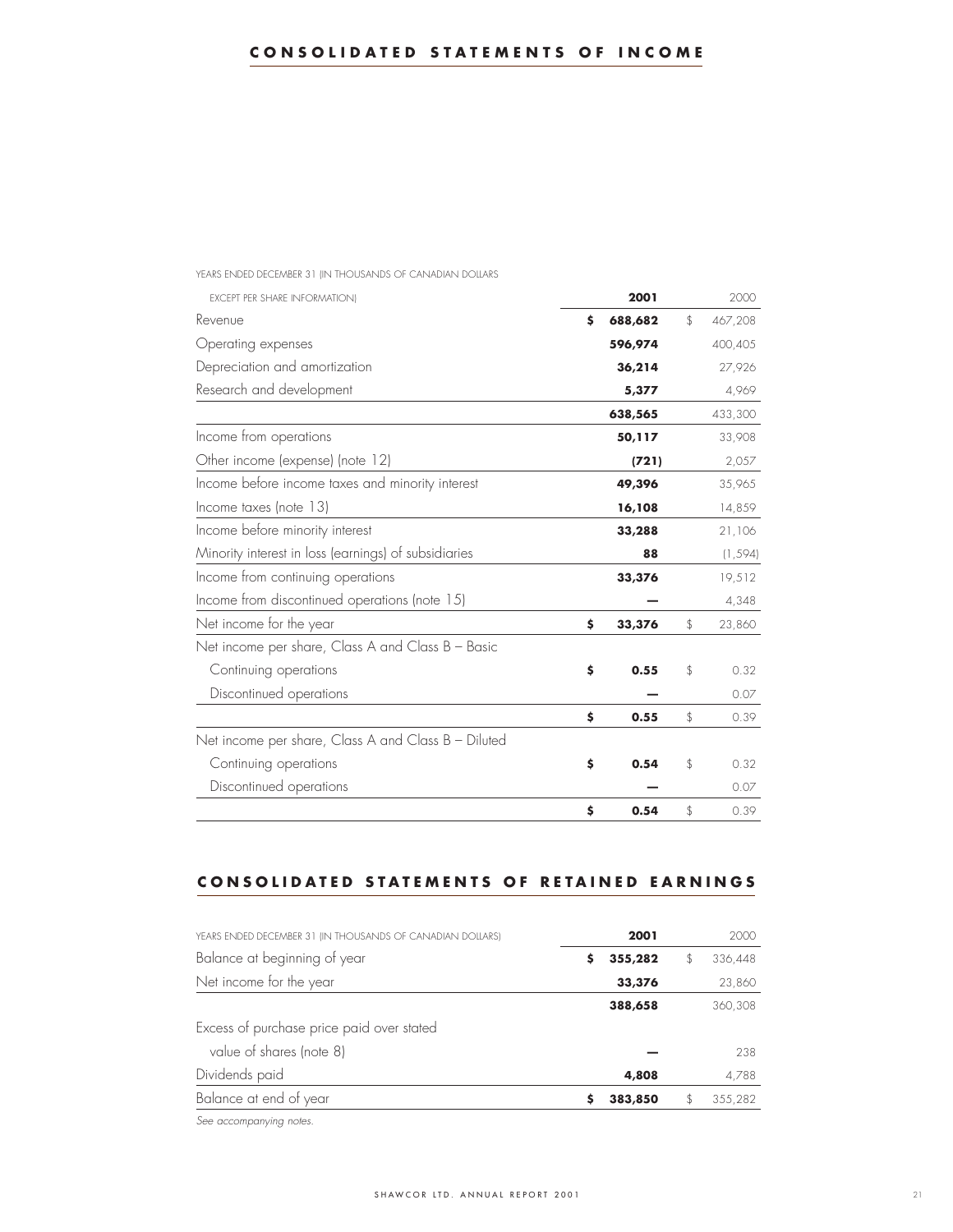| YEARS ENDED DECEMBER 31 (IN THOUSANDS OF CANADIAN DOLLARS)       | 2001 |           | 2000         |  |
|------------------------------------------------------------------|------|-----------|--------------|--|
| <b>OPERATING ACTIVITIES</b>                                      |      |           |              |  |
| Net income for the year from continuing operations               | \$   | 33,376    | \$<br>19,512 |  |
| Items not requiring an outlay of cash:                           |      |           |              |  |
| Depreciation and amortization                                    |      | 36,214    | 27,926       |  |
| Future income taxes                                              |      | (1,952)   | (2, 596)     |  |
| Minority interest in (loss) earnings of subsidiaries             |      | (88)      | 1,594        |  |
| Share of (earnings) loss of associated company                   |      | (1, 309)  | 360          |  |
| Change in non-cash working capital and other                     |      | (35, 895) | (10, 013)    |  |
| Cash provided by operating activities from continuing operations |      | 30,346    | 36,783       |  |
| Cash used by operating activities from discontinued operations   |      |           | (4,788)      |  |
| Cash provided by operating activities                            |      | 30,346    | 31,995       |  |
| <b>INVESTING ACTIVITIES</b>                                      |      |           |              |  |
| Additions to capital assets                                      |      | (86, 458) | (24, 394)    |  |
| Proceeds on disposal of capital assets                           |      | 7,463     | 3,177        |  |
| Acquisitions (note 14)                                           |      | (20, 461) | (2,964)      |  |
| Cash used in investing activities                                |      | (99, 456) | (24, 181)    |  |
| <b>FINANCING ACTIVITIES</b>                                      |      |           |              |  |
| Increase in bank indebtedness                                    |      | 78,135    | 5,632        |  |
| Repayment of long-term debt (note 7)                             |      |           | (14,948)     |  |
| Dividends paid to shareholders                                   |      | (4,808)   | (4,788)      |  |
| Dividends paid to minority shareholder of subsidiaries           |      |           | (3, 598)     |  |
| Issue of shares on exercise of stock options (note 8 & 9)        |      | 201       | 1            |  |
| Purchase of shares for cancellation (note 8)                     |      |           | (241)        |  |
| Cash provided by (used in) financing activities                  |      | 73,528    | (17, 942)    |  |
| Net increase (decrease) in cash position during the year         |      | 4,418     | (10, 128)    |  |
| Cash position at beginning of year                               |      | 51,218    | 61,346       |  |
| Cash position at end of year                                     | \$   | 55,636    | \$<br>51,218 |  |

*See accompanying notes.*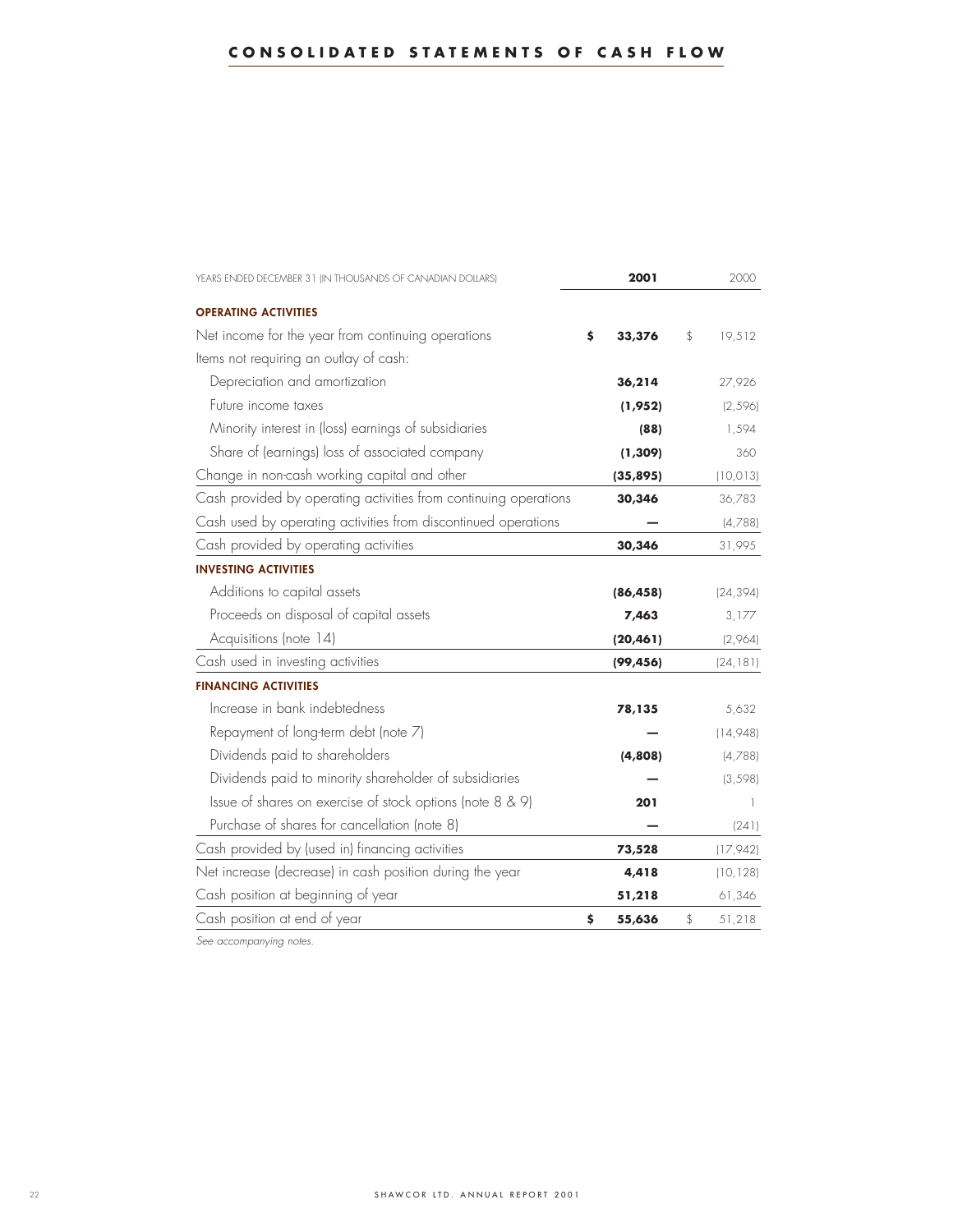(All tabular amounts are in thousands of Canadian dollars, unless otherwise stated.)

On May 4, 2001, the shareholders of Shaw Industries Ltd. approved a name change for the company to ShawCor Ltd.

# **1. SIGNIFICANT ACCOUNTING POLICIES A) PRINCIPLES OF CONSOLIDATION**

The consolidated financial statements include the accounts of ShawCor Ltd. (the "company"), its wholly-owned subsidiaries and its 50% proportionate interest in the underlying assets, liabilities and activities of the Bredero – Shaw incorporated joint venture. The Bredero – Shaw accounts include certain partially-owned subsidiaries which give rise to minority interest in the net assets and net results.

#### **B) USE OF ESTIMATES**

The preparation of the consolidated financial statements in conformity with Canadian Generally Accepted Accounting Principles ("GAAP") requires management to make estimates and assumptions that affect the amounts of assets and liabilities and disclosures of contingent assets and liabilities at the date of the financial statements and the reported amounts of revenue and expenses during the period. Actual results could differ from those estimates.

## **C) REVENUE RECOGNITION**

Revenue from the sale of products is recognized as products are shipped or as accepted by the customer. Pipecoating revenue is recognized as services are performed. Revenue from inspection, repair and other services provided in respect of customer-owned property is recognized as services are performed under specific contracts and other arrangements.

## **D) DEFERRED PROJECT COSTS**

Costs related to the preparation of production facilities for fixed term projects are deferred and amortized on a basis to match the costs with the revenue from production on the specific projects.

## **E) FOREIGN CURRENCY TRANSLATION**

Foreign operations which are financially and operationally independent are classified as self-sustaining. Foreign operations which are dependent upon other operations within the company are classified as integrated.

Assets and liabilities of self-sustaining foreign operations are translated at year-end exchange rates. Income and expense items are translated at average exchange rates for the year. The foreign exchange impact of these translations is included in the cumulative translation account on the consolidated balance sheets.

Monetary assets and liabilities of the company and its integrated foreign operations denominated in foreign currencies are translated at year-end exchange rates. All other assets and liabilities, along with depreciation expense denominated in foreign currencies are translated at historical exchange rates. Income and expense items other than depreciation are translated at average exchange rates for the year. Foreign exchange gains or losses resulting from the translation of long-term debt are deferred and amortized over the remaining term of the debt. All other foreign exchange gains or losses are included in the determination of net income for the year.

## **F) CASH AND CASH EQUIVALENTS**

Cash and cash equivalents consist of cash in bank and short-term investments with original maturity dates on acquisition of 90 days or less.

#### **G) DERIVATIVE FINANCIAL INSTRUMENTS**

The company manages interest rate and foreign exchange risk through the use of derivative financial instruments. Gains and losses on such instruments, entered into for the purposes of hedging these exposures, are deferred and included as a component of the hedged transactions. Premiums are amortized over the life of the hedged asset or liability.

#### **H) INVENTORIES**

Inventories are valued at the lower of cost on a first-in, firstout basis and net realizable value for finished goods and work in progress and replacement cost for raw materials.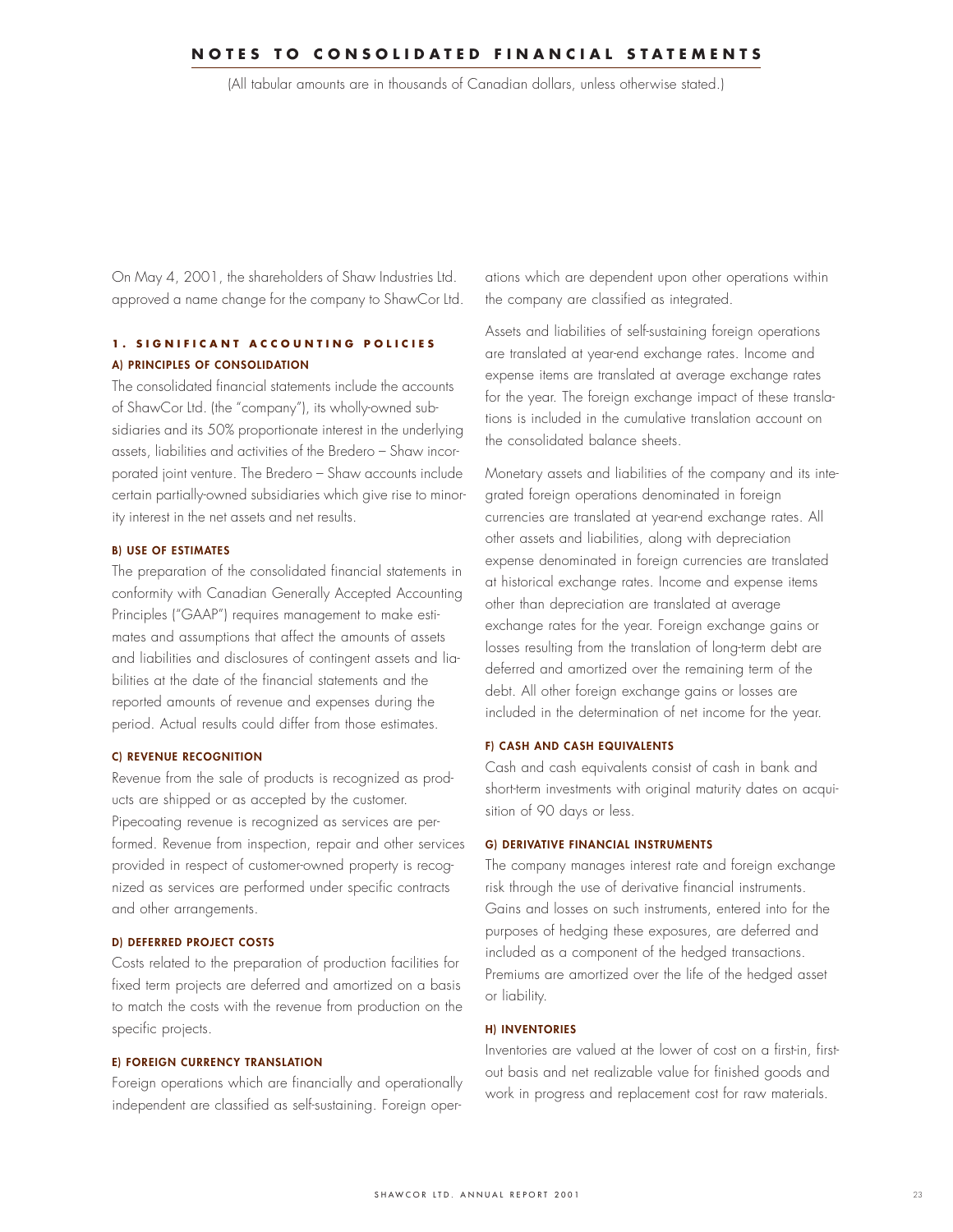## **I) CAPITAL ASSETS**

Capital assets are recorded at cost and, other than project-related facilities and equipment, are depreciated over their useful lives on the straight-line basis at annual rates of 4% to 5% on buildings, 10% to 20% on machinery and equipment and 33% to 50% for computer equipment. Project-related facilities are depreciated over the initial estimated project life, generally no longer than four years.

## **J) GOODWILL**

Goodwill is stated at cost less accumulated amortization and is amortized on a straight-line basis over its useful life to a maximum of thirty-three years. The company periodically assesses whether there has been a permanent impairment in the carrying value of goodwill by determining whether the unamortized goodwill balance can be recovered based on the fair value of the operations.

#### **K) STOCK OPTION PLANS**

The company has three stock option plans, which are described in Note 9. Options to purchase shares are granted on the basis of the market price of the shares on the date of the grant. Shares issued under the market growth option plan are added to share capital at a nominal amount; shares issued under other plans are included in share capital at the option price. No compensation expense is reflected in the accounts.

#### **L) OPERATING LEASES**

Payments for operating leases are charged to income in the year they are incurred.

## **M) INVESTMENTS**

The company accounts for investments in which it has significant influence using the equity basis. Other investments are recorded at cost less write-downs to reflect permanent impairment.

#### **N) COMPARATIVE FIGURES**

Comparative figures have been reclassified where necessary to correspond with the current year's presentation.

## **2. CHANGE IN ACCOUNTING POLICIES**

In 2001 the company adopted the new recommendations of The Canadian Institute of Chartered Accountants dealing with Earnings Per Share ("EPS"). The main feature in this revised section is the use of the treasury stock method instead of the imputed earnings approach in determining the dilutive effects of warrants, options and other similar instruments. The treasury stock method is a method of recognizing the use of proceeds that could be obtained upon exercise of options in computing diluted EPS. It assumes that any proceeds would be used to purchase common shares at the average market price during the period. The above change has no significant effect on the company's EPS for either 2000 or 2001.

#### **3. INVENTORIES**

| (IN THOUSANDS)             | 2001                | 2000     |
|----------------------------|---------------------|----------|
| Raw materials and supplies | $$39,253$ $$37,946$ |          |
| Work in progress           | 18,049              | 5.145    |
| Finished goods             | 16,446              | 18,037   |
|                            | \$73,748            | \$61,128 |

## **4. CAPITAL ASSETS**

| <b>IN THOUSANDS)</b>         | 2001      | 2000           |
|------------------------------|-----------|----------------|
| Cost                         |           |                |
| Land and land improvements   | \$28,831  | \$<br>16,860   |
| <b>Buildings</b>             | 71,611    | 54,910         |
| Machinery and equipment      | 325,351   | 252,499        |
| Capital projects in progress | 11,958    | 6,466          |
|                              | 437,751   | 330,735        |
| Accumulated depreciation     |           |                |
| Land improvements            | 8,461     | 6,373          |
| <b>Buildings</b>             | 35,937    | 29,978         |
| Machinery and equipment      | 179,489   | 148,168        |
|                              | 223,887   | 184,519        |
|                              | \$213,864 | 146,216<br>\$. |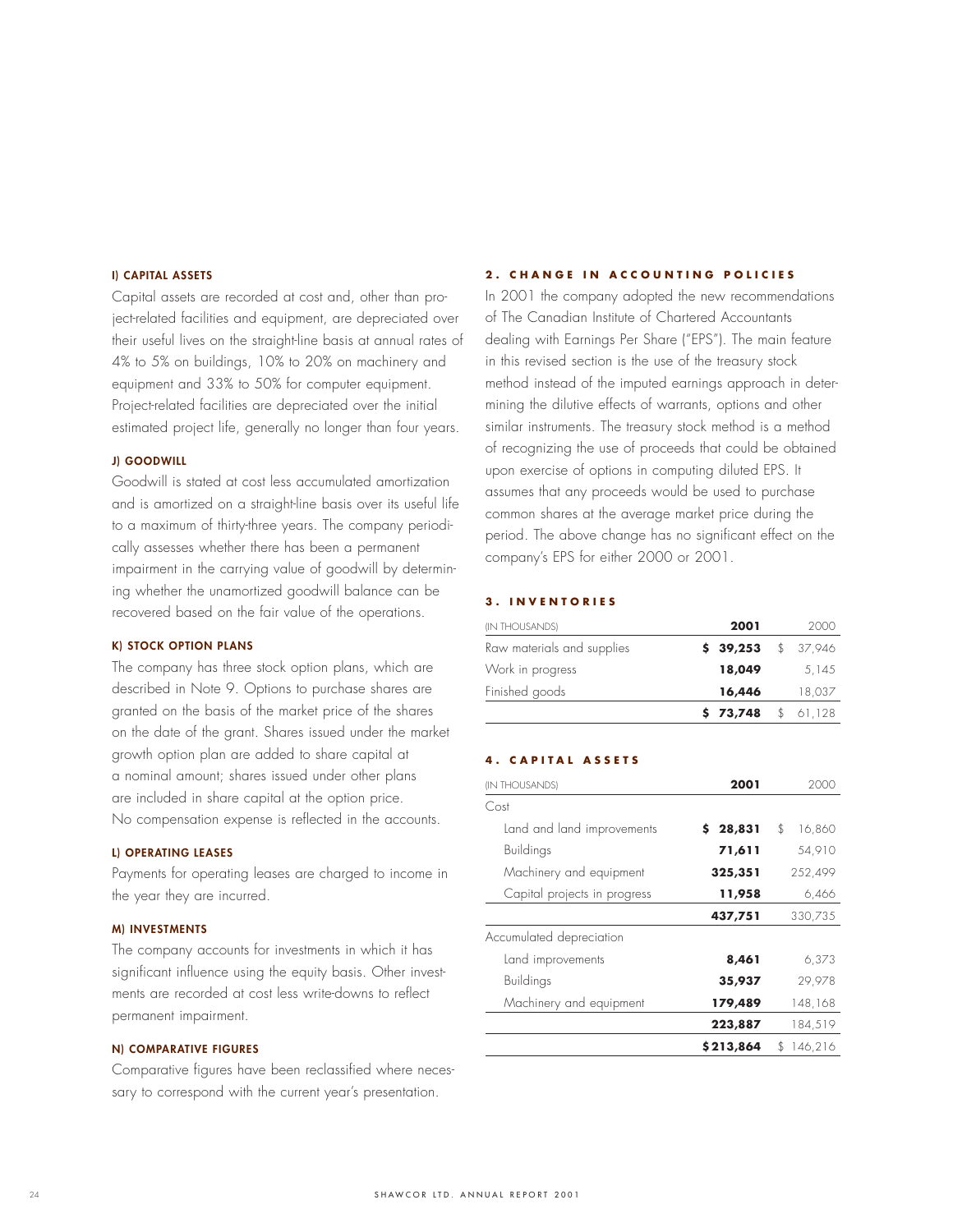#### **5. OTHER ASSETS**

| (IN THOUSANDS)                   | 2001      |     |        |
|----------------------------------|-----------|-----|--------|
| Goodwill (net of accumulated     |           |     |        |
| amortization of \$13,309,        |           |     |        |
| $2000 - $10,717$                 | 81,759    | \$. | 68.786 |
| Long-term investment             | 26,100    |     | 26,100 |
| Deferred project costs           | 2,324     |     | 664    |
| Investment in associated company | 2,368     |     | 1,439  |
|                                  | \$112,551 |     | 96,989 |

Long-term investment includes publicly traded securities with a quoted market value at December 31, 2001 of \$17.5 million (2000 – \$35.7 million).

## **6 . DER IVAT IVE F INANC IAL INSTRUMENTS**

Foreign exchange options and forward exchange contracts are used to hedge foreign exchange exposures related to commercial activities. They are not used by the company for speculative purposes. At December 31, 2001, the company had notional amounts of \$3.1 million (2000 – \$14.8 million) of forward contracts outstanding. The amounts are used to express the volume of the transactions and do not represent exposure to loss. The difference between the carrying values and fair values of each of these contracts was not significant.

At December 31, 2001, Bredero – Shaw has entered into an interest rate conversion ("SWAP") agreement with a financial institution relating to a portion of its bank debt. The objective is to hedge against interest rate fluctuations over the term of the loan to August 2003. The company's share of the excess of the carrying value over the fair value of the hedge at December 31, 2001 was U.S.\$344 thousand.

## **7. LONG-TERM DEBT**

a) The company had unsecured long-term debt consisting of the following:

| <b>IN THOUSANDS)</b>              | 2001  |             |
|-----------------------------------|-------|-------------|
| Bredero - Shaw Ioans payable      |       |             |
| bearing interest at rates between |       |             |
| 7.0% and 7.5% per annum, maturing |       |             |
| between 2002 to 2009              |       |             |
| (Norwegian Krone 22.8 million)    | 5,340 | \$          |
| Non-interest bearing obligation,  |       |             |
| due December 31, 2003             |       |             |
| (Deutsche mark 4.5 million,       |       |             |
| 2000 - Deutsche mark 4.5 million) | 3,541 | 3,242       |
|                                   | 8,881 | 3,242       |
| Less current portion              | 1,701 |             |
| S                                 | 7,180 | \$<br>3.242 |

Total interest paid during the year was \$3.5 million (2000 – \$1.2 million).

b) Long-term debt repayments during each of the next five years at current rates of exchange are as follows:

IN THOUSANDS) 2002 \$ 1,701 2003 4,553 2004 876 2005 876 2006 875

c) The current bank indebtedness is unsecured and, except for U.S.\$25.0 million fixed at 4.08% until August 2003, is at current market rates ranging from 2.5% to 8.2% depending on the currency of the debt. As at December 31, 2001 the company had unused operating lines of credit of \$136.7 million.

\$ 8,881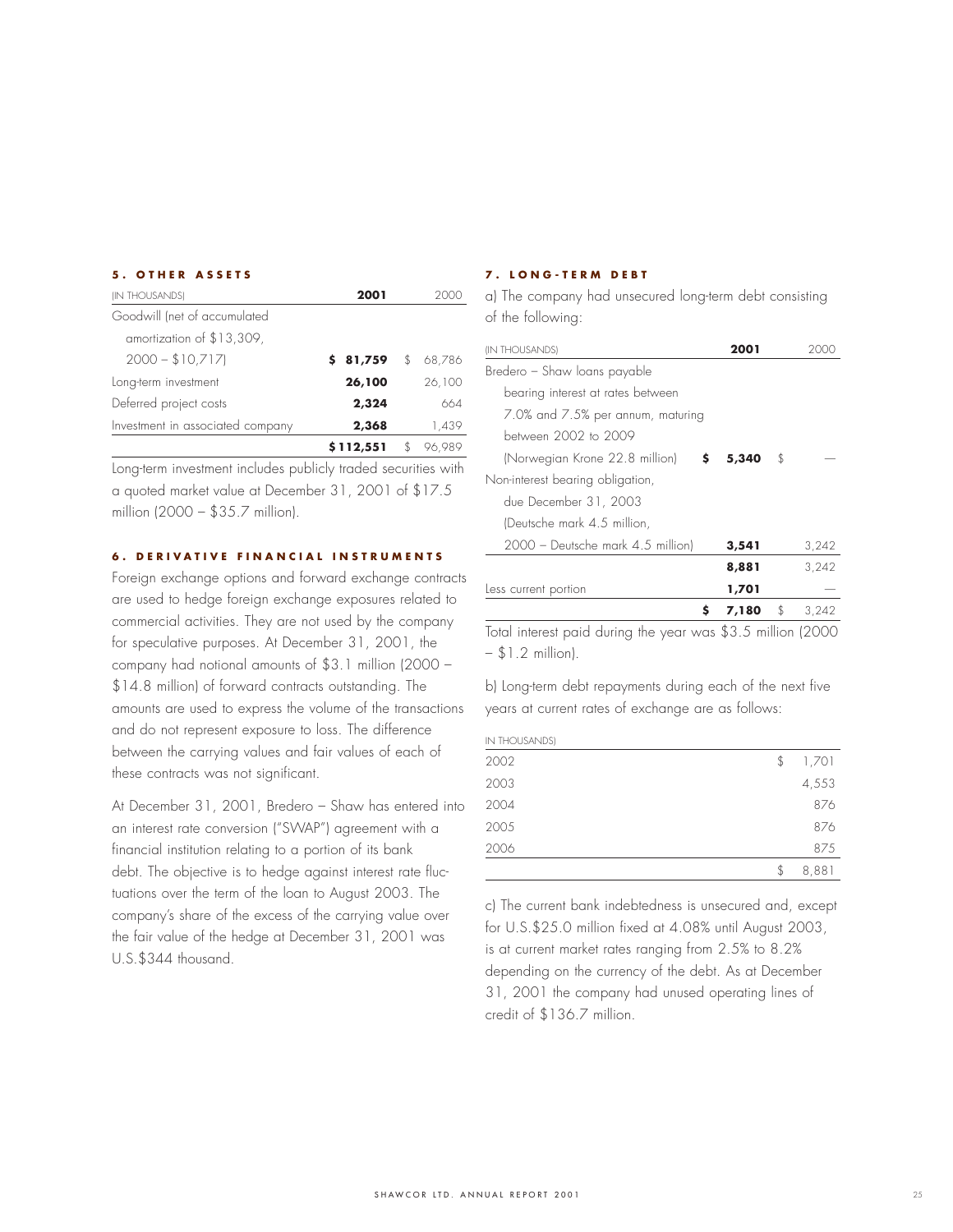## **8. CAPITAL STOCK**

(a) As at December 31, the following shares were outstanding:

| (IN THOUSANDS EXCEPT SHARE INFORMATION) |                | 2001       |            |            | 2000        |            |
|-----------------------------------------|----------------|------------|------------|------------|-------------|------------|
|                                         | <b>Class A</b> | Class B    | Total      | Class A    | Class B     | Total      |
| Number of shares:                       |                |            |            |            |             |            |
| Balance, beginning of the year          | 46,573,146     | 14,096,264 | 60,669,410 | 43,985,461 | 16,571,716  | 60,557,177 |
| Issued – stock options                  | 129,598        |            | 129,598    | 132,233    |             | 132,233    |
| Conversions Class B to A                | 166,259        | (166, 259) |            | 2,475,452  | (2,475,452) |            |
| Purchases - normal course issuer bid    |                |            |            | (20,000)   |             | (20,000)   |
| Balance, end of the year                | 46,869,003     | 13,930,005 | 60,799,008 | 46,573,146 | 14,096,264  | 60,669,410 |
| Stated value:                           |                |            |            |            |             |            |
| Balance, beginning of the year          | \$6,309        | \$1,082    | \$7,391    | \$6,121    | \$1,272     | \$7,393    |
| Issued – stock options                  | 201            |            | 201        |            |             |            |
| Conversions Class B to A                | 13             | (13)       |            | 190        | (190)       |            |
| Purchases - normal course issuer bid    |                |            |            | (3)        |             | (3)        |
| Balance, end of the year                | \$6,523        | \$1,069    | \$7,592    | \$6,309    | \$1,082     | \$7,391    |

Class A shares are entitled to one vote per share and receive a non-cumulative dividend premium of 10% of the dividends paid to holders of Class B shares. Class B shares are entitled to ten votes per share and are convertible at any time into Class A shares on a one-for-one basis. The company's normal course issuer bid expired on December 31, 2000 and has not been renewed.

## **9. STOCK OPTION PLANS**

The company has three stock option plans, initiated in 1989, 1995 and 1997.

Under the company's 1989 employee market growth stock option plan, options are granted to senior management and employees to acquire from the corporation the number of Class A shares equal in value to the market growth of the shares from the grant date with respect to which the option is exercised. Options are exercisable up to a maximum of 20% of the option units, on a cumulative basis, per year, commencing one year after the date of grant. The number of shares to be issued under any option

shall not exceed 75% of the number of units with respect to which the option is exercised.

Under the company's 1995 director stock option plan, options to purchase Class A shares are granted at a price being the fair market value at the date of the grant. The maximum number of Class A Subordinate Voting Shares which may be purchased by a director pursuant to any single grant of option shall be equal to the lesser of 9,000 Class A Subordinate Voting Shares and a number equal to twice the number of Class A Subordinate Voting Shares and Class B Multiple Voting Shares owned by the eligible director as at date of grant.

Under the company's 1997 employee stock option plan, options for 300,000 Class A shares were granted during 1997 at a price of \$14.00 per share, being the fair market value at the date of the grant. The maximum number of shares which may be exercised during any one year is limited to 20% of the total grant, on a cumulative basis, in each of the five years commencing one year following the date of the grant.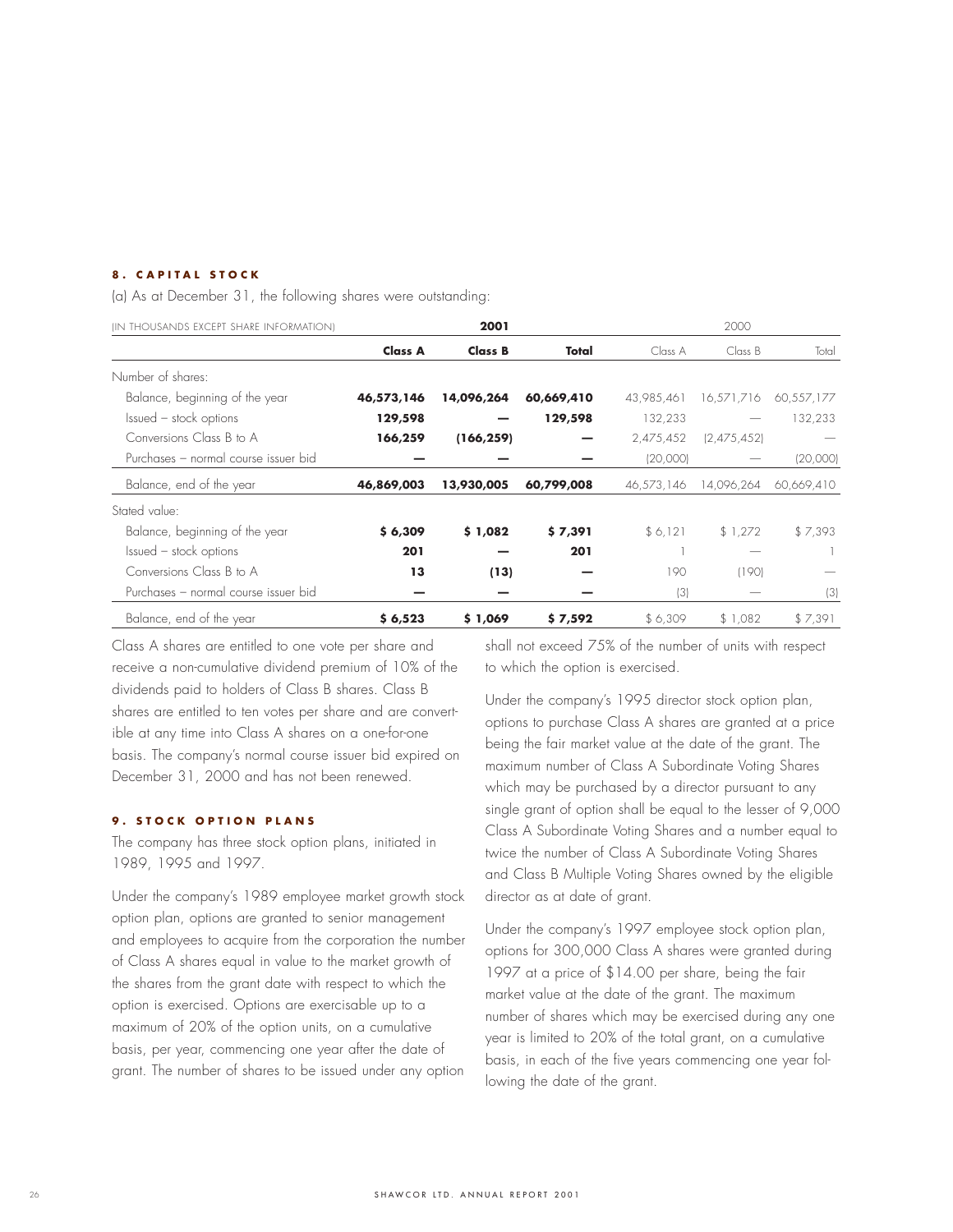|                                       | 2001                |          |               |                       | 2000       |                |  |
|---------------------------------------|---------------------|----------|---------------|-----------------------|------------|----------------|--|
|                                       | <b>Market</b>       |          |               | Weighted              |            | Weighted       |  |
|                                       | Growth              | Other    | Total         | <b>Average</b>        |            | Average        |  |
|                                       | Plan <sub>(1)</sub> | Plans    | <b>Shares</b> | <b>Exercise Price</b> | Shares     | Exercise Price |  |
| Balance outstanding beginning of year | 1,065,540           | 375,000  | 1,440,540     | \$11.52               | ,495,050   | \$10.74        |  |
| Granted                               | 599,400             | -        | 599,400       | 17.91                 | 195,225    | 13.34          |  |
| Exercised                             | (96, 598)           | (33,000) | (129, 598)    | 5.83                  | (132, 233) | 4.45           |  |
| Forfeited/expired                     | (54, 242)           |          | (54, 242)     | 13.91                 | (117, 502) | 13.53          |  |
| Balance outstanding end of year       | 1,514,100           | 342,000  | 1,856,100     | \$13.92               | .440.540   | \$11.52        |  |

A summary of the status of the company's stock option plans and changes during the year are presented below:

(1) This maximum number is achieved only when the market value of the shares at the time of exercise is equal to no less than four times the value at the date of the grant.

|                   |                | Options Outstanding   | Options Exercisable |                       |                |
|-------------------|----------------|-----------------------|---------------------|-----------------------|----------------|
|                   | Outstanding at | Weighted Average      | Weighted            | <b>Exercisable at</b> | Weighted       |
| Range of          | December 31,   | Remaining Contractual | Average             | December 31,          | Average        |
| Exercise Prices   | 2001           | Life in Years         | Exercise Price      | 2001                  | Exercise Price |
| $$5.00 - $10.00$  | 587,580        | 2.41                  | \$9.63              | 384,000               | \$9.39         |
| $$11.00 - $15.00$ | 655,410        | 3.81                  | \$14.11             | 423,270               | \$14.08        |
| $$16.00 - $20.00$ | 613,110        | 4.88                  | \$17.82             | 15,660                | \$16.34        |

#### **10. CUMULATIVE TRANSLATION ACCOUNT**

| (IN THOUSANDS)                 | 2001                       | 2000    |
|--------------------------------|----------------------------|---------|
| Balance at beginning of year   | $$ (23,119) $ \t (21,209)$ |         |
| Translation of self-sustaining |                            |         |
| foreign operations             | (6, 206)                   | (1,910) |
| Balance at end of year         | \$ (16,913) \$ (23,119)    |         |

During 2001, the Canadian dollar weakened 6.4% (2000 – weakened 3.9%) against the U.S. dollar, gained 0.1% (2000 – gained 3.0%) against the Euro and weakened 3.0% (2000 – gained 3.8%) against the U.K. pound.

## **11. PENSION OBLIGATIONS**

The company provides pension benefits to its employees under a number of defined benefit and defined contribution arrangements. The company's pension obligations under the defined benefit plans for employees' service up to December 31, 2001 are estimated to be \$23.6 million (2000 – \$21.4 million). These pension plans have assets with a market value of \$25.4 million (2000 – \$23.2 million) available to meet these obligations. The company uses actuarial reports prepared by independent actuaries for funding and accounting purposes. Information about the company's defined benefit plans in aggregate is as follows: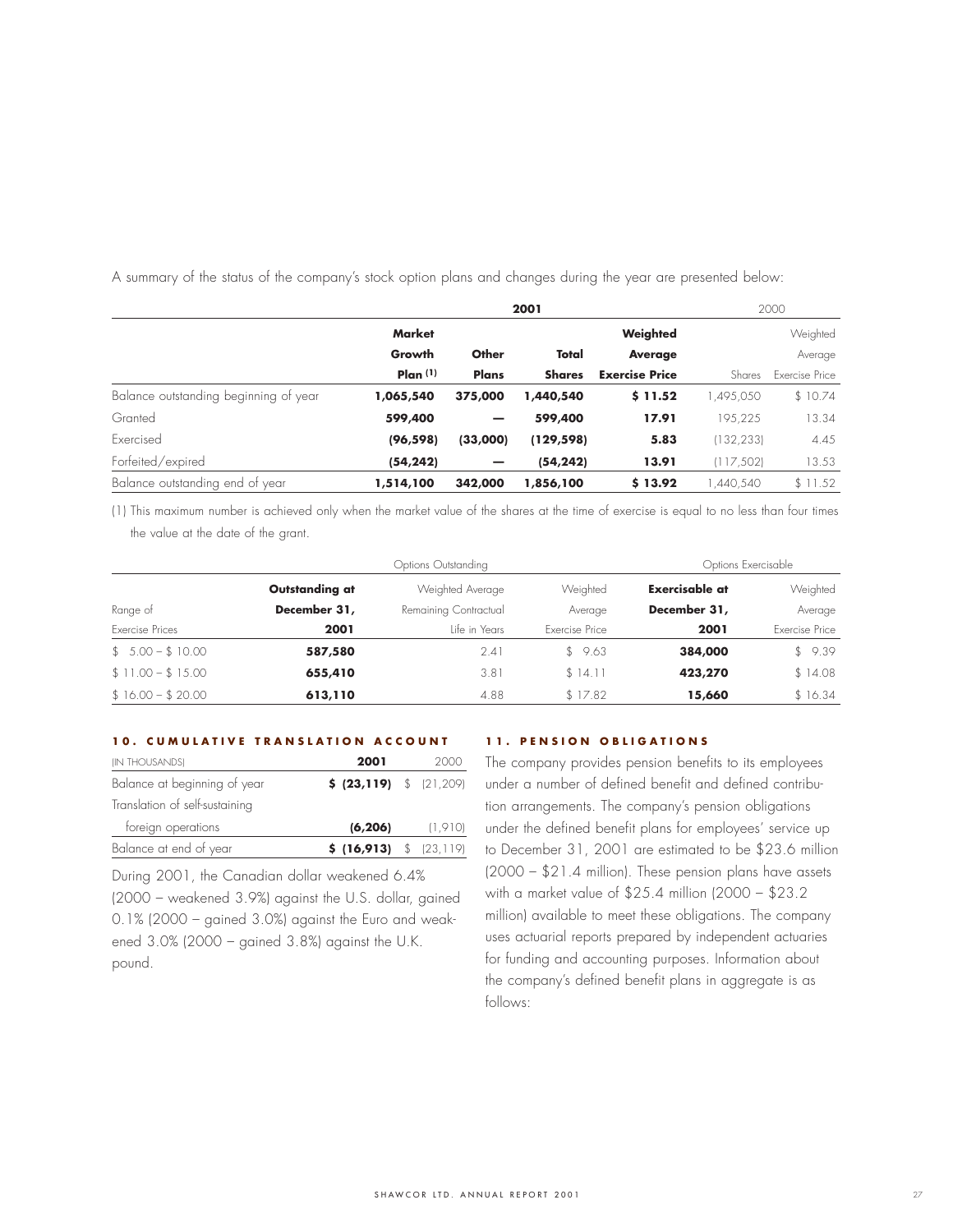| (IN THOUSANDS)                      |    | 2001     | 2000         |
|-------------------------------------|----|----------|--------------|
| <b>Accrued benefit obligation</b>   |    |          |              |
| Accrued benefit obligation,         |    |          |              |
| beginning of year                   | \$ | 21,361   | \$<br>17,511 |
| Current service cost                |    | 1,381    | 1,315        |
| Past service cost                   |    |          | 1,394        |
| Interest cost                       |    | 1,569    | 1,339        |
| Actuarial losses                    |    | 85       | 316          |
| Benefits paid                       |    | (837)    | (514)        |
| Accrued benefit obligation,         |    |          |              |
| end of year                         | \$ | 23,559   | \$<br>21,361 |
| <b>Plan assets</b>                  |    |          |              |
| Fair value of plan assets,          |    |          |              |
| beginning of year                   | Ś  | 23,200   | \$<br>18,008 |
| Actual return on plan assets        |    | 1,331    | 2,215        |
| Employer contributions              |    | 1,740    | 3,491        |
| Benefits paid                       |    | (837)    | (514)        |
| Fair value of plan assets,          |    |          |              |
| end of year                         | Ş  | 25,434   | \$<br>23,200 |
| Funded status - plan surplus        | \$ | 1,875    | \$<br>1,839  |
| Unamortized net actuarial gains     |    | (810)    | (957)        |
| Unamortized past service costs      |    | 1,232    | 1,370        |
| Unamortized net transitional asset  |    | (197)    | (190)        |
| Net accrued benefit asset           | \$ | 2,100    | \$<br>2,062  |
| Net benefit expense for             |    |          |              |
| the year                            |    |          |              |
| Current service cost                | \$ | 1,381    | \$<br>1,315  |
| Interest cost                       |    | 1,569    | 1,339        |
| Expected return on plan assets      |    | (1, 541) | (1, 258)     |
| Amortization of transitional amount |    | 6        | 7            |
| Amortization of prior service cost  |    | 299      | 23           |
| Amortization of actuarial           |    |          |              |
| loss (gain)                         |    | (12)     | 113          |
| Net benefit expense                 | \$ | 1,702    | \$<br>1,539  |
|                                     |    |          |              |

| Included in the above accrued benefit obligation and fair  |
|------------------------------------------------------------|
| value of plan assets at year end are the following amounts |
| in respect of plans that are not fully funded:             |

| (IN THOUSANDS)                       |    | 2001   | 2000         |
|--------------------------------------|----|--------|--------------|
| Accrued benefit obligation           | \$ | 14,672 | \$<br>13,323 |
| Fair value of plan assets            |    | 13,783 | 13,006       |
| Funded status - plan (deficit)       | s  | (889)  | \$<br>(317)  |
| <b>Significant Assumptions Used</b>  |    | 2001   | 200C         |
| Expected long-term rate of return on |    |        |              |
| plan assets (%)                      |    | 7.5    | 7.5          |
| Discount rate (%)                    |    | 7.0    | 7.0          |
| Rate of compensation increase (%)    |    | 4.0    | 4.0          |

## **12. OTHER INCOME (EXPENSE)**

| (IN THOUSANDS)                         | 2001     |    |          |
|----------------------------------------|----------|----|----------|
| Interest income on short-term deposits | 1,719    | S  | 3,644    |
| Interest on bank indebtedness          | (3, 337) |    | (1, 019) |
| Interest on long-term debt             | (412)    |    | (208)    |
| Share of earnings (loss) of            |          |    |          |
| associated company                     | 1,309    |    | (360)    |
|                                        | (721)    | \$ | 2,057    |

## **13. INCOME TAXES**

i) The income tax expense is comprised of:

| (IN THOUSANDS) | 2001                           |               | 2000    |
|----------------|--------------------------------|---------------|---------|
| Current        | $\frac{1}{2}$ 18,060 \$ 17,455 |               |         |
| Future         | (1,952)                        |               | (2,596) |
|                | 16,108                         | $\mathcal{S}$ | 14,859  |

ii) The company's effective income tax rate is composed of the following: **2001** 2000

| Combined basic Canadian federal    |           |       |
|------------------------------------|-----------|-------|
| and provincial income tax rate     | 42.2%     | 43.9% |
| Canadian manufacturing and         |           |       |
| processing profits deductions      | (8.5)     | (9.0) |
| Expected rate                      | 33.7      | 34.9  |
| Tax rate differential on earnings  |           |       |
| of foreign subsidiaries            | (4.8)     | (1.1) |
| Unrecognized tax losses of foreign |           |       |
| subsidiaries                       | 3.6       | 8.2   |
| Other                              | 0.1       | (0.7) |
|                                    | $32.6 \%$ | 41.3% |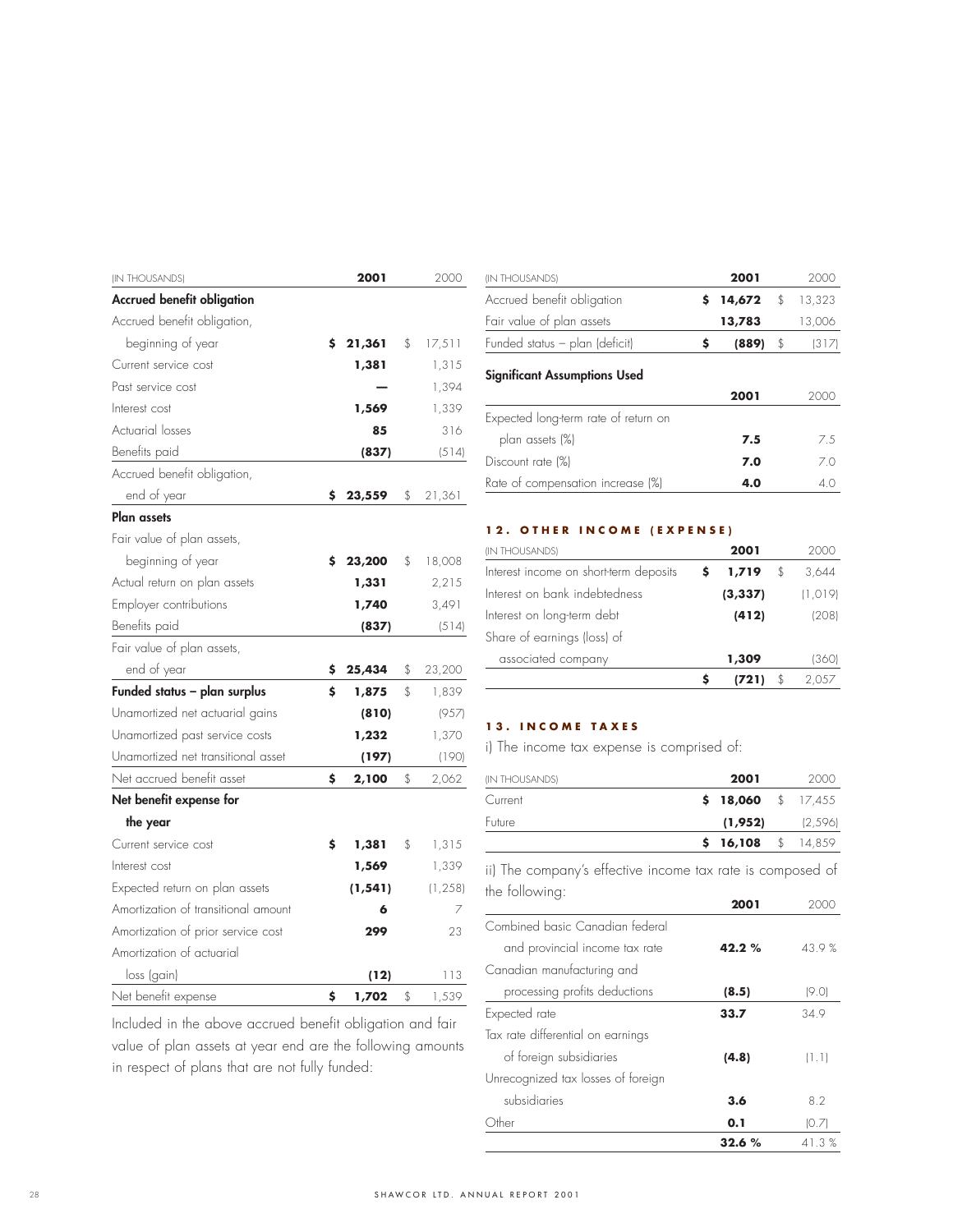| iii) Components of future income taxes are summarized |  |  |  |  |
|-------------------------------------------------------|--|--|--|--|
| as follows:                                           |  |  |  |  |

| us ioiluws.                        |     |        |         |        |
|------------------------------------|-----|--------|---------|--------|
| (IN THOUSANDS)                     |     | 2001   |         | 2000   |
| <b>Future tax asset</b>            |     |        |         |        |
| Net operating losses carry forward | \$. | 8,482  | \$      | 5,495  |
| Provisions and future expenditures |     |        |         | 5,443  |
| Net future tax asset               | S   | 8,482  | \$      | 10,938 |
| Future tax liability               |     |        |         |        |
| Depreciable capital assets         | S.  | 19,830 | $\oint$ | 18,150 |
| Provisions and future expenditures |     | 3,774  |         |        |
| Total future tax liability         |     | 23,604 | \$      | 18,150 |
|                                    |     |        |         |        |

The company has income tax losses carried forward of \$36.8 million (2000 – \$27.2 million) which have not been realized. The tax benefit of these loss carryforwards is recorded as a future tax asset. These tax losses may be utilized to offset taxable income from certain jurisdictions in future years. Tax losses of \$26.8 million carry forward beyond 2010. The remainder will expire, to the extent that they are not utilized, as follows: 2002 – \$1.7 million; 2003 – \$1.6 million; 2004 – \$2.3 million; 2005 – \$3.7 million and 2006 – \$0.7 million. Income taxes of \$21.8 million (2000 – \$26.9 million) were paid during the year.

#### **14. ACQUISITIONS**

Effective January 1, 2001, Bredero – Shaw acquired Thermotite A.S., based in Orkanger, Norway. On July 25, 2001, Bredero – Shaw acquired 66.6% of Commercial Resins de Mexico S.A. de C.V., based in Monterrey, Mexico. Both companies operate in the pipe coating industry. On October 1, 2001 the remaining 33.4% of Commercial Resins de Mexico S.A. de C.V. was also acquired.

Details of these acquisitions for the company's 50% share are as follows:

|                        | Commercial   |             |          |  |  |
|------------------------|--------------|-------------|----------|--|--|
|                        | Thermotite   | Resins de   |          |  |  |
| <b>IN THOUSANDS)</b>   | A.S.         | Mexico      | Total    |  |  |
| Net assets acquired at |              |             |          |  |  |
| assigned values        |              |             |          |  |  |
| Net assets             | 6,631<br>\$. | 4,721<br>\$ | \$11,352 |  |  |
| Goodwill               | 11,796       | 6,550       | 18.346   |  |  |
| Future income taxes    | 121          | (3,751)     | (3,630)  |  |  |
| Long-term debt         | (5,607)      |             | (5,607)  |  |  |
|                        | \$12,941     | \$7,520     | \$20,461 |  |  |
| Consideration given    |              |             |          |  |  |
| Cash                   | \$12,941     | \$7,520     | \$20,46] |  |  |

On December 1, 2000, the company acquired the assets and business of Edwards Pipeline Services, LLC, a Tulsa, Oklahoma-based company specializing in the radiographic inspection of pipeline girth welds. The total cost of net assets and goodwill acquired was \$2.9 million. In addition, future payments up to a maximum of \$2.4 million based on profitability are possible but can not be reasonably determined at this date and thus have not been recorded. As future payments become more certain they will be recorded as additional goodwill.

These transactions have been accounted for by the purchase method with the results of operations included in the consolidated financial statements from the dates of acquisition.

## **15. DISCONTINUED OPERATIONS**

On September 29, 2000 the company sold the net operating assets of Mark Products division to Compagnie Générale de Géophysique, S.A. ("CGG") in exchange for 352,237 ordinary shares of CGG. The company recognized a net after-tax gain of \$5.5 million (\$2.4 million tax provision). Mark Products' operating results for all years presented are reflected as discontinued operations. Mark Products' revenue for the nine months ended September 29, 2000 amounted to \$13.9 million.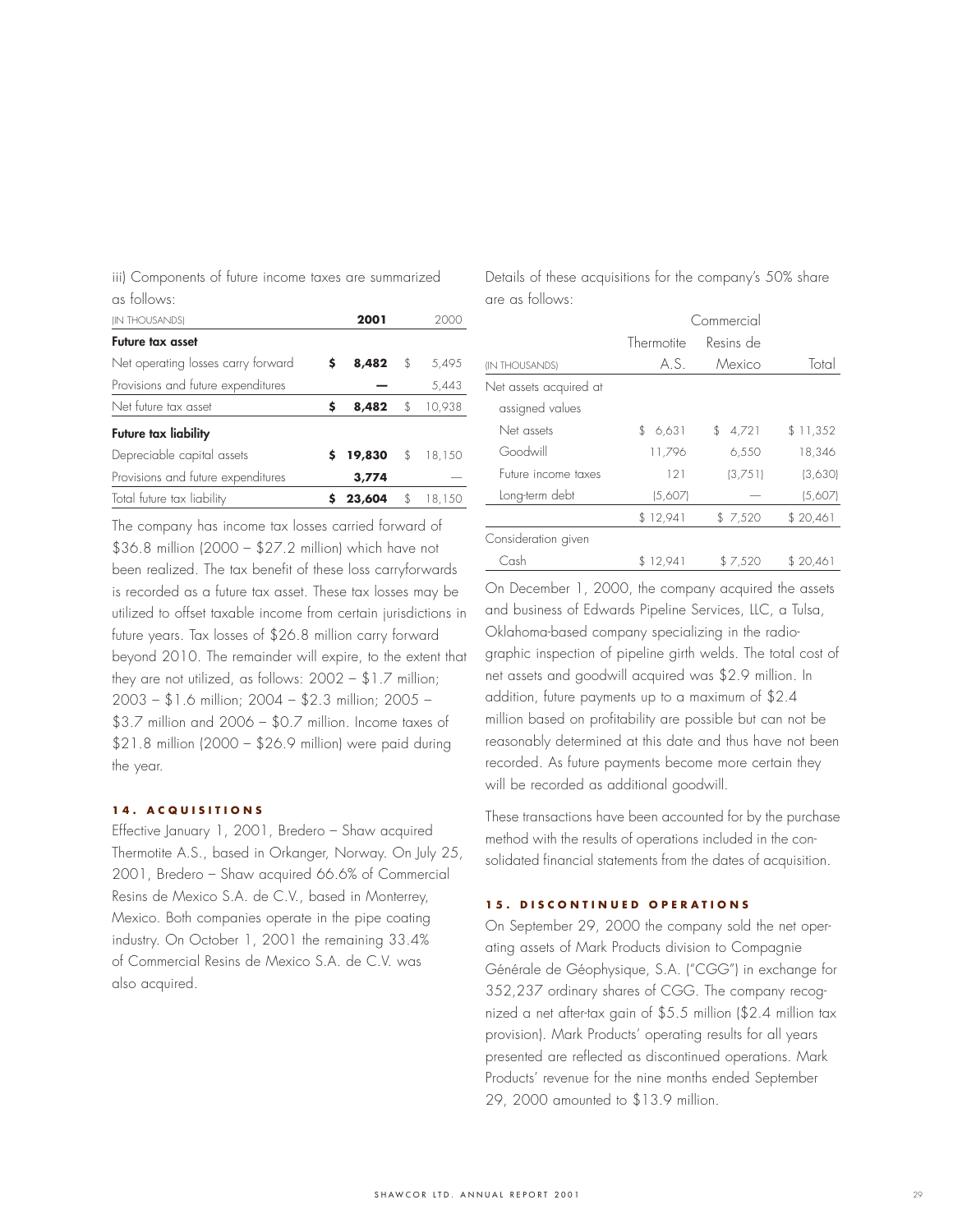## **16. JOINT VENTURE OPERATIONS A) BREDERO – SHAW AGREEMENT**

The company holds a 50% ownership position in Bredero – Shaw, a joint venture equally owned and controlled by ShawCor Ltd. and Halliburton Company. The term of the joint venture agreement is to October 31, 2030. A buysell arrangement is in place whereby either party can provide notice of termination including a buy-sell price to the other party. The party receiving the notice of termination is obligated, within a certain time frame, to buy the other party's interest in the joint venture or sell its own interest at the stated price. A standstill agreement is in place that prevents either party from activating the buy-sell arrangement before August 1, 2004.

# **B) PROPORTIONATELY CONSOLIDATED FINANCIAL INFORMATION**

The company's share of Bredero – Shaw assets and liabilities, revenue, expenses, net income and cash flow are consolidated based on the company's 50% proportionate ownership position. The results are summarized as follows:

| (IN THOUSANDS)               | 2001          | 2000          |
|------------------------------|---------------|---------------|
| Current assets               | \$132,011     | \$<br>68,512  |
| Capital assets, net          | 106,677       | 54,003        |
| Other assets                 | 17,050        | 3.115         |
| Current liabilities          | 176,745       | 53,517        |
| Long-term debt               | 3,639         |               |
| Future income taxes          | 13,782        | 9,603         |
| Minority interest            | 1,465         | 1,394         |
| Revenue                      | \$348,145     | \$<br>189,654 |
| Operating and other expenses | (334, 562)    | (181,666)     |
| Minority interest            | 88            | (1, 594)      |
| Net income for the year      | \$<br>13,671  | \$<br>6,394   |
| Cash provided by (used in):  |               |               |
| Operating activities         | \$<br>(8,036) | \$<br>12,305  |
| Investing activities         | (73, 022)     | (10,905)      |
| Financing activities         |               | (3, 598)      |

#### **17. OTHER COMMITMENTS**

At December 31, 2001, the aggregate minimum annual obligations under non-cancelable operating leases were as follows:

| (IN THOUSANDS)     |              |
|--------------------|--------------|
| 2002               | \$<br>7,326  |
| 2003               | 5,596        |
| 2004               | 4,845        |
| 2005               | 4,036        |
| 2006               | 3,547        |
| Subsequent to 2006 | 7,018        |
|                    | \$<br>32,368 |

## **18. SEGMENTED INFORMATION**

The company provides products and services to three general segments of the global energy industry: exploration and production, pipeline, and petrochemical and industrial. The exploration and production segment is comprised of OMSCO which manufactures drill string components, and Guardian which provides oilfield tubular management services and inspection, testing and refurbishment of oilfield tubulars as well as selling OMSCO products in Canada and Mexico. The pipeline segment includes the company's interest in Bredero – Shaw which provides pipecoating, lining and insulation products, Canusa – CPS which manufactures heat shrinkable sleeves, adhesives and liquid coatings for pipeline joint protection applications, and Shaw Pipeline Services which provides ultrasonic and radiographic weld inspection services for land and marine pipeline construction. The petrochemical and industrial segment is comprised of ShawFlex which manufactures wire and cable for process instrumentation and control applications and DSG – Canusa which manufactures heat shrinkable tubing for automotive, electrical, electronic and utility applications.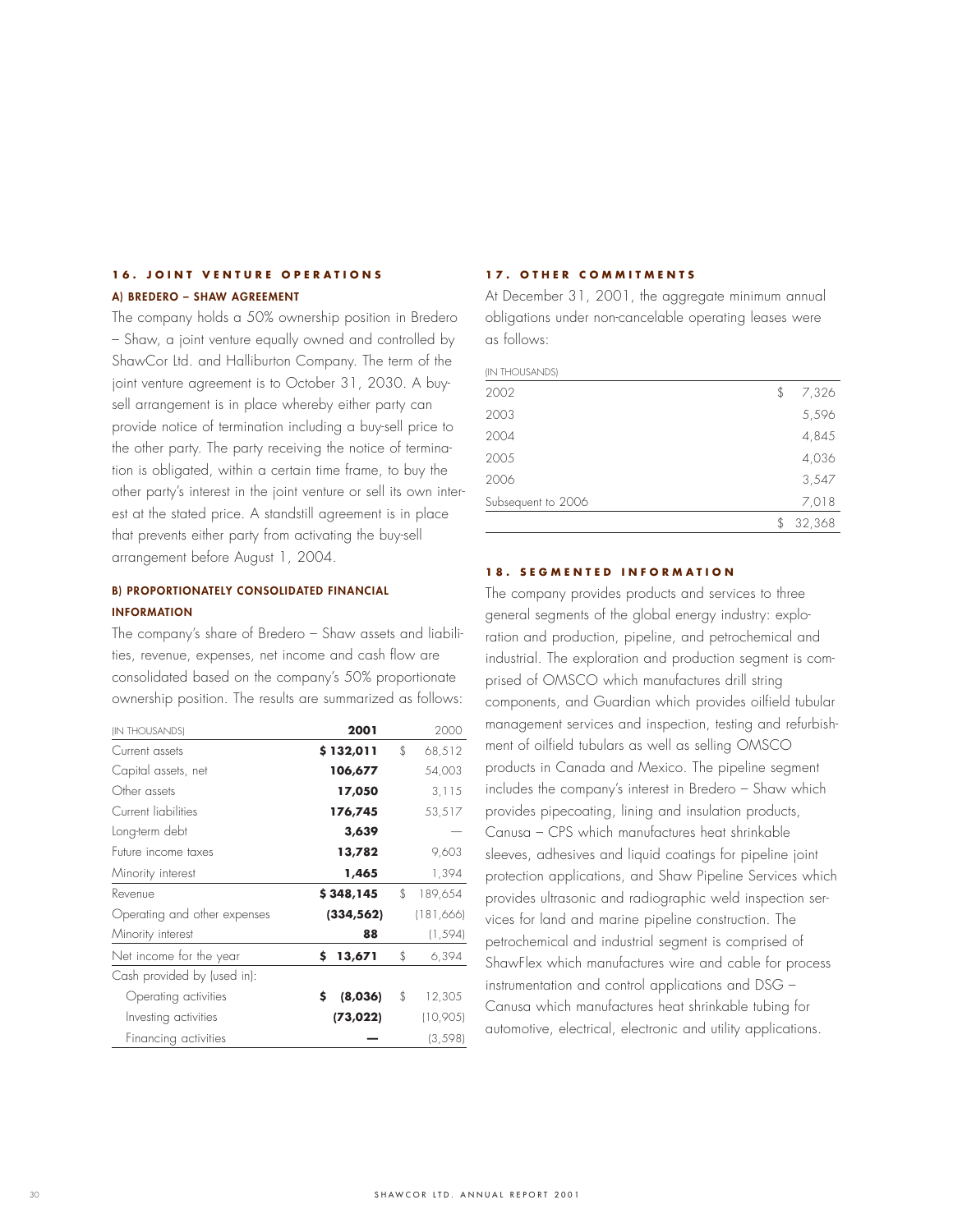|                                 | Exploration and |        |                                        |          | Petrochemical   |                | Financial              |                          |          |              |                 |          |
|---------------------------------|-----------------|--------|----------------------------------------|----------|-----------------|----------------|------------------------|--------------------------|----------|--------------|-----------------|----------|
|                                 | Production      |        |                                        | Pipeline |                 | and Industrial | and Corporate          |                          |          | Eliminations | Total           |          |
|                                 | 2001            | 2000   | 2001                                   | 2000     | 2001            | 2000           | 2001                   | 2000                     | 2001     | 2000         | 2001            | 2000     |
| $Re$ venue $-$ customer         | 156,281         |        | 90.325 428,051 263,148 104,350 113,735 |          |                 |                |                        |                          |          |              | 688,682 467,208 |          |
| $-$ intersegment                |                 |        | 853                                    | 1,826    | 643             | 843            |                        | $\overline{\phantom{0}}$ | (1, 496) | (2,669)      |                 |          |
| $-$ total                       | 156,281         | 90,325 | 428,904 264,974                        |          | 104,993 114,578 |                |                        | —                        | (1, 496) | [2,669]      | 688,682 467,208 |          |
| Operating expenses              | 127,731         | 80,117 | 374,446 222,517                        |          | 91,467          | 95,499         | 4,826                  | 4,941                    | (1,496)  | (2,669)      | 596,974         | 400,405  |
| Depreciation and amortization   | 4,833           | 4,371  | 22,878                                 | 16,719   | 5,260           | 5,241          | 3,243                  | 1,595                    |          |              | 36,214          | 27,926   |
| Research and development        | 166             | 133    | 3,110                                  | 2,526    | 1,006           | 1,193          | 1,095                  | 1,117                    |          |              | 5,377           | 4,969    |
|                                 | 132,730         | 84,621 | 400,434 241,762                        |          | 97,733 101,933  |                | 9,164                  | 7,653                    | (1,496)  | (2,669)      | 638,565         | 433,300  |
| Income from operations          | 23,551          | 5,704  | 28,470                                 | 23,212   | 7,260           | 12,645         | (9, 164)               | (7,653)                  |          |              | 50,117          | 33,908   |
| Other income (expense)          |                 |        |                                        |          |                 |                |                        |                          |          |              | (721)           | 2,057    |
| Income before income taxes      |                 |        |                                        |          |                 |                |                        |                          |          |              |                 |          |
| and minority interest           |                 |        |                                        |          |                 |                |                        |                          |          |              | 49,396          | 35,965   |
| Income taxes                    |                 |        |                                        |          |                 |                |                        |                          |          |              | 16,108          | 14,859   |
| Income before minority interest |                 |        |                                        |          |                 |                |                        |                          |          |              | 33,288          | 21,106   |
| Minority interest in loss       |                 |        |                                        |          |                 |                |                        |                          |          |              |                 |          |
| (earnings) of subsidiaries      |                 |        |                                        |          |                 |                |                        |                          |          |              | 88              | (1, 594) |
| Income from continuing          |                 |        |                                        |          |                 |                |                        |                          |          |              |                 |          |
| operations                      |                 |        |                                        |          |                 |                |                        |                          |          |              | 33,376          | 19,512   |
| Income from discontinued        |                 |        |                                        |          |                 |                |                        |                          |          |              |                 |          |
| operations                      |                 |        |                                        |          |                 |                |                        |                          |          |              |                 | 4,348    |
| Net income                      |                 |        |                                        |          |                 |                |                        |                          |          |              | 33,376          | 23,860   |
| Total assets                    | 95,535          |        | 92,531 299,176 159,779                 |          | 81,803          |                | 82,524 144,111 133,689 |                          |          |              | 620,625         | 468,523  |
| Capital expenditures,           |                 |        |                                        |          |                 |                |                        |                          |          |              |                 |          |
| net of disposals                | 12,692          | 1,933  | 54,808                                 | 10,934   | 7,144           | 6,552          | 4,351                  | 1,798                    |          |              | 78,995          | 21,217   |

Financial information by operating segment is as follows (in thousands of dollars):

Revenues and capital assets by geographic segment are as follows. 'Other' in the Far East, Pacific and Other geographic segment includes operations in Mexico, Colombia, Brazil, Africa, Azerbaijan and the Middle East. The geographical segment is determined by the location of the company's country of operation (in thousands of dollars):

|                         |         |         |               |        |                                |         |           | Far East, Pacific |                       |      |                                          |         |
|-------------------------|---------|---------|---------------|--------|--------------------------------|---------|-----------|-------------------|-----------------------|------|------------------------------------------|---------|
|                         | Canada  |         | United States |        |                                | Europe  | and Other |                   | Eliminations          |      | Total                                    |         |
|                         | 2001    | 2000    | 2001          | 2000   | 2001                           | 2000    | 2001      | 2000              | 2001                  | 2000 | 2001                                     | 2000    |
| $Re$ venue $-$ customer | 135.174 | 126.407 |               |        | 296,972 155,934 167,688        | 121.461 | 88,848    | 63.406            |                       | -    | 688,682 467.208                          |         |
| - intersegment          | 37,043  | 63.867  | 34,241        | 10.959 | 4,299                          | 2.186   | 109       |                   | 349 (75,692) (77,361) |      |                                          |         |
| - total                 | 172.217 | 190.274 | 331,213       |        | 166,893 171,987 123,647 88,957 |         |           |                   |                       |      | 63,755 (75,692) (77,361) 688,682 467,208 |         |
| Capital assets, net     | 69,209  | 61.980  | 104,984       | 51.626 | 34,691                         | 30.631  | 4,980     | .979              |                       | -    | 213,864                                  | 146,216 |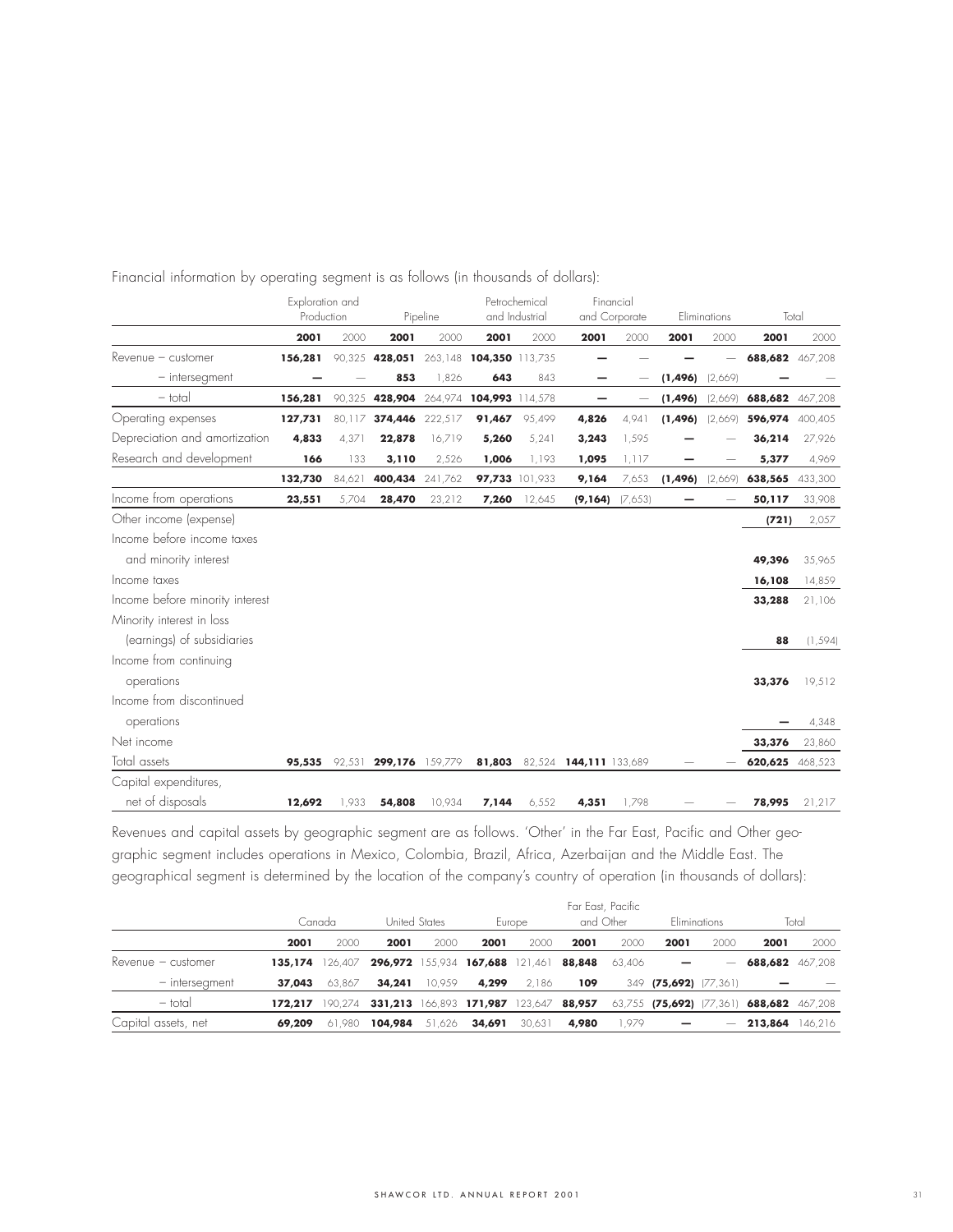## **SIX YEAR REVIEW**

| (IN THOUSANDS EXCEPT PER SHARE INFORMATION) | 2001          |                | 2000    | 1999          |                | 1998    | 1997          | 1996          |
|---------------------------------------------|---------------|----------------|---------|---------------|----------------|---------|---------------|---------------|
| <b>OPERATING RESULTS</b>                    |               |                |         |               |                |         |               |               |
| Revenue (note 1)                            | \$<br>688,682 | $\mathfrak{F}$ | 467,208 | \$<br>528,226 | $\mathcal{L}$  | 728,264 | \$<br>552,549 | \$<br>407,921 |
| EBITDA (notes 1 & 2)                        | 87,728        |                | 59,880  | 89.098        |                | 135,738 | 106,559       | 64,464        |
| Net income for the year                     | 33,376        |                | 23,860  | 30,761        |                | 69,624  | 58,662        | 36,585        |
| <b>CASH FLOW</b>                            |               |                |         |               |                |         |               |               |
| Cash from operating activities              | \$<br>30,346  | \$             | 31,995  | \$<br>85,639  | \$             | 102,412 | \$<br>75,172  | \$<br>47,040  |
| Additions to capital assets                 | 86,458        |                | 24,394  | 29,450        |                | 57,952  | 32,971        | 26,470        |
| <b>FINANCIAL POSITION</b>                   |               |                |         |               |                |         |               |               |
| Working capital                             | \$<br>80,363  | \$             | 119,135 | \$<br>127,544 | \$             | 128,502 | \$<br>116,517 | \$<br>108,934 |
| Long-term debt                              | 8,881         |                | 3,242   | 20,151        |                | 48,027  | 34,570        |               |
| Shareholders' equity                        | 374,529       |                | 339,554 | 322,632       |                | 319,534 | 248,527       | 207,744       |
| Total assets                                | 620,625       |                | 468,523 | 479,441       |                | 561,181 | 432,269       | 337,138       |
| PER SHARE INFORMATION                       |               |                |         |               |                |         |               |               |
| (CLASS A AND CLASS B)                       |               |                |         |               |                |         |               |               |
| Net income                                  |               |                |         |               |                |         |               |               |
| Basic                                       | \$<br>0.55    | \$             | 0.39    | \$<br>0.51    | \$             | 1.15    | \$<br>0.98    | \$<br>0.62    |
| Diluted                                     | \$<br>0.54    | \$             | 0.39    | \$<br>0.50    | $\mathfrak{F}$ | 1.13    | \$<br>0.95    | \$<br>0.60    |
| Dividends                                   |               |                |         |               |                |         |               |               |
| Class A                                     | \$<br>0.0808  | \$             | 0.0808  | \$<br>0.0808  | \$             | 0.0734  | \$<br>0.0605  | \$<br>0.0550  |
| Class B                                     | \$<br>0.0734  | $\mathfrak{L}$ | 0.0734  | \$<br>0.0734  | \$.            | 0.0663  | \$<br>0.0550  | \$<br>0.0500  |
| Shareholders' equity                        | \$<br>6.16    | \$             | 5.60    | \$<br>5.34    | \$             | 5.26    | \$<br>4.12    | \$<br>3.50    |

Note 1: Restated to exclude discontinued operations.

Note 2: EBITDA is a non-GAAP measure and can be calculated by adding back to income from continuing operations, taxes, net interest, depreciation and amortization. EBITDA is used by many analysts in the oil and gas industry as one of several important analytical tools. There is no standard definition of EBITDA under GAAP.

# **QUARTERLY INFORMATION (unaudited)**

| (IN THOUSANDS EXCEPT PER SHARE INFORMATION) |                                            | First |           |       | Second    | Third |           | Fourth |           | Total  |           |
|---------------------------------------------|--------------------------------------------|-------|-----------|-------|-----------|-------|-----------|--------|-----------|--------|-----------|
| Revenue                                     | $-2001$                                    |       | \$122,043 |       | \$155,078 |       | \$208,791 |        | \$202,770 |        | \$688,682 |
|                                             | $-2000$                                    |       | 122,078   |       | 110,188   |       | 106.909   |        | 128,033   |        | 467,208   |
| Net income $-2001$<br>$-2000$               |                                            |       | 5,875     | 6,962 |           | 9,931 |           | 10,608 |           | 33,376 |           |
|                                             |                                            | 7,818 |           | 4,662 |           | 7,481 |           | 3,899  |           | 23,860 |           |
|                                             | Net income per share (Class A and Class B) |       |           |       |           |       |           |        |           |        |           |
| Basic                                       | $-2001$                                    | \$    | 0.10      | Ŝ.    | 0.11      | \$    | 0.16      | \$     | 0.18      | s      | 0.55      |
|                                             | $-2000$                                    | \$    | 0.13      | \$    | 0.08      | \$    | 0.12      | \$     | 0.06      | \$     | 0.39      |
|                                             | Diluted $-2001$                            | \$    | 0.10      | Ś.    | 0.11      | \$    | 0.16      | \$     | 0.17      | \$     | 0.54      |
|                                             | $-2000$                                    | \$    | 0.13      | \$    | 0.08      | \$    | 0.12      | \$     | 0.06      | \$     | 0.39      |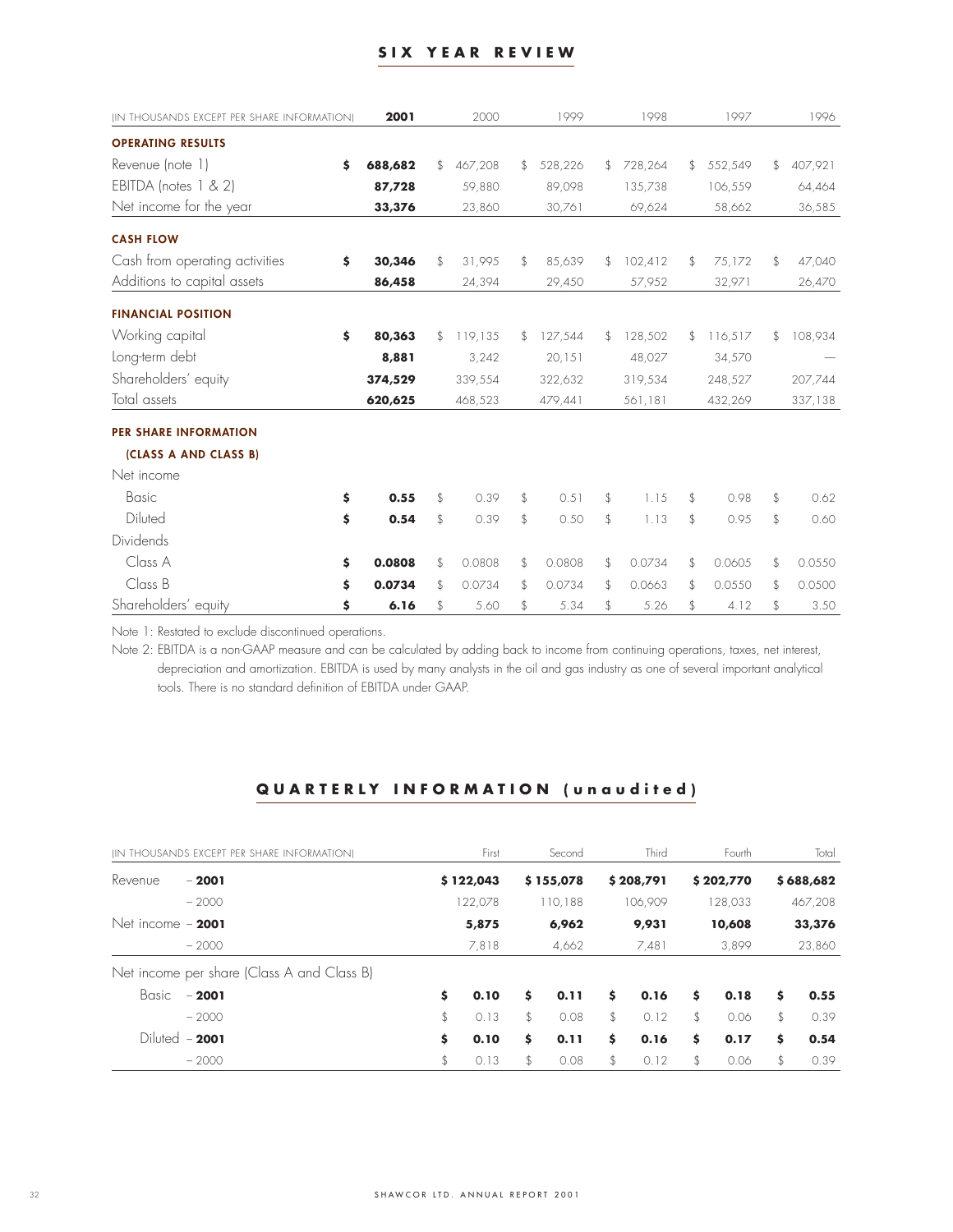## **DIRECTORS, CORPORATE OFFICERS AND OPERATIONAL MANAGEMENT**

#### **DIRECTORS**

W.J. Deyell Nanoose Bay *Consultant*

#### A.F. Griffiths (1) (2) Toronto *Independent Consultant and Corporate Director*

G.F. Hyland Toronto *President and Chief Executive Officer ShawCor Ltd.*

J.J. Murphy Dallas *Private Investor*

#### R.J. Ritchie (1)

Calgary *President and Chief Executive Officer Canadian Pacific Railway Company*

(1) Member of Audit Committee (2) Member of Compensation Committee

P.G. Robinson Woodbridge *President and General Manager Litens Automotive Group*

L.E. Shaw Barbados *Chairman of the Board ShawCor Ltd.*

V.L. Shaw Toronto *Vice Chair of the Board ShawCor Ltd.*

W.J.V. Sheridan (1) (2) Toronto *Managing Partner Lang Michener*

Z.D. Simo (2) Oakville *Corporate Director*

D.C. Vaughn Dallas *Consultant*

#### **CORPORATE OFFICERS**

L.E. Shaw *Chairman of the Board*

*Vice Chair of the Board* G.F. Hyland *President and Chief Executive Officer*

V.L. Shaw

W.P. Buckley *Executive Vice President and Chief Operating Officer* 

B.J. Conroy *Senior Vice President*

A.R. Thomas *Vice President, Finance and Chief Financial Officer*

P.H. Langdon *Vice President, Human Resources and Assistant Secretary*

R.E. Steele *Vice President, Technology*

W.J.V. Sheridan *Secretary* 

#### **OPERATIONAL MANAGEMENT**

M.D. Reizer *President Bredero – Shaw*

G.L. Graham *Vice President, Corporate Development ShawCor Ltd.*

V.E. Butera *Vice President and General Manager DSG – Canusa*

R.J. Dunn *Vice President and General Manager Canusa – CPS*

D.V. Goodridge *Vice President and*

*General Manager OMSCO*

L.W.J. Hutchison *Vice President and General Manager Shaw Pipeline Services*

E.R. Reynolds *Vice President and General Manager ShawFlex*

K.C. Willson

*Vice President and General Manager Guardian*

## **PRIMARY OPERATING LOCATIONS**

#### **EXPLORATION AND PRODUCTION**

#### **OMSCO**

A division of ShawCor Inc. 6300 Navigation Blvd. Houston, Texas 77011 Phone: 713-844-3700 Fax: 713-844-3708

#### Guardian

A division of ShawCor Ltd. 950 – 78th Avenue Edmonton, Alberta T6P 1L7 Phone: 780-440-1444 Fax: 780-440-4261

## **PIPELINE**

Shaw Pipeline Services A division of ShawCor Inc. 200 –15411 W. Vantage Pkwy. Houston, Texas 77032 Phone: 832-601-0850 Fax: 281-442-1593

#### Canusa – CPS

A division of ShawCor Ltd. 25 Bethridge Road Toronto, Ontario M9W 1M7 Phone: 416-743-7111 Fax: 416-743-5927

#### Bredero – Shaw

Bredero Price Coaters Ltd. 258 Bath Road Slough SL1 4DX England Phone: 44-1753-568600 Fax: 44-1753-567448

Bredero Price Company 2350 N. Sam Houston Pkwy. E. Suite 500 Houston, Texas 77032-3130 Phone: 281-886-2350 Fax: 281-886-2351

Bredero Price Singapore Pte. Ltd. 400 Orchard Road #12-08-09 Orchard Tower Singapore 238875 Phone: 65-732-2355 Fax: 65-732-9073

Shaw Pipe Protection Limited Shaw Court 1200 – 630, 3rd Avenue S.W. Calgary, Alberta T2P 4L4 Phone: 403-263-2255 Fax: 403-264-3649

#### **PETROCHEMICAL AND INDUSTRIAL**

#### **ShawFlex**

A division of ShawCor Ltd. 25 Bethridge Road Toronto, Ontario M9W 1M7 Phone: 416-743-7111 Fax: 416-743-2565

#### DSG – Canusa

A division of ShawCor Ltd. 25 Bethridge Road Toronto, Ontario M9W 1M7 Phone: 416-743-7111 Fax: 416-743-7752